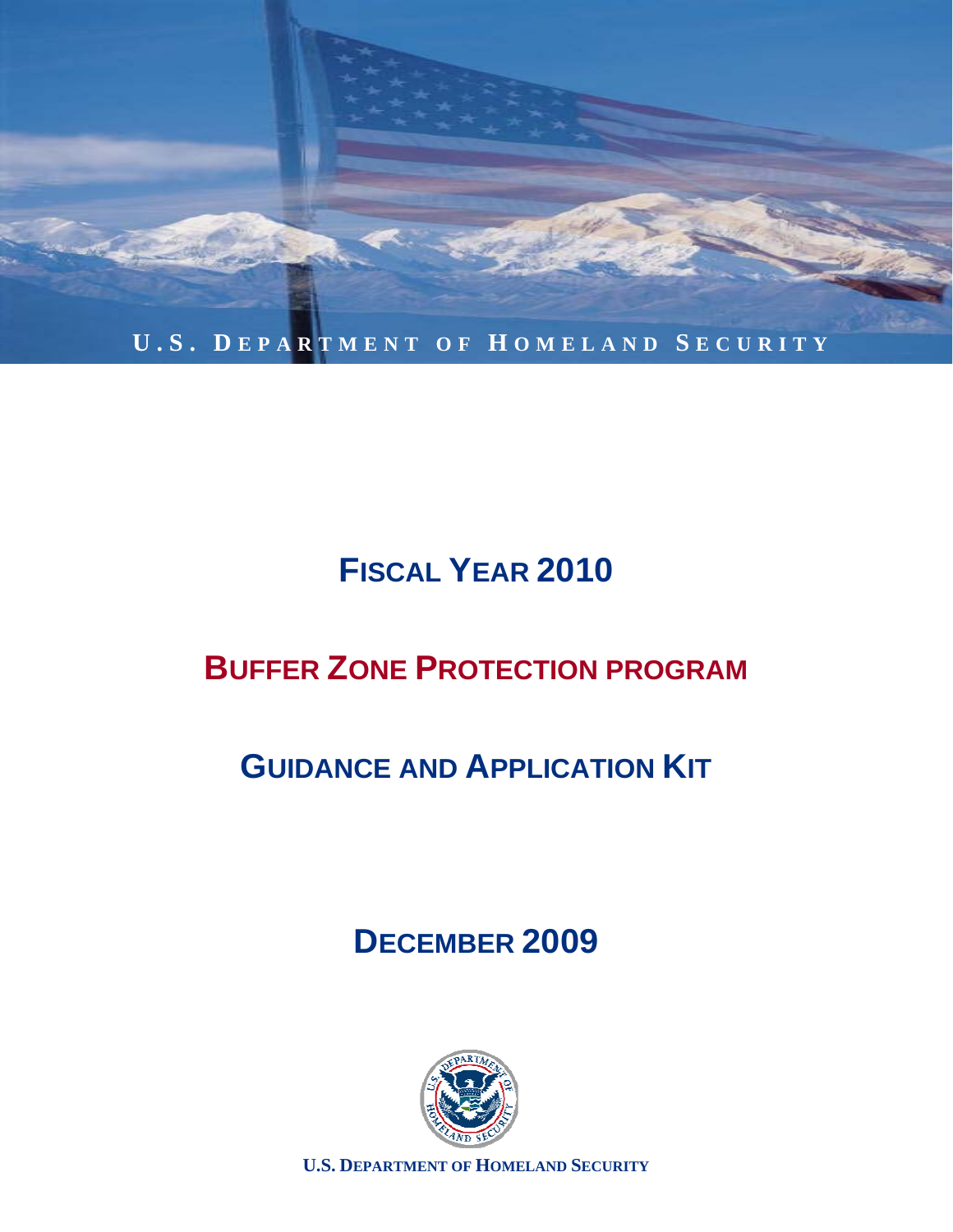**Title of Opportunity:** FY 2010 Buffer Zone Protection Program (BZPP)

**Funding Opportunity Number:** DHS-10-GPD-078-000-01

**Federal Agency Name:** U.S. Department of Homeland Security (DHS) Federal Emergency Management Agency (FEMA)

**Announcement Type:** Initial

**Dates:** Completed applications must be submitted **no later than 11:59 p.m. EST, February 12, 2010.** 

**Additional overview information:** 

• **Maintenance and Sustainment**. The use of FEMA preparedness grant funds for maintenance contracts, warranties, repair or replacement costs, upgrades, and user fees are allowable under all active and future grant awards, unless otherwise noted. Please refer to "Maintenance and Sustainment" in this kit for more information.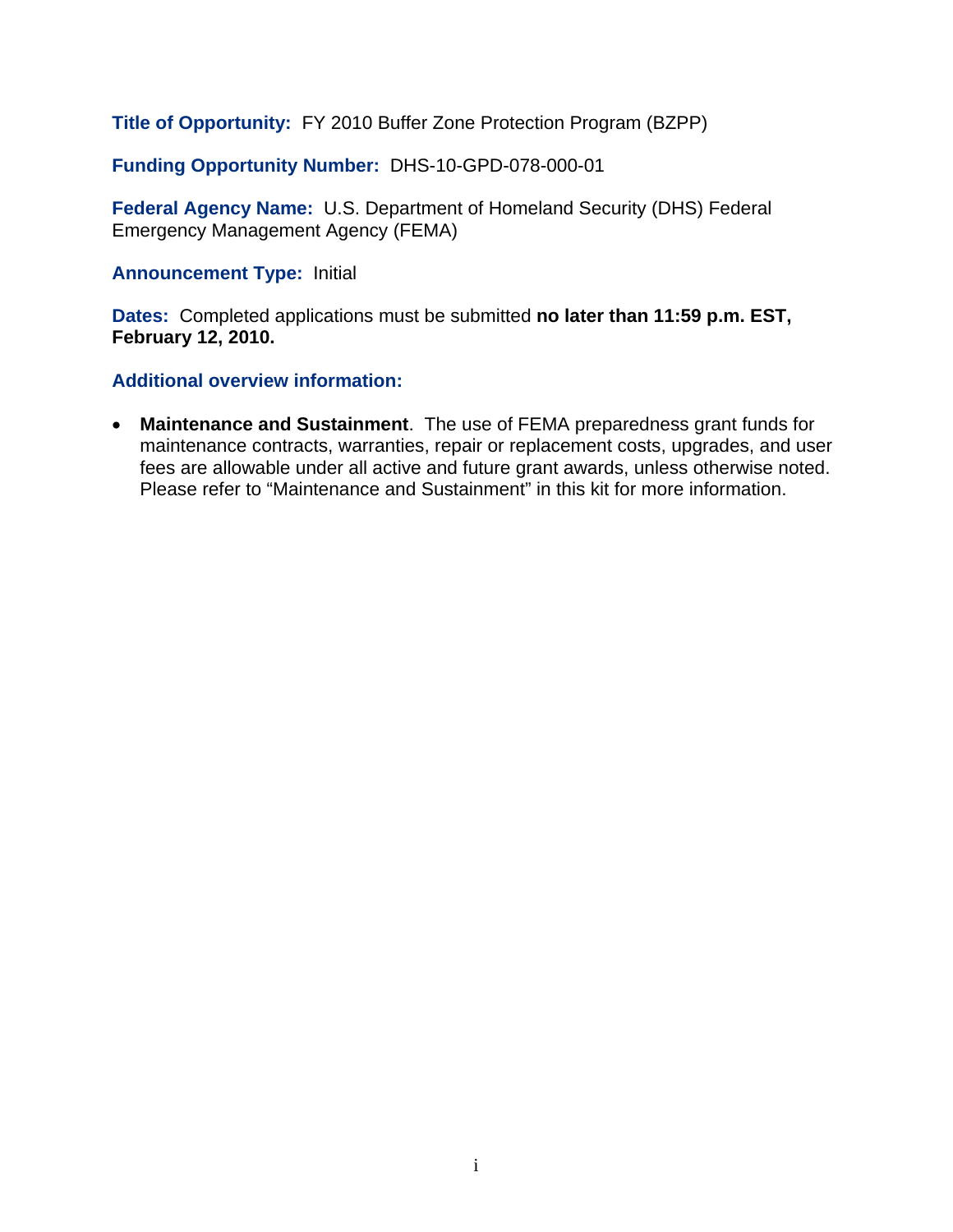# **CONTENTS**

| <b>Contents.</b>     |    |
|----------------------|----|
|                      |    |
| Α.                   |    |
| B.                   | 10 |
|                      |    |
| А.                   |    |
| <b>B.</b>            |    |
| $C_{\cdot}$          |    |
| D.                   |    |
| Е.                   | 17 |
| F.                   |    |
|                      |    |
| $\mathsf{A}_{\cdot}$ | 25 |
| <b>B.</b>            |    |
| C.                   |    |
|                      |    |
| $\mathsf{A}_{-}$     |    |
| <b>B.</b>            |    |
| $C$ .                |    |
|                      | 39 |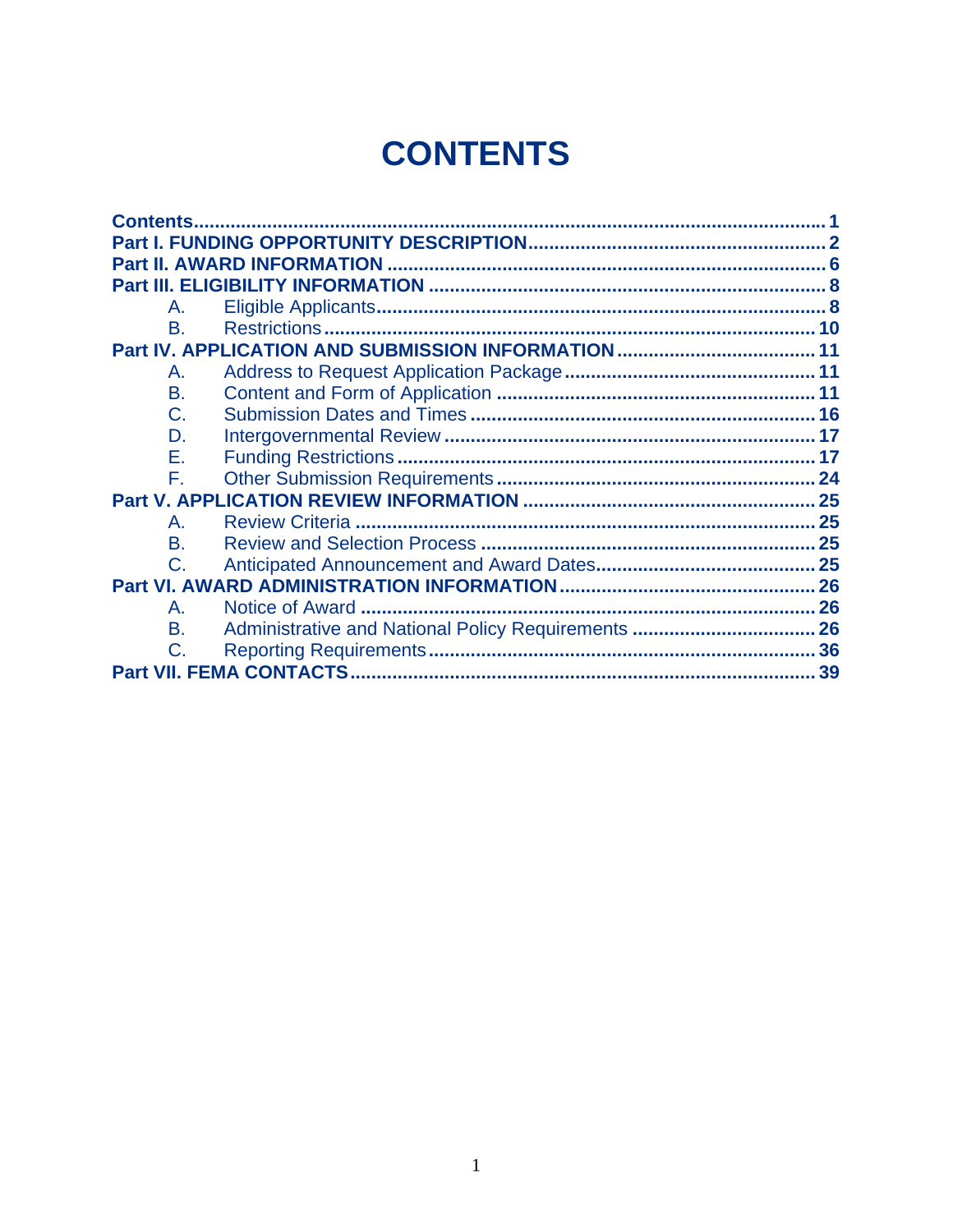### **PART I. FUNDING OPPORTUNITY DESCRIPTION**

The Buffer Zone Protection Program (BZPP) is one of several grant programs that constitute the Department of Homeland Security (DHS) Fiscal Year (FY) 2010 focus on infrastructure security activities. The BZPP is one tool among a comprehensive set of measures authorized by Congress and implemented by the Administration to help strengthen the nation's critical infrastructure against risks associated with potential terrorist attacks. The FY 2010 BZPP is authorized by the *Department of Homeland Security Appropriations Act, 2010* (Public Law 111-83).

The vast majority of America's critical infrastructure is owned and/or operated by State, local and private sector partners. The funds provided by the BZPP are provided to increase the preparedness capabilities of jurisdictions responsible for the safety and security of communities surrounding high-priority critical infrastructure and key resource (CIKR) assets through allowable planning and equipment acquisition.

The purpose of this package is to provide: (1) an overview of the BZPP and (2) the formal grant guidance and application materials needed to apply for funding under the program. Also included is an explanation of DHS management requirements for implementation of a successful application.

#### *Federal Investment Strategy*

The BZPP is an important part of the Administration's larger, coordinated effort to strengthen homeland security preparedness, including the security of America's CIKR. The BZPP implements objectives addressed in a series of post 9/11 laws, strategy documents, plans and Homeland Security Presidential Directives (HSPDs). Of particular significance are the National Preparedness Guidelines and its associated work products, including the National Infrastructure Protection Plan (NIPP) and the Sector-Specific Plans (SSPs) located at *http://www.dhs.gov/nipp*. The National Preparedness Guidelines are an all-hazards vision regarding the nation's four core preparedness objectives: prevent, protect, respond to, and recover from terrorist attacks and catastrophic natural disasters.

The National Preparedness Guidelines define a vision of what to accomplish and a set of tools to forge a unified national consensus about what to do and how to work together at the Federal, State, local, and tribal levels. Private sector participation is integral to the Guidelines' success.<sup>1</sup> The Guidelines outline 15 scenarios of terrorist attacks or national disasters that form the basis of much of the Federal exercise and training regime. In addition, they identify some 37 critical capabilities that DHS is making the focus of key investments with State, local and tribal partners.

 $\overline{a}$ <sup>1</sup> The National Preparedness Guidelines and its supporting documents were published in September 2007. For purposes of aligning applications under the BZPP, applicants can rely on the finalized Guidelines, available at: *http://www.fema.gov/pdf/government/npg.pdf*.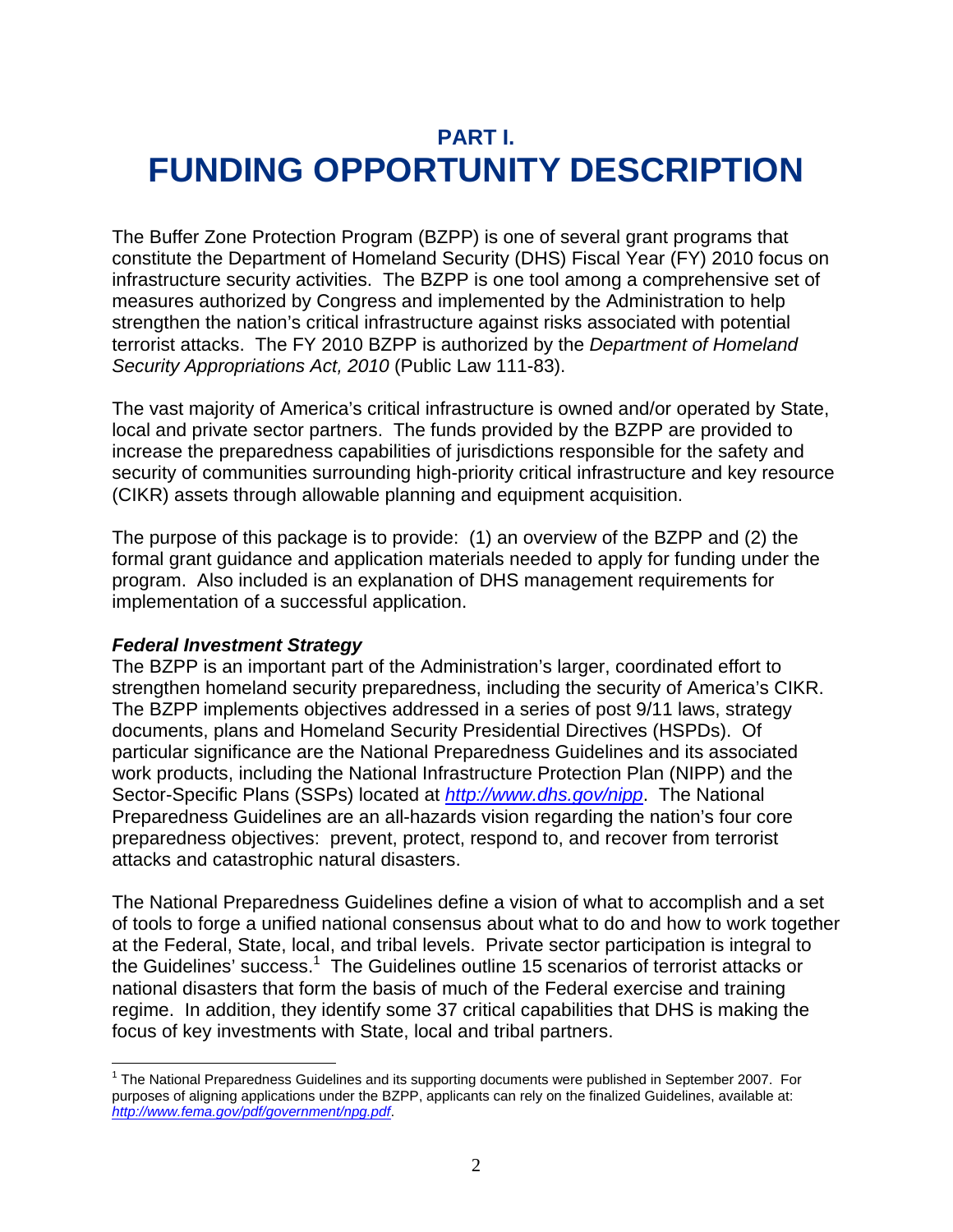The NIPP Base Plan provides guidance to assist States in building and sustaining a statewide CIKR protection program. State governments must continue to develop and implement a statewide and regional CIKR protection program as a component of their overarching homeland security program. This includes the necessary processes to implement the NIPP risk management framework at the State and/or regional level, including Urban Areas. More information can be found at: *http://www.dhs.gov/nipp.*

DHS expects its critical infrastructure partners to be familiar with this Federal preparedness architecture and to incorporate elements of this architecture into their planning, operations, and investment to the degree practicable. Our funding priorities outlined in this document reflect National Preparedness Guidelines priority investments, as appropriate.

#### *BZPP Funding Priorities*

The FY 2010 BZPP provides funds to increase the preparedness capabilities of jurisdictions responsible for the safety and security of communities surrounding highpriority CIKR assets through planning and equipment acquisition.

The BZPP assists responsible jurisdictions<sup>2</sup> in building effective prevention and protection capabilities that will make it more difficult for terrorists to conduct site surveillance or launch attacks within the immediate vicinity of selected CIKR assets. These capabilities are enumerated in Buffer Zone Plans (BZPs) that assist in:

- Identifying significant assets at the site(s) that may be targeted by terrorists for attack
- Identifying specific threats and vulnerabilities associated with the site(s) and its significant assets
- Developing an appropriate buffer zone extending outward from the facility in which preventive and protective measures can be employed to make it more difficult for terrorists to conduct site surveillance or launch attacks
- Identifying all applicable law enforcement jurisdictions and other Federal, State, and local agencies having a role in the prevention of, protection against, and response to terrorist threats or attacks specific to the CIKR site(s) and appropriate points of contact (POCs) within these organizations
- Evaluating the capabilities of the responsible jurisdictions with respect to planning for terrorism prevention and protection
- Identifying specific planning, and equipment, training, and/or exercise requirements that better enable responsible jurisdictions to mitigate threats and vulnerabilities of the site(s) and its buffer zone

 2 As used throughout this solicitation and regarding FY 2010 BZPP guidance, the term "responsible jurisdiction" shall refer to the primary agency, whether a State, local, or tribal entity or unit of government, as determined/approved by the State, that has authority over and around the identified CIKR facility, including the site's adjacent grounds and/or structures.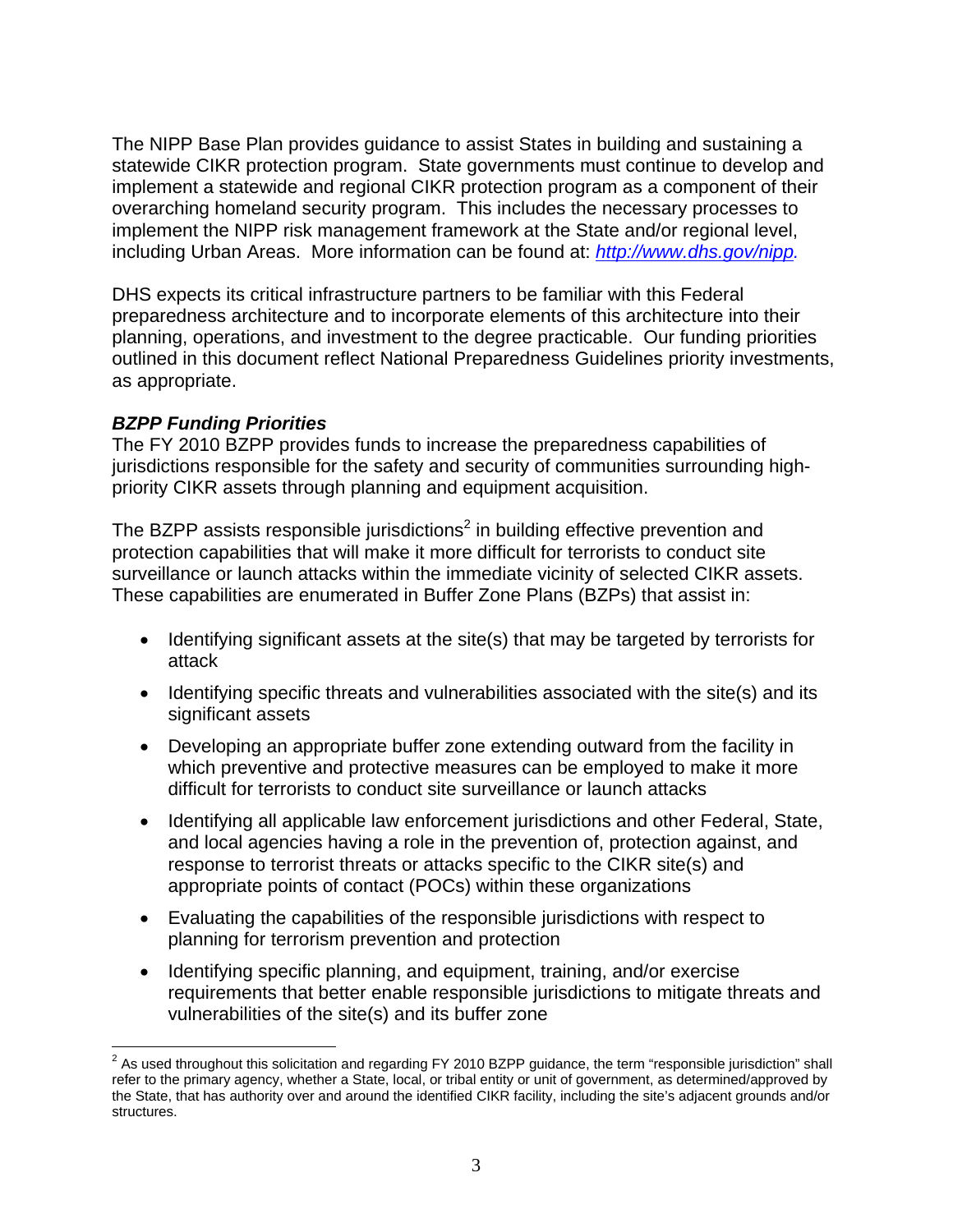In developing and implementing the BZPs, security and preparedness officials at all levels should seek opportunities to coordinate and leverage funding from multiple sources, including Federal, State, and local resources.

FY 2010 BZPP funds should be coordinated with appropriate State POCs to support the development and implementation of a statewide/regional CIKR protection program, as described above. In addition, DHS is encouraging State and local jurisdictions to consider the following activities as priorities under the FY 2010 BZPP.

- **1. Coordination of Operational Activities with Public and Private Sector Partners.** DHS encourages that projects funded through the FY 2010 BZPP support coordination and direct interaction with private sector safety and security partners at the identified BZPP site. Examples include signing memoranda of understanding (MOUs) to allow facility security managers access to video camera surveillance feeds from cameras purchased through the BZPP.
- **2. Coordination of Operational and Situational Awareness Activities with Fusion Centers and/or Emergency Operation Centers (EOCs).** DHS encourages projects funded through the FY 2010 BZPP to support the coordination and direct interaction with State, regional, and/or Urban Area fusion centers, and/or EOCs located in the region of the identified BZPP site. Examples include allowing fusion centers and/or EOCs access to video camera surveillance feeds resulting from cameras purchased through the BZPP or ensuring the jurisdiction responsible for the BZPP site has an identified liaison officer responsible for coordinating with and reporting suspicious activity to the fusion center.
- **3. Multidisciplinary Involvement and Cooperation.** DHS encourages that projects funded through the FY 2010 BZPP support coordination and involvement of multidisciplinary partners in the development and implementation of preventive and protective measures, including emergency management and response, law enforcement, fire, public works, and public health personnel.
- **4. Strengthening IED Attack Prevention and Protection Capabilities.** DHS encourages that projects funded through the FY 2010 BZPP work to enhance capabilities to prevent and protect against terrorist use of Improvised Explosive Devices (IEDs). This priority supports the policy outlined in Homeland Security Presidential Directive 19 "Combating Terrorist Use of Explosives in the United States" (HSPD-19) by emphasizing the need for State and local jurisdictions to take an aggressive, coordinated, and proactive approach to reducing the threat of a terrorist explosive attack. Examples include planning activities to implement multijurisdiction IED security plans or equipment that enhances the capabilities of bomb squads that serve the facility to diagnose and defeat IEDs.
- **5. Integration of Constellation/Automated Critical Asset Management System (C/ACAMS) and the DHS CIKR Taxonomy in CIKR collection, storage/catalog, and reporting information technology (IT) solutions, databases, and**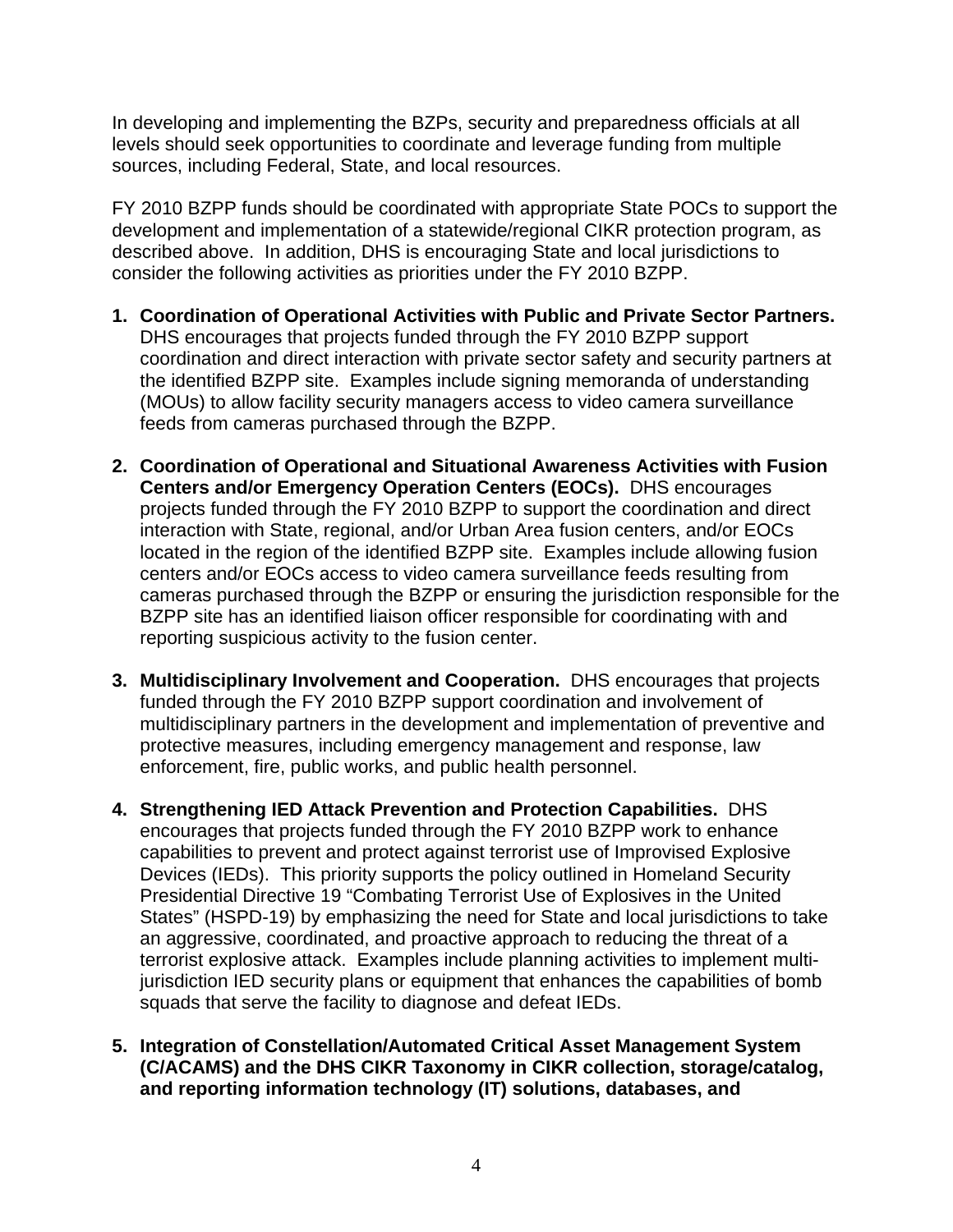**processes.** DHS encourages those State and local jurisdictions leveraging IT solutions in support of CIKR assessments and the development of BZPP documents, including the BZP and Vulnerability Reduction Purchasing Plan (VRPP), to ensure these systems collect, store, categorize, and report CIKR information in accordance with the DHS CIKR Taxonomy, which is located at *https://portal.hsin.gov*. Additional information on C/ACAMS is also available at *http://www.dhs.gov/acams*.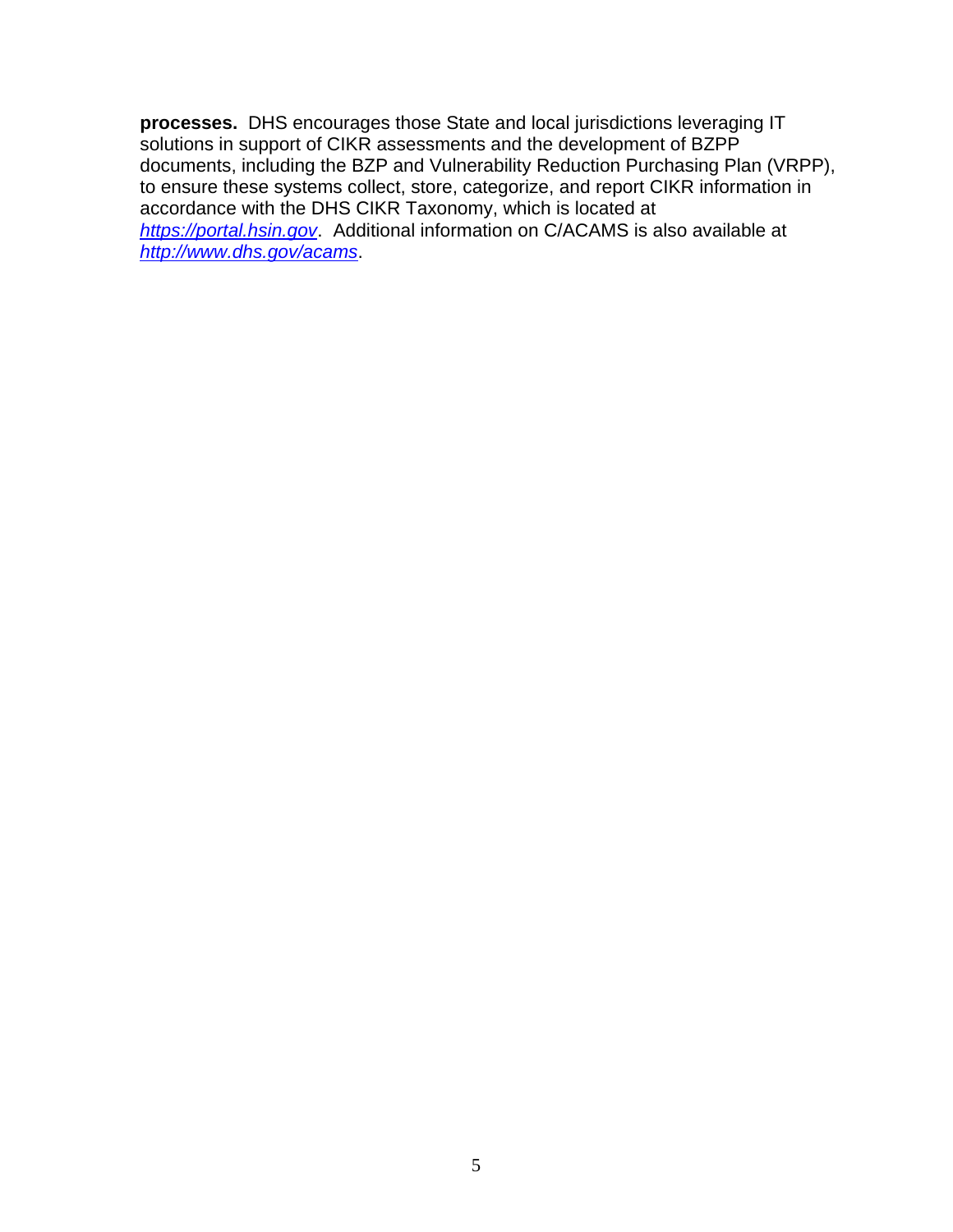### **PART II. AWARD INFORMATION**

#### *Authorizing Statutes*

*Department of Homeland Security Appropriations Act, 2010 (Public Law 111-83) and* the *Homeland Security Act of 2002* (6 U.S.C. §101 *et seq.*)

#### *Period of Performance*

The period of performance of this grant is 36 months. Extensions to the period of performance will be considered only through formal requests to FEMA with specific and compelling justifications as to why an extension is required.

#### *Available Funding*

In FY 2010, the total amount of funds distributed under the BZPP will be \$48,000,000. This year's BZPP analysis builds upon the program plan and methodology in place last year. *Tier 1* and *Tier 2* assets have been prioritized, and funds are being systematically applied to address the list of assets supported by the BZPP. Based upon the results of DHS prioritization work with State and local stakeholders and partners, States, territories, and the District of Columbia are eligible to participate in, and receive funding under, the FY 2010 BZPP. The available funding is summarized in Table 1. The specific sites and their locations are sensitive and DHS has directly contacted each State with information regarding the identity and location, as well as funding amounts of the selected high-risk sites in their area.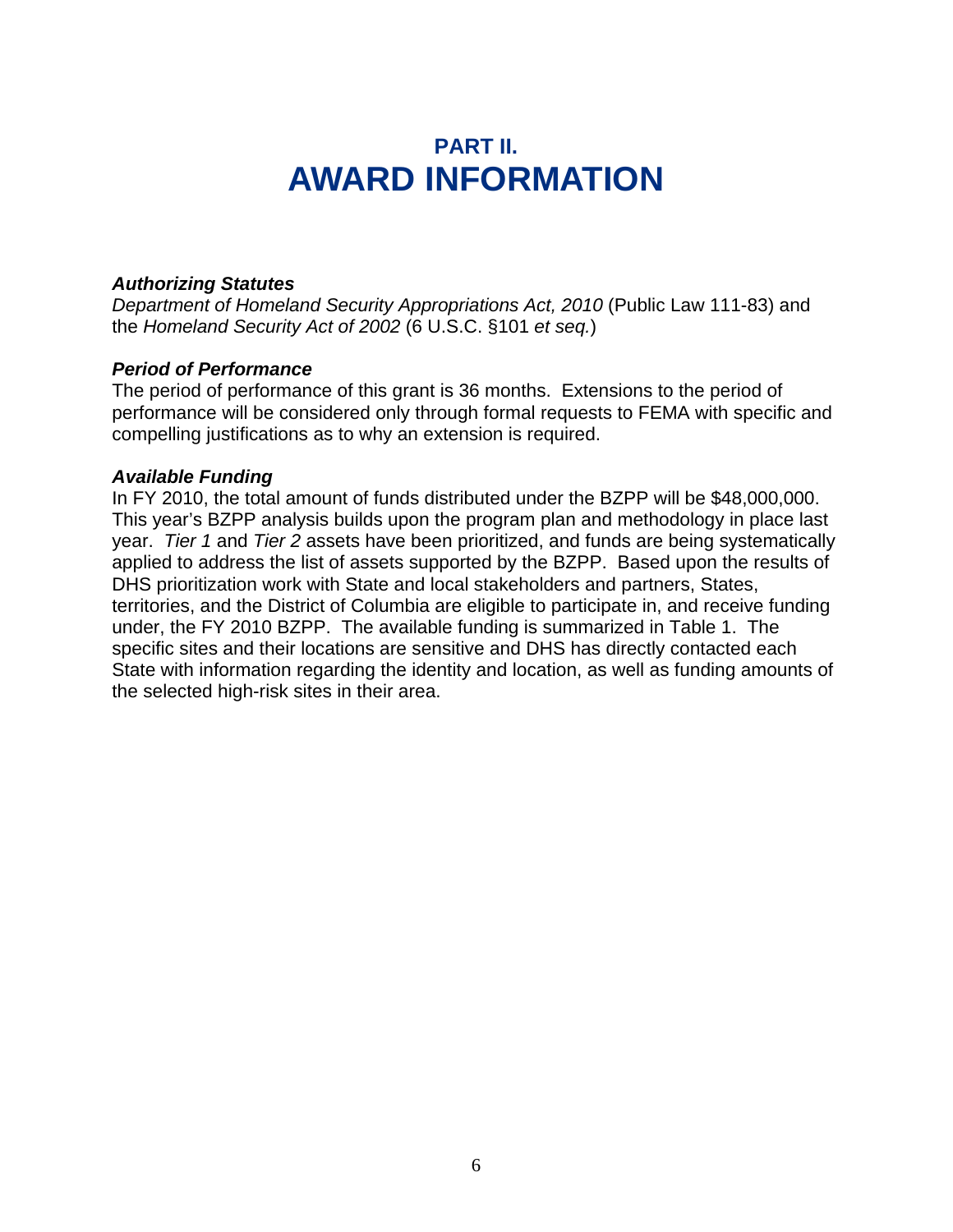| FY 2010 Buffer Zone Protection Program (BZPP) Funding Allocations |                      |                           |                   |  |  |
|-------------------------------------------------------------------|----------------------|---------------------------|-------------------|--|--|
| <b>State/Territory</b>                                            | <b>Allocation</b>    | <b>State/Territory</b>    | <b>Allocation</b> |  |  |
| Alabama                                                           | \$200,000            | Michigan                  | \$1,300,000       |  |  |
| Alaska                                                            |                      | \$200,000 Minnesota       | \$400,000         |  |  |
| Arizona                                                           |                      | \$600,000 Mississippi     | \$200,000         |  |  |
| California                                                        | \$5,200,000          | Missouri                  | \$300,000         |  |  |
| Colorado                                                          | \$400,000 Montana    |                           | \$200,000         |  |  |
| Connecticut                                                       |                      | \$400,000 Nebraska        | \$600,000         |  |  |
| Delaware                                                          | \$400,000 Nevada     |                           | \$2,300,000       |  |  |
| District of Columbia                                              |                      | \$1,600,000 New Hampshire | \$200,000         |  |  |
| Florida                                                           | \$2,400,000          | New Jersey                | \$1,200,000       |  |  |
| Georgia                                                           | \$2,300,000 New York |                           | \$1,700,000       |  |  |
| Guam                                                              |                      | \$200,000 North Carolina  | \$200,000         |  |  |
| Hawaii                                                            | \$400,000 Ohio       |                           | \$1,200,000       |  |  |
| Illinois                                                          | \$2,600,000          | Oklahoma                  | \$200,000         |  |  |
| Indiana                                                           |                      | \$1,000,000 Pennsylvania  | \$1,600,000       |  |  |
| lowa                                                              | \$200,000            | South Carolina            | \$200,000         |  |  |
| Kansas                                                            | \$600,000            | Tennessee                 | \$1,000,000       |  |  |
| Kentucky                                                          | \$700,000            | <b>Texas</b>              | \$6,900,000       |  |  |
| Louisiana                                                         | \$1,400,000          | Virginia                  | \$600,000         |  |  |
| Maine                                                             | \$200,000            | Washington                | \$2,500,000       |  |  |
| Maryland                                                          | \$800,000            | West Virginia             | \$1,500,000       |  |  |
| Massachusetts                                                     | \$1,900,000          |                           |                   |  |  |
| <b>Total</b>                                                      |                      |                           | \$48,000,000      |  |  |

### **Table 1. FY 2010 BZPP Funding Allocations**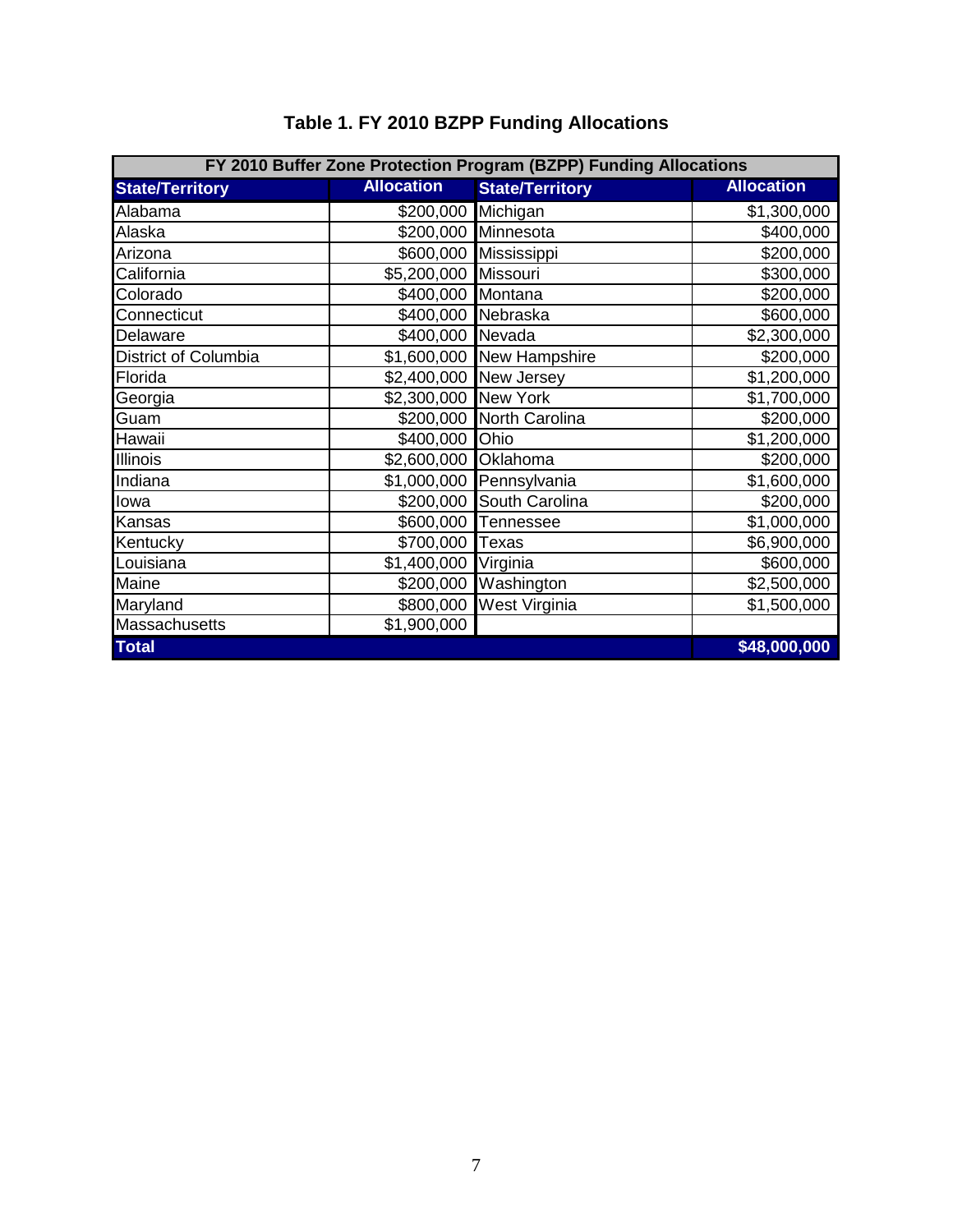### **PART III. ELIGIBILITY INFORMATION**

#### **A. Eligible Applicants**

 $\overline{a}$ 

39 States, Guam, and the District of Columbia are eligible to apply for FY 2010 BZPP funds.

#### *National Incident Management System (NIMS) Implementation Compliance* In accordance with Homeland Security Presidential Directive (HSPD)-5, *Management of*

*Domestic Incidents*, the adoption of the NIMS is a requirement to receive Federal preparedness assistance, through grants, contracts, and other activities. The NIMS provides a consistent nationwide template to enable all levels of government, tribal nations, nongovernmental organizations, and private sector partners to work together to prevent, protect against, respond to, recover from, and mitigate the effects of incidents, regardless of cause, size, location, or complexity.

Federal FY 2009 NIMS implementation must be considered prior to allocation of any Federal preparedness awards in FY 2010. In April 2009, the National Integration Center Incident Management Systems Integration (IMSI) Division advised State, tribal nation, and local governments to respond to metric assessments in the NIMS Compliance Assistance Support Tool (NIMSCAST) to assess on-going progress and achievement.<sup>3</sup> The list of objectives against which progress and achievement are assessed and reported can be found at

*http://www.fema.gov/emergency/nims/ImplementationGuidanceStakeholders.shtm#item2.*

All State, tribal nation, and local government grantees were required to update their respective NIMSCAST assessments by September 30, 2009. State, tribal, and local grantees unable to meet implementation objectives were required to submit a Corrective Action Plan via NIMSCAST no later than October 31, 2009. Comprehensive information concerning NIMS implementation for States, tribal nations, local governments, nongovernmental organizations, and the private sector is available through IMSI via its NIMS Resource Center at *www.fema.gov/nims*.

States, tribal nations, and local governments should continue to implement the training guidance contained in the *5-Year NIMS Training Plan*, released in February 2008.

The primary grantee/administrator of FY 2010 BZPP award funds is responsible for determining if sub-awardees have demonstrated sufficient progress to disburse awards.

<sup>3</sup> As defined in the *Homeland Security Act of 2002* (Public Law 107-296), the term "State" means "any State of the United States, the District of Columbia, the Commonwealth of Puerto Rico, Guam, American Samoa, the Commonwealth of the Northern Mariana Islands, and any possession of the United States" 6 U.S.C. 101 (14).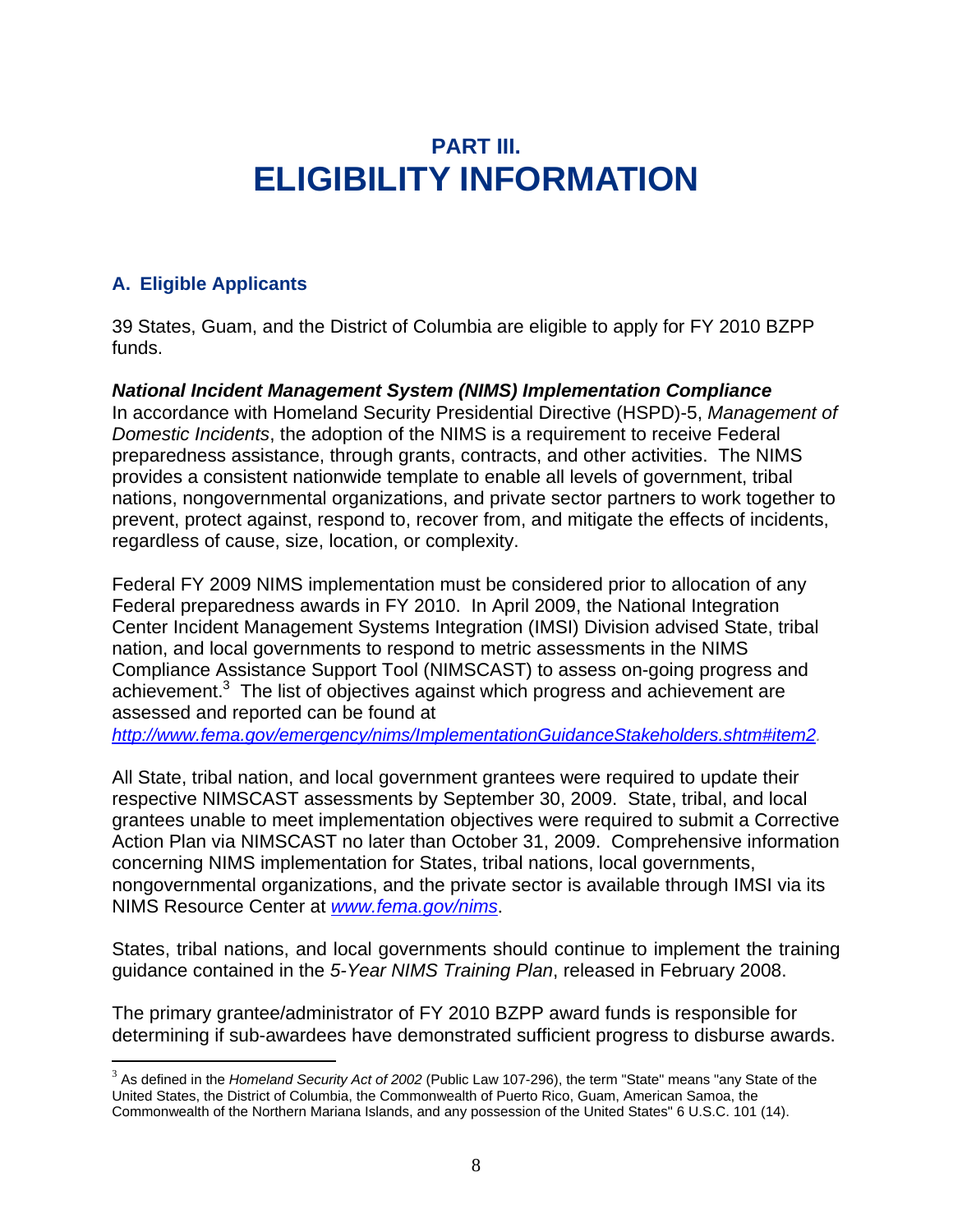#### *State Preparedness Report Submittal*

Section 652(c) of the *Post-Katrina Emergency Management Reform Act of 2006* (Public Law 109-295), 6 U.S.C. §752(c), requires any State that receives Federal preparedness assistance to submit a State Preparedness Report to DHS. FEMA will provide additional guidance on the FY 2009 State Preparedness Report submission. **Receipt of this report is a prerequisite for applicants to receive any FY 2010 DHS preparedness grant funding.**

#### *Additional Information*

The risk methodology for the FY 2010 BZPP is consistent across the infrastructure security activities and is linked to the risk methodology used to determine eligibility for the core DHS State and local grant programs. By leveraging information collected through State data calls and Federal Sector Specific Agency (SSA) input, DHS has made substantial gains in the accuracy of data incorporated into its analyses to yield a better understanding of the relative risk to specific CIKR sites. This improvement provides DHS with the ability to focus the allocation of BZPP resources to those jurisdictions with high risk sites.

Based on risk, all BZPP sites have been selected prior to the grant announcement. Therefore, FY 2010 BZPP funding allocated to any given State or territory is entirely a function of the number, type, and character of pre-identified higher-risk sites within their respective jurisdictions; there are no discretionary sites. Several States have high-risk sites that are close in proximity to one another. DHS will work closely with these States and provide supplemental guidance for these strategic projects within the FY 2010 BZPP timelines to ensure coordinated planning<sup>4</sup>.

Through the FY 2010 BZPP, DHS continues to build on its cross-sector baseline knowledge of CIKR and the systematic approach initiated in FY 2006 to focus sufficient resources to reduce the risk associated with the highest priority CIKR assets across certain targeted sectors. These include:

- High profile hotels
- High occupancy stadiums and arenas
- Large retail facilities
- Office buildings exceeding 850 feet
- Highest consequence chemical facilities
- High consequence liquefied natural gas facilities and oil refineries
- Centers for Disease Control Tier 2 stockpile repositories
- Biohazard Safety Level-3 facilities
- High risk international and suspension bridges

<sup>1</sup>  $^4$  In the course of reducing vulnerabilities for sites specifically identified by DHS in the 2010 BZPP, if a State has any residual grant funding remaining from the allocation provided upon completion of all necessary activities to develop and implement a BZP at the DHS selected site(s), the State may submit a justification to reallocate the residual funds to an alternative Tier 1 or 2 CIKR site to DHS for approval.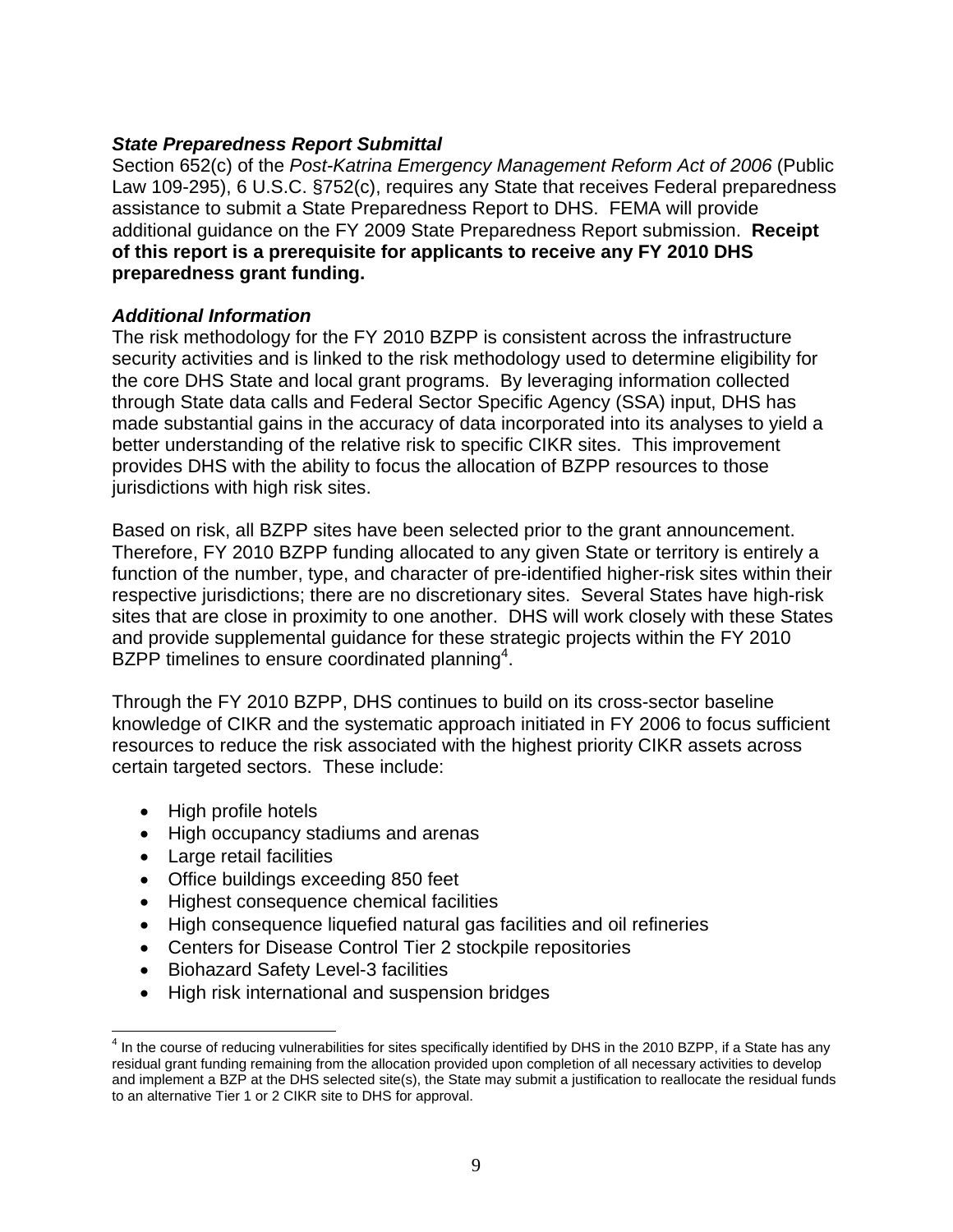• Critical water/wastewater systems

#### *Characterization of CIKR Tiers*

DHS has established a set of consequence thresholds to identify sites that are considered CIKR *Tier 1* assets, and thus eligible for higher funding levels. To be considered CIKR *Tier 1*, the asset or system must be documented to have the potential, if successfully destroyed or disrupted through terrorist attack, to cause major national or regional impacts. These include combinations of the following characteristics:

- Nationally significant loss of life
- Severe cascading economic impacts
- Mass evacuations with relocation for an extended period of time
- Impact to a city, region, or sector of the economy due to contamination, destruction, or disruption of vital services to the public
- Severe national security impacts

DHS worked with the Sector Specific Agencies (SSAs) to establish sector-by-sector criteria for CIKR *Tier 2* to identify and prioritize CIKR assets within their sectors. DHS worked with States to identify assets that met these criteria. Sites nominated by the States through this process were subsequently validated by the Federal SSAs. CIKR sites that may otherwise meet the criteria identified above, but are not being addressed through the FY 2010 BZPP, include:

- Sites that have successfully enhanced their prevention and protection posture by reducing their exposure to the risk of a terrorist attack through prior BZPP grant funding
- Sites eligible for funding through other FEMA Grants and Assistance Programs that more directly addresses risks associated with the specific site

This year's BZPP analysis builds upon the program plan and methodology in place last year. *Tier 1* and *Tier 2* assets have been prioritized based on risk, and funds are being systematically applied to address the list of assets supported by the BZPP. The specific sites and their locations are sensitive. DHS has directly contacted each State with information regarding the identity and location, as well as funding amounts, of the selected high-risk sites in their area.

**Note: FY 2010 BZPP materials and site lists may not be distributed to anyone outside those entities working in an official capacity to manage, develop, and implement the BZPP at the identified sites. All BZPP generated materials must also be clearly labeled and distributed according to the requirements listed in the FY 2010 BZPP Guidance and Application Kit.**

#### **B. Restrictions**

Please see Part IV.E. for Management & Administration (M&A) limits and allowable/unallowable costs guidance.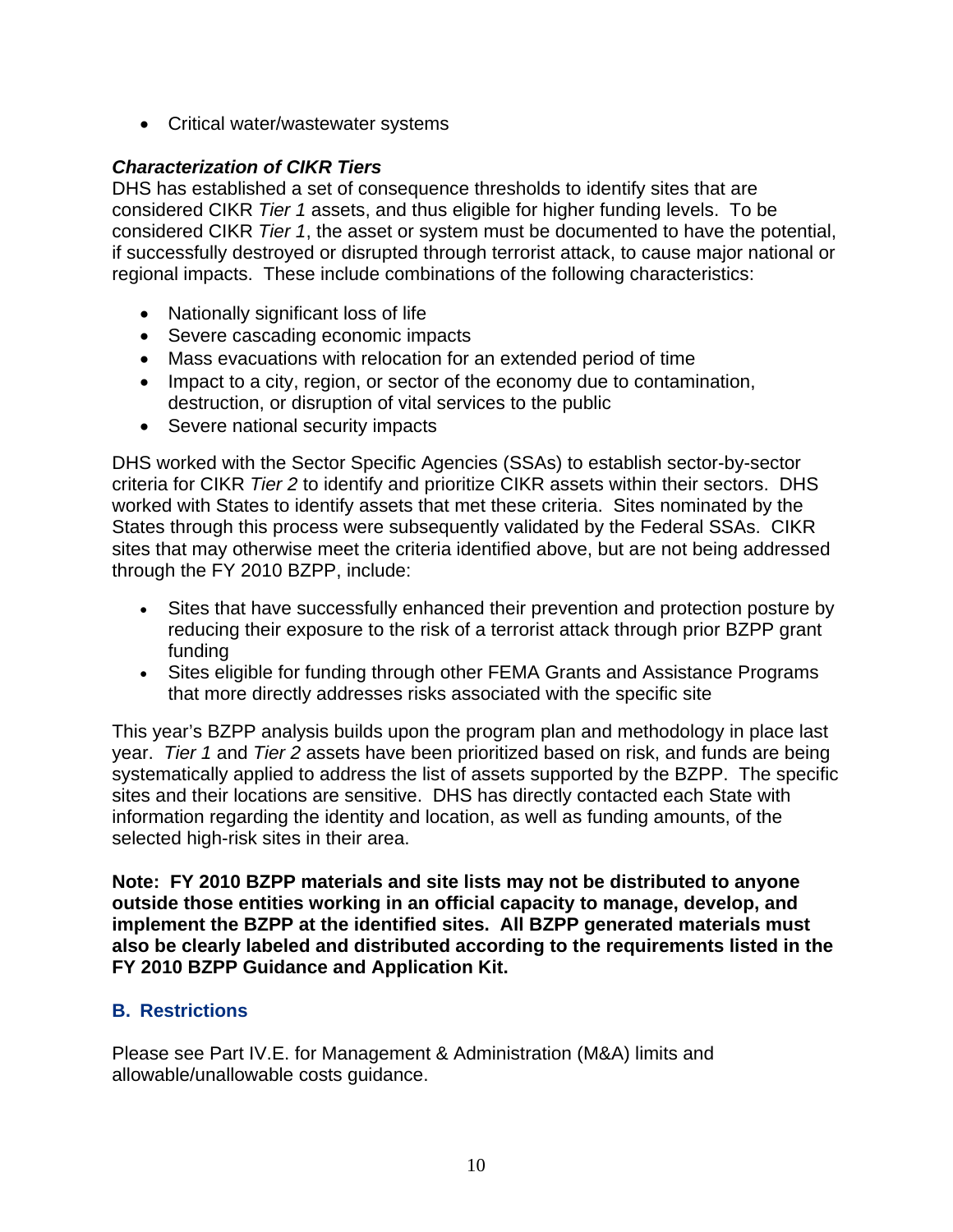## **PART IV. APPLICATION AND SUBMISSION INFORMATION**

#### **A. Address to Request Application Package**

All applications for DHS grants will be filed using the common electronic "storefront" – *www.grants.gov*. To access application forms and instructions, select "Apply for Grants," and then select "Download Application Package." Enter the Catalog of Federal Domestic Assistance (CFDA) and/or the funding opportunity number located on the cover of this announcement. Select "Download Application Package," and then follow the prompts to download the application package. To download the instructions, go to "Download Application Package" and select "Instructions." If you experience difficulties or have any questions, please call the *www.grants.gov* customer support hotline at (800) 518-4726.

DHS may request original signatures on forms at a later date.

#### **B. Content and Form of Application**

The on-line application must be completed and submitted using *www.grants.gov* after Central Contractor Registry (CCR) registration is confirmed. The on-line application includes the following required forms and submissions:

- Standard Form 424, Application for Federal Assistance
- Standard Form 424A, Budget Information
- Standard Form 424B, Assurances
- Lobbying Form Certification Regarding Lobbying (this form must be completed by all grant applicants)
- Standard Form LLL, Disclosure of Lobbying Activities (if the grantee has engaged or intends to engage in lobbying activities)
- Certification Regarding Debarment, Suspension, and Other Responsibility **Matters**
- Certification Regarding Drug-Free Workplace Requirements

The program title listed in the Catalog of Federal Domestic Assistance (CFDA) is *"Buffer Zone Protection Program."* The CFDA number is **97.078.** 

**1. Application via** *www.grants.gov***.** All applicants must file their applications using the Administration's common electronic "storefront" - *www.grants.gov*. Eligible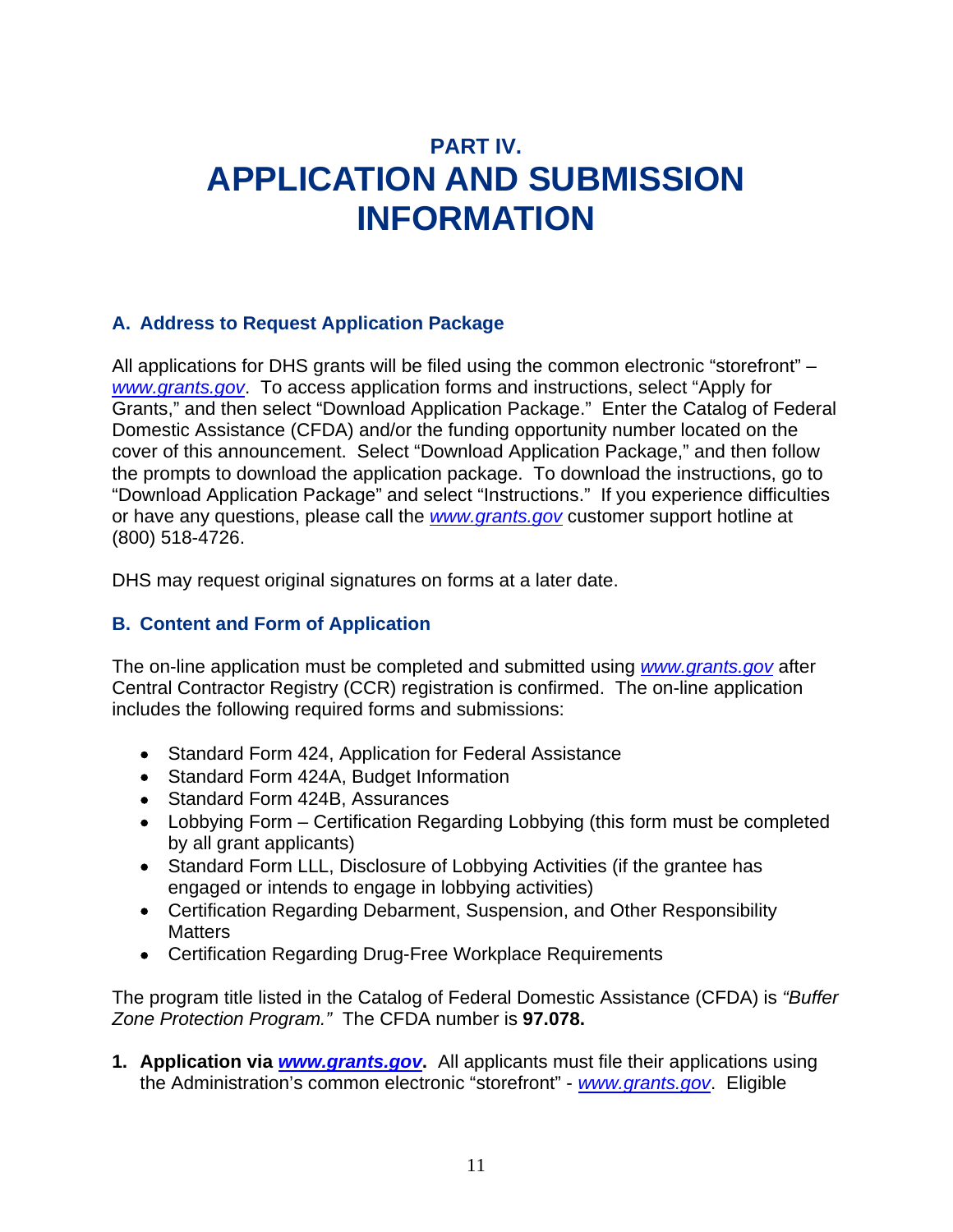grantees must apply for funding through this portal, accessible on the Internet at *www.grants.gov*.

- **2. Dun and Bradstreet Data Universal Numbering System (DUNS) number.** The applicant must provide a DUNS number with their application. This number is a required field within *www.grants.gov* and for CCR Registration. Organizations should verify that they have a DUNS number, or take the steps necessary to obtain one, as soon as possible. Applicants can receive a DUNS number at no cost by calling the dedicated toll-free DUNS number request line at (866) 705-5711**.**
- **3. Valid CCR Registration.** The application process also involves an updated and current registration by the applicant. Eligible applicants must confirm CCR registration at *http://www.ccr.gov,* as well as apply for funding through *www.grants.gov*.
- **4. Buffer Zone Plans (BZPs) and Vulnerability Reduction Purchasing Plans (VRPPs).** The Office of Infrastructure Protection (IP), Protective Security Coordination Division (PSCD) provides a range of support to BZPP grantees and subgrantees. The PSCD can provide a federally guided vulnerability assessment team to assist in the development of the BZP. BZP workshops, which train law enforcement and other homeland security personnel on the BZP development process, are also available to support grantee and subgrantee jurisdictions.

While conducting a BZP assessment with DHS assistance, a Site Assistance Visit (SAV) will also be conducted, when possible. The purpose of conducting a SAV in coordination with the BZP assessment is to provide the CIKR owner and operator with a comprehensive facility report. This coordinated process reduces the need to revisit a site for a more detailed assessment, thus reducing the impact on owner/operators and on State and local homeland security personnel. Additionally, conducting these assessments simultaneously will provide a more thorough BZP and SAV report for the State, local, and private sector partners in support of coordinated prevention and protection efforts of CIKR.

- The responsible jurisdiction is required to notify and include their Protective Security Advisor (PSA) in the BZP assessment. The PSA will coordinate Federal resources to ensure the appropriate level of support and/or resources are available during the BZP workshop and/or assessment.
- Site vulnerability and jurisdiction capability assessments are critical elements of the BZPP process. The responsible jurisdiction is expected to evaluate their relevant prevention and protection capabilities in accordance with the Target Capabilities List (TCL), and conduct, or leverage, existing vulnerability assessments of the specific CIKR site, including the zone outside the perimeter of the potential target. The assessment process must include coordination with security management, where possible, and consideration of security and safety measures already in place at the facility.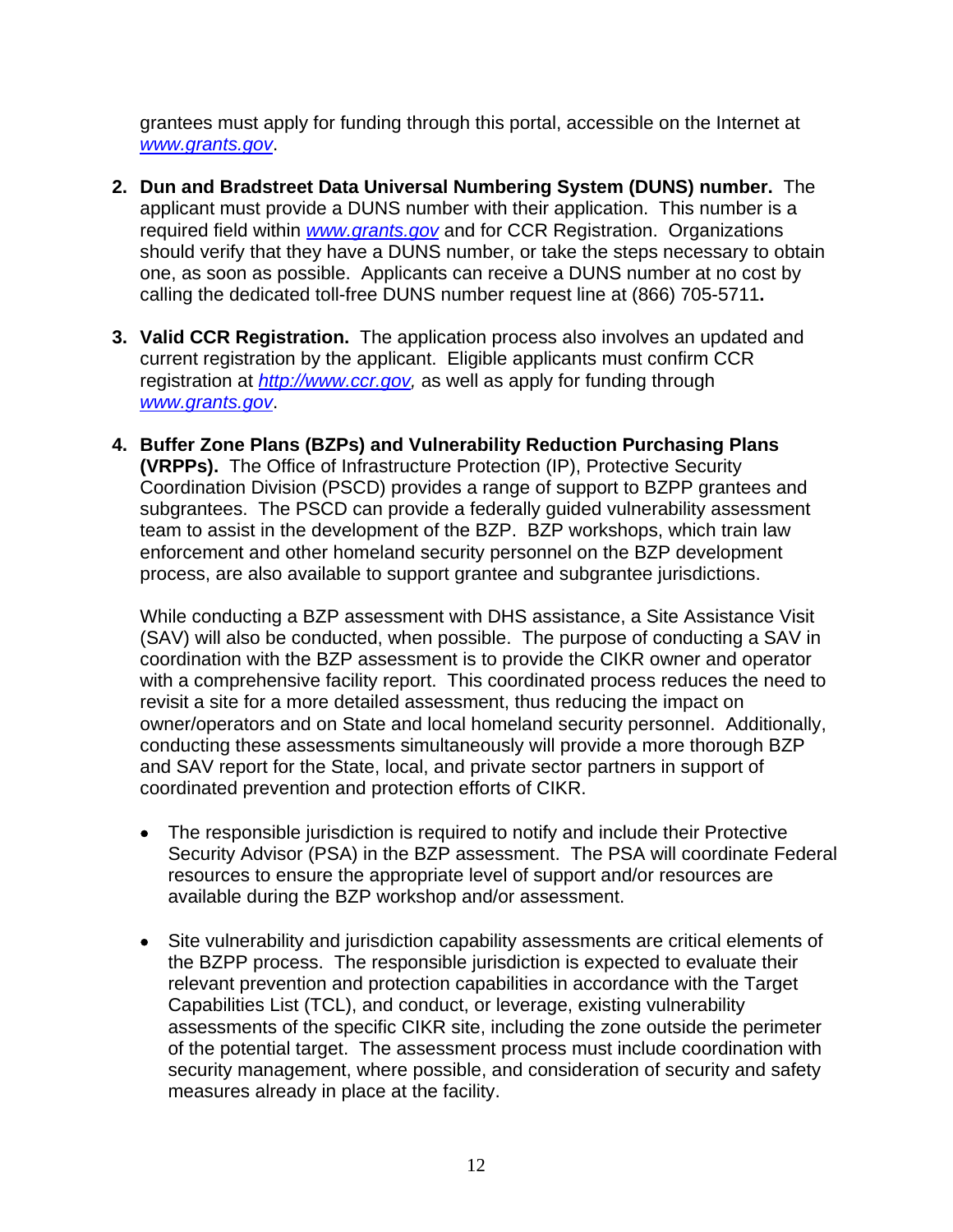- The responsible jurisdiction is required to share these assessments with DHS, upon request, so that DHS may better prioritize preventive and protective programs, as they may be relevant to emerging and specific threats.
- Upon completion of these assessments, the responsible jurisdiction must complete the BZP template in coordination with the State for each identified CIKR site. Additionally, the development of the BZP must be coordinated with PSAs and should be coordinated with the following entities, as applicable:
	- o Urban Area Working Groups (UAWGs)
	- o Area Maritime Security Committees (AMSCs)
	- o Regional Transit Security Working Groups (RTSWGs)
	- o Sector Specific Agencies (SSAs) information on the SSAs is located at: *http://www.dhs.gov/xlibrary/assets/NIPP\_SectorOverview.pdf*)
- The BZP template serves as a useful tool that can be integrated to support CIKR protection program planning efforts across all sectors. The BZP will assist in identifying preventive and protective measures necessary to protect the CIKR site, mitigate vulnerabilities, and/or close capability gaps. This BZP includes a description of required planning, equipment, training, and exercises necessary to address identified vulnerabilities and/or capability gaps.
- Upon completion of the BZP, the jurisdiction must complete a VRPP. The VRPP identifies a spending plan, including the planning activities and equipment necessary to implement the BZP. If multiple sites are identified in a single VRPP, the responsible jurisdiction should ensure that requested equipment is available to support the implementation of preventive and protective measures for all identified sites in the VRPP, as appropriate and applicable. For more information on assessments or the assessment process, please contact: ipassessments@dhs.gov

#### *BZPP Coordination Requirements*

Use of FY 2010 BZPP funds must be consistent with the State and/or Urban Area Homeland Security Strategy. Therefore, the BZP and VRPP must be coordinated between the SAA and State Homeland Security Advisor (HSA), as well as any applicable State strategy planning teams, UAWGs, RTSWGs, and/or AMSCs, as applicable.

- **1. State Coordination.** Upon completion of the BZP and VRPP, the responsible jurisdiction must submit the BZP and VRPP to the SAA (in coordination with the HSA to accomplish:
	- o Coordination of the BZPP with State Homeland Security Strategies, priorities, and programs;
	- o Coordination with related HSGP and other grant funding; and,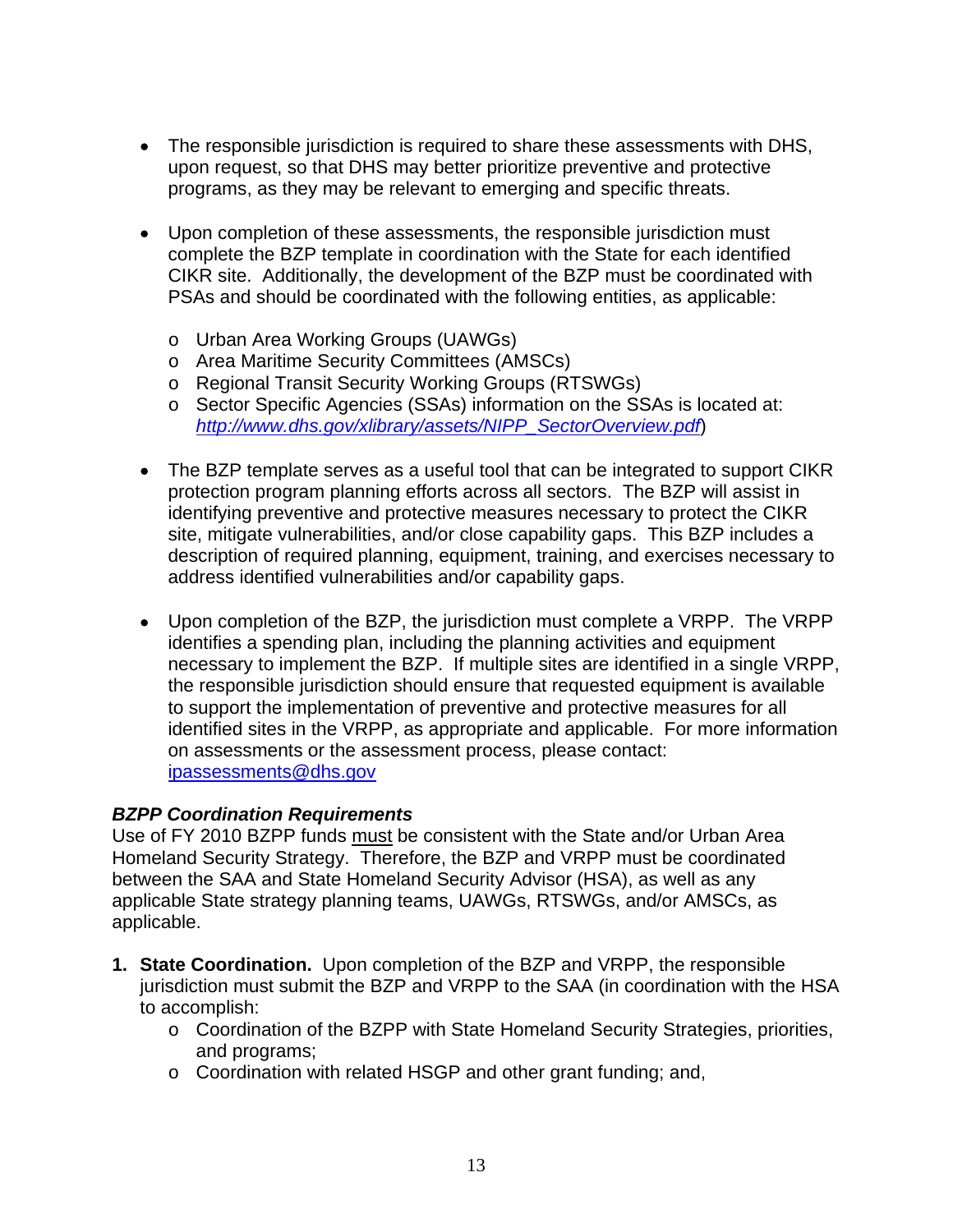- o Certification that the BZP and VRPP supports and/or compliments: a) Statewide efforts to develop a CIKR protection program and implement CIKR protection capabilities, as directed in the NIPP, and b) the implementation of the NIPP as a national priority, as reflected within each respective State's Homeland Security Strategy.
- **2. Private Sector Coordination.** CIKR assets are largely privately-owned and operated. Enhancing public/private partnerships will leverage private sector initiatives, resources, and capabilities, as permitted by applicable laws and regulations.
- **3. Urban Area Working Group (UAWG) Coordination.** Each identified Urban Areas Security Initiative (UASI) geographical area is governed by an UAWG. The UAWG is composed of multidiscipline and multijurisdictional representatives and is responsible for coordinating the development and implementation of all UASI program initiatives, Urban Area Homeland Security Strategy, and any direct services that are delivered by DHS. The responsible jurisdiction must coordinate the development and implementation of the BZP and VRPP with any UAWGs, as applicable to the geographic area, to ensure all programs, plans, and requested resources are leveraged across the region.
- **4. Protective Security Advisor (PSA) Coordination.** DHS has deployed PSAs in major metropolitan areas throughout the country to assist State and local efforts to identify and protect CIKR sites and to ensure national risk assessments are better informed through State and local input. PSAs implement DHS' mission to protect CIKR by fostering improved coordination at the State and local level through their support for national CIKR protection-related programs. The responsible jurisdiction must coordinate with and include their PSA in the assessment of CIKR identified for BZPP funding to ensure necessary resources are made available for the development of the BZP.

#### *Submission of the BZP and VRPP*

- The responsible jurisdiction must provide the completed BZP and VRPP to the SAA. This will ensure the coordination of BZPP implementation with existing State and/or Urban Area Homeland Security Strategies and programs, implementation of the NIPP, and related HSGP and CIKR protection program funding.
- The SAA, in coordination with the HSA, must certify that each BZP and the requested resources/activities in the associated VRPP support and/or complement:
	- o Statewide efforts to develop, implement, and/or operate a CIKR protection program and associated capabilities, as directed in the NIPP
	- o The implementation of the NIPP national priority, as reflected within each respective State's Homeland Security Strategy.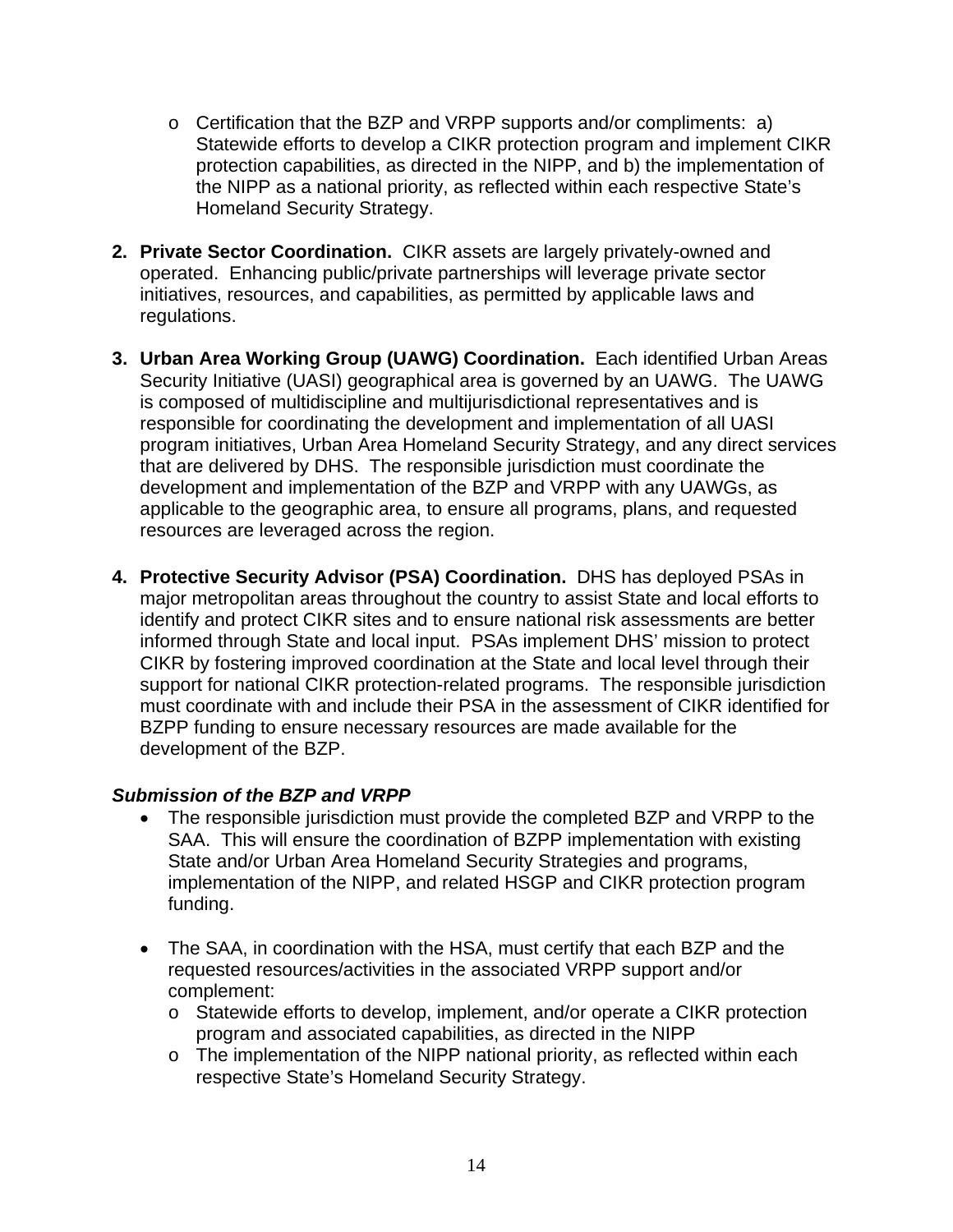These certifications and concurrences **must** be comprehensively detailed by the SAA within the SAA section of the VRPP.

• If requesting Protected Critical Infrastructure Information (PCII) protection, the SAA must complete the Express and Certification Statements located within the BZP. The templates **must** remain in their original format if PCII protection is requested (i.e., Excel and Word) unless the documents are submitted using the Automated Critical Asset Management System (ACAMS) tool. The only Adobe PDF submissions that will be accepted will be those generated in ACAMS. Any submissions utilizing the ACAMS tool should always be submitted in the Adobe PDF format. If PCII protection is not requested, the Express and Certification statements **must** be removed from the BZP template prior to submission.

The BZPs and VRPPs must be submitted electronically via the Buffer Zone Protection Program Community of Interest (COI) in the DHS Homeland Security Information Network (HSIN) at *http://www.hsin.gov*.

- The SAA must submit the BZP and VRPP for each site into the individual FY 2010 State folder provided for DHS approval by **November 30, 2010**. **If States fail to submit all BZPP materials by this date, the requirements of the grant have not been met, and necessary steps may be taken by DHS to deobligate funds.**
- Each applicant/grantee/subgrantee must access HSIN through a membership held by a trusted representative who submits the required information on behalf of the applicant/grantee. Initially, the representative will have one of the following: no HSIN membership, membership in a HSIN COI other than the specified COI, or HSIN membership in the specified Community of Interest (COI).

In the first case (no membership), the representative will need to obtain a HSIN account by emailing the following information to HSIN. HelpDesk@dhs.gov:

- 1. Individual's name
- 2. Individual's work e-mail address
- 3. Work telephone number
- 4. Agency/Organization Name
- 5. The name of the specified community.

The HSIN Help Desk will contact the COI Owner to initiate the member nomination and validation process. The employing organization will be contacted to validate the applicant's information. Upon approval, an email will be sent to the applicant asking them to complete the registration process on HSIN.

If the representative is a member of an existing user community within HSIN, but is not a member of the specified COI, the member can log into HSIN and use the 'Request Access' feature in the Directory. Alternatively, the representative can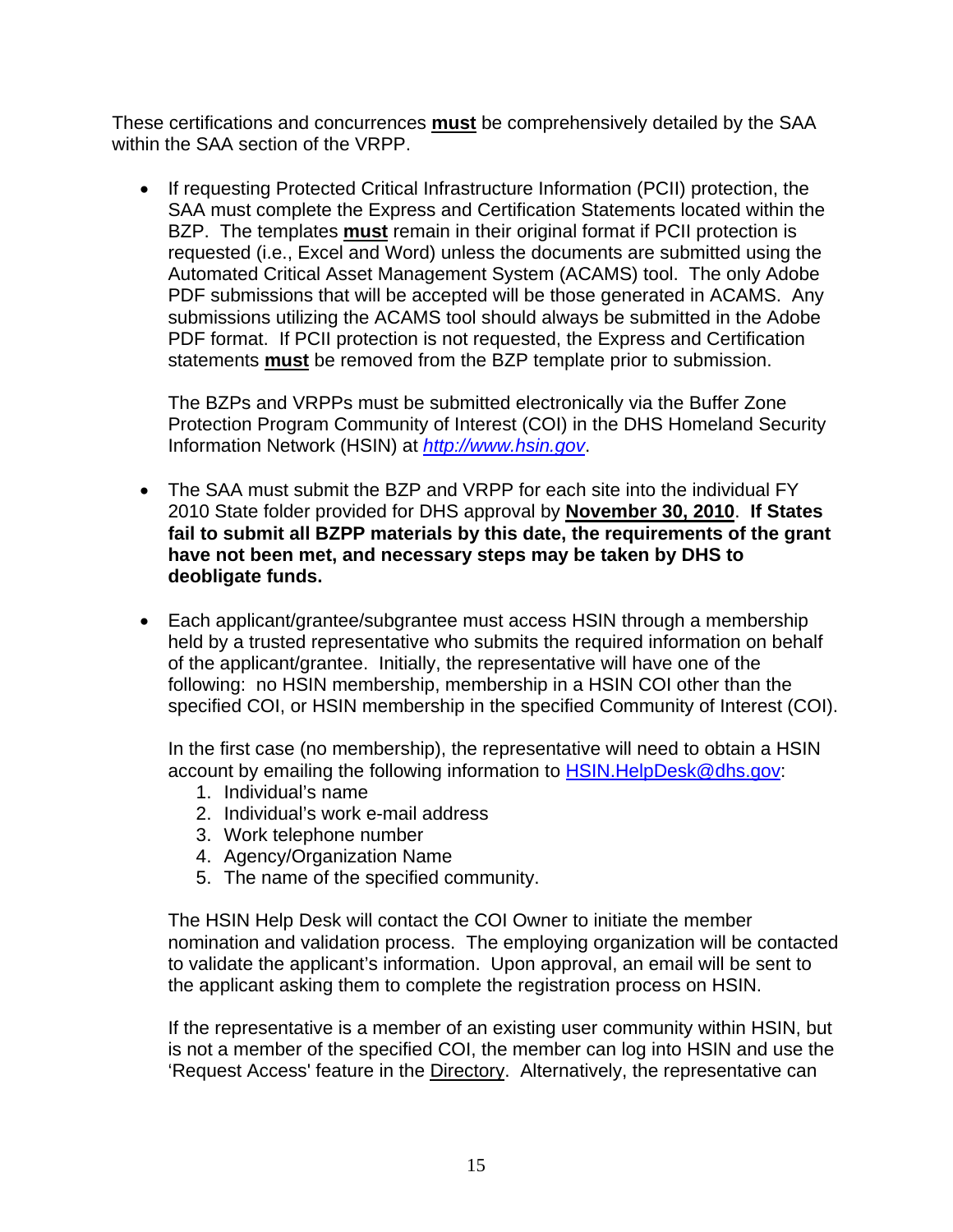search in HSIN for the administrator of the specified COI and request membership by directly contacting the COI administrator.

Once the representative has an active HSIN account, information can be uploaded and shared with the appropriate COI according to program-specific Grant Guidance that will be communicated by the program through the COI administrator.

- The certified BZPs and VRPPs will be reviewed by DHS to ensure that BZPP programmatic and planning activities and requested equipment are allowable and coordinated with overall Statewide CIKR protection efforts and related strategic goals and objectives.
- Upon review and written approval of the BZPs and VRPPs by DHS, the SAA will be notified and the responsible jurisdiction(s) may drawdown and expend grant funds awarded to the SAA for implementation of the BZP.
- If the BZP and/or VRPP are incomplete or do not meet program requirements, the SAA may be requested to re-submit program materials or provide additional information. All resubmissions **must** contain updated and complete versions of **both** the BZP and VRPP and appropriately identify if PCII protection is requested. **Any submissions that fail to follow any of the guidelines above will neither be accepted nor reviewed**.
- Once a BZP and VRPP have been approved and the State receives the approval letter from FEMA's Grant Programs Directorate (GPD), the State will need to download the final PCII approved BZP/VRPP from the HISN portal. This will ensure that the all parties have the PCII protected documents and pursuant to State law, States should destroy any non-PCII marked working drafts.
- All email correspondence between the grantee and DHS related to the application, submission, approval, and/or revision of BZPs and VRPPs **must**  courtesy copy the BZPP@dhs.gov email address. **The actual BZPs and VRPPs themselves should never be sent via email.**
- Funds under the FY 2010 BZPP may not be obligated, drawn down, or disbursed by the State to the responsible jurisdiction of the identified site until all of the above steps have been completed by the jurisdiction and approved by DHS.

#### **C. Submission Dates and Times**

Application submissions will be received by **11:59 p.m. EST, on February 12, 2010**. Only applications made through *www.grants.gov* will be accepted.

The SAA must submit the BZP and VRPP for each site to DHS for approval by **November 30, 2010**. **If States fail to submit all BZPP materials by this date or**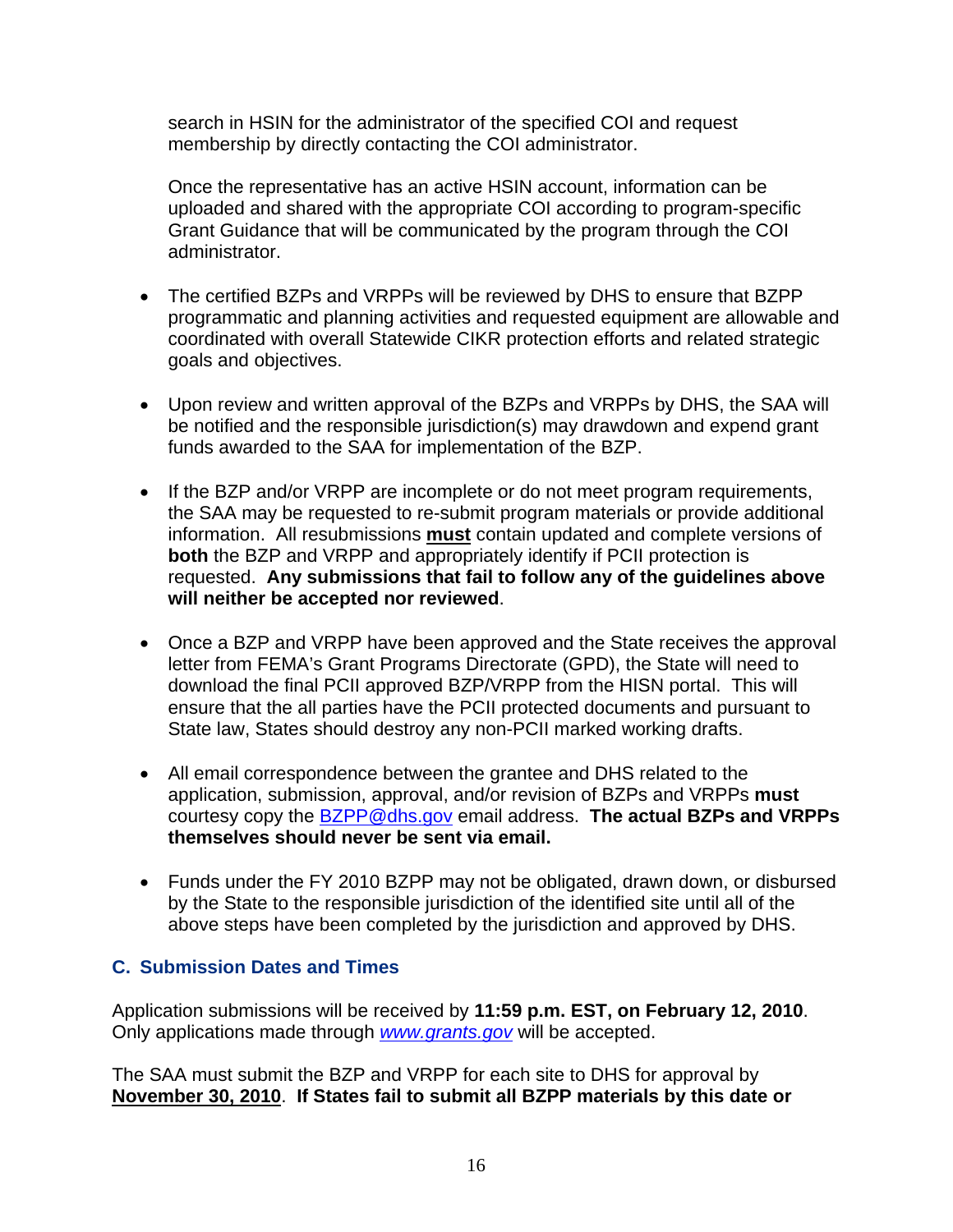**requirements of the grant have not been met, necessary steps may be taken by DHS to deobligate funds.** 

#### **D. Intergovernmental Review**

Executive Order 12372 requires applicants from State and local units of government or other organizations providing services within a State to submit a copy of the application to the State Single Point of Contact (SPOC), if one exists, and if this program has been selected for review by the State. Applicants must contact their State SPOC to determine if the program has been selected for State review. Executive Order 12372 can be referenced at *http://www.archives.gov/federal-register/codification/executiveorder/12372.html*. The names and addresses of the SPOCs are listed on OMB's home page available at *http://www.whitehouse.gov/omb/grants/spoc.html.* 

#### **E. Funding Restrictions**

DHS grant funds may only be used for the purpose set forth in the grant, and must be consistent with the statutory authority for the award. Grant funds may not be used for matching funds for other Federal grants/cooperative agreements, lobbying, or intervention in Federal regulatory or adjudicatory proceedings. In addition, Federal funds may not be used to sue the Federal government or any other government entity.

Pre-award costs are allowable only with the written consent of DHS and if they are included in the award agreement.

The applicable SAAs will be responsible for administration of the FY 2010 BZPP. In administering the program, the SAA must work with eligible applicants to comply with the following general requirements:

**1. Management and Administration (M&A) limits.** A maximum of five percent (5%) of funds awarded may be retained by the State, and any funds retained are to be used solely for management and administrative purposes associated with the BZPP award.

The following M&A costs are allowable only within the period of performance of the grant program:

- Hiring of full-time or part-time staff or contractors/consultants:
	- o To assist with the management and/or administration of the FY 2010 BZPP.
	- o To assist with the coordination and implementation requirements of the FY 2010 BZPP.
- Hiring of full-time or part-time staff or contractors/consultants and expenses related to: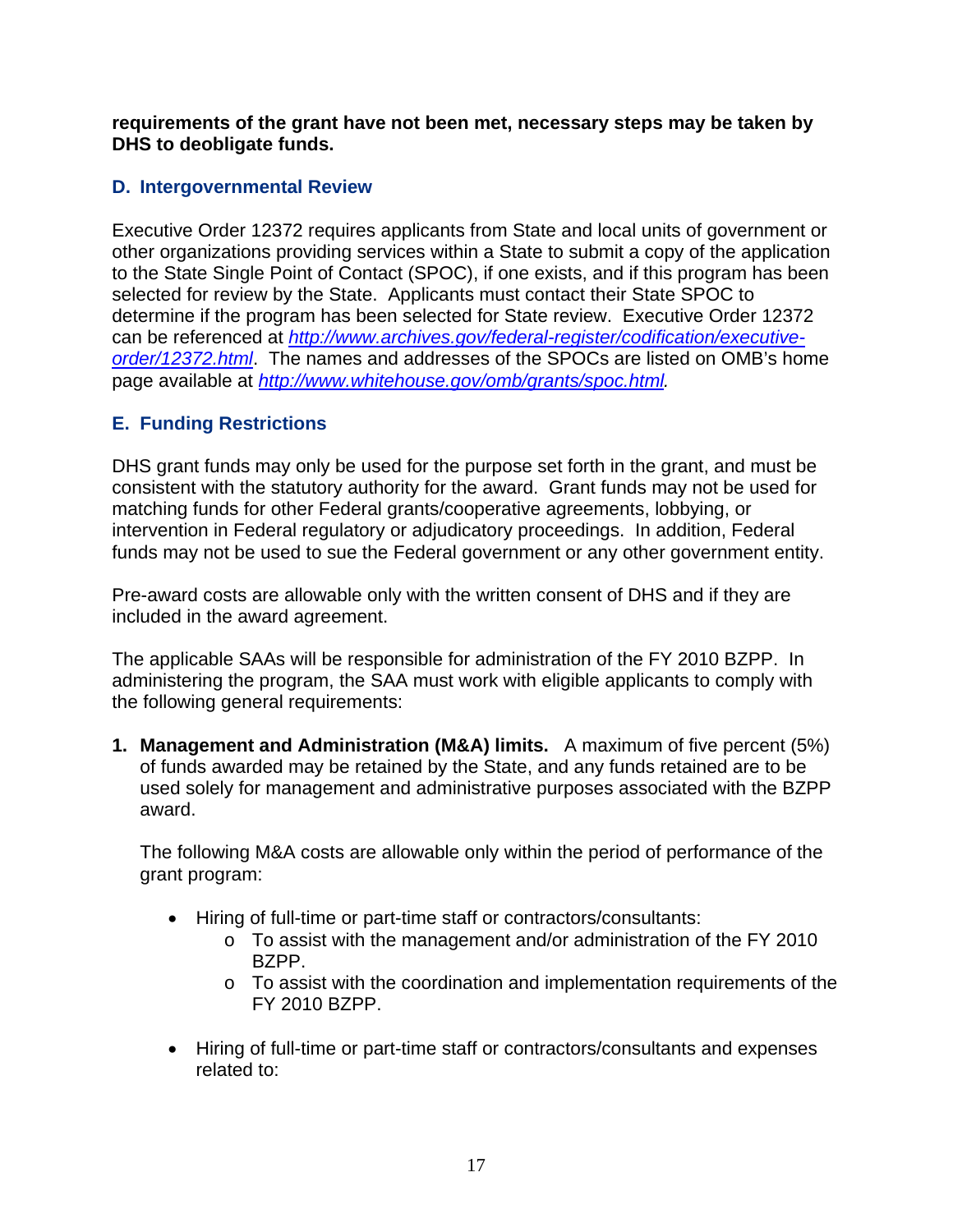- o Meeting compliance with reporting and data collection requirements, including data call requests.
- o FY 2010 BZPP pre-application submission management activities and application requirements.
- Travel expenses:
	- o Travel costs (e.g. airfare, mileage per diem, or hotels) are allowable as expenses by employees who are on travel status for official business related to FY 2010 BZPP.
- Meeting-related expenses:
	- o Costs of meetings and conference where the primary purpose is the dissemination of technical information related to FY 2010 BZPP are allowable. These expenses include costs of meals, transportation, rental of facilities, speakers' fee, and other items incidental to such meetings or conferences.
- Other allowable M&A expenses:
	- o Acquisition of authorized office equipment, including personal computers, laptop computers, printers, LCD projectors, and other equipment or software which may be required to support the implementation of the BZP or VRPP.
	- o Recurring fees/charges associated with certain equipment, such as cell phones, faxes, etc.
	- o Leasing and/or renting of space for newly hired personnel to administer the FY 2010 BZPP.
- **2. Allowable Costs.** FY 2010 BZPP allowable costs are divided into the following categories:
	- Planning
	- Equipment acquisition

This section provides guidance on the types of expenditures that are allowable under the FY 2010 BZPP. Grantees are encouraged to contact their FEMA Program Analyst regarding authorized and unauthorized expenditures.

#### *Planning*

Planning activities are central to the implementation of the FY 2010 BZPP, which is designed as a planning tool to integrate the efforts of local agencies and their private sector partners. Accordingly, responsible jurisdictions may use BZPP programmatic funds to support multidiscipline prevention and protection-focused planning activities specific to the selected facility. However, the priority should continue to be on mitigating equipment and resource shortfalls identified in the development of the BZPP. Grantees should also confer with their State and local homeland security partners to determine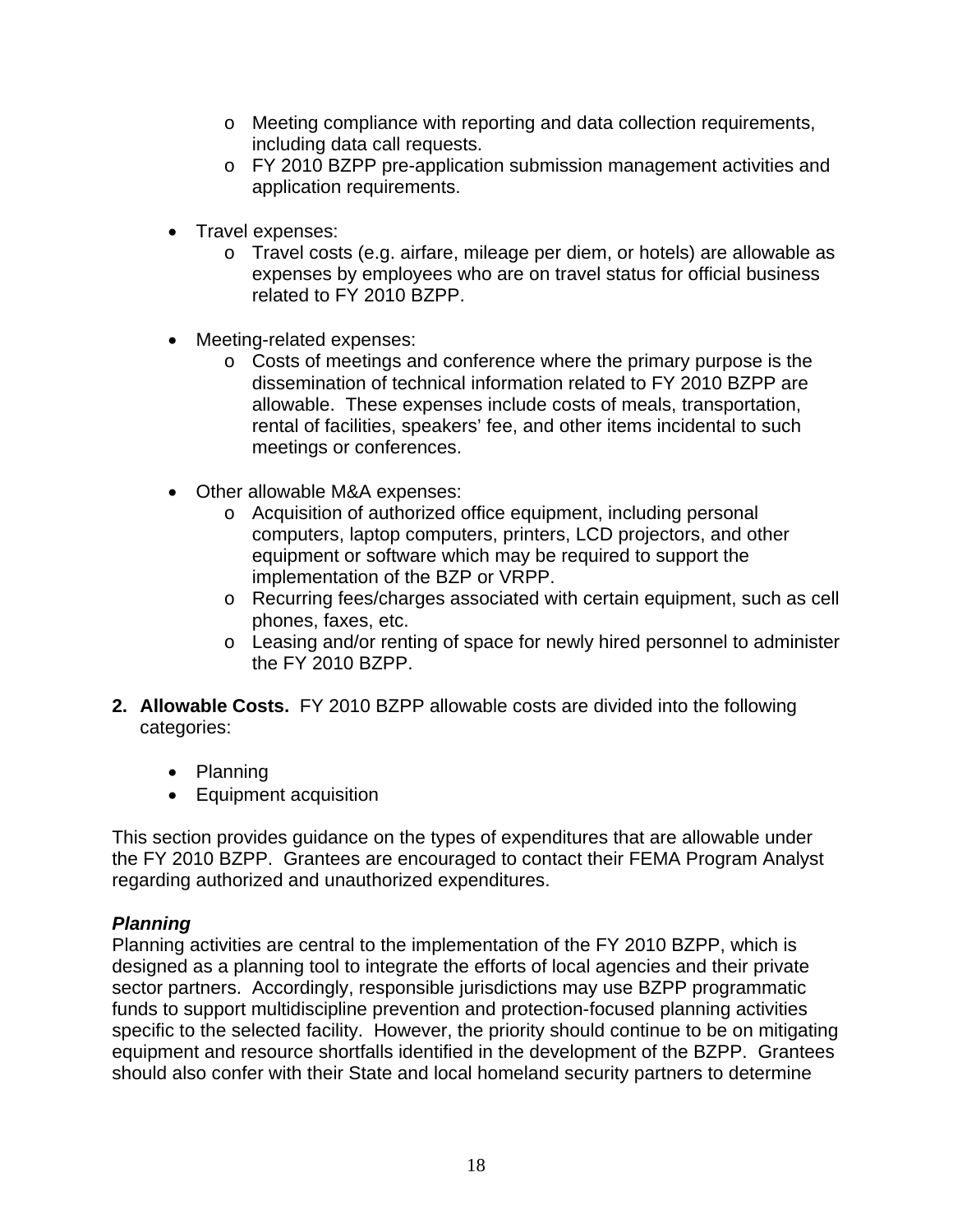additional funding source opportunities for planning-related purposes (such as FEMA's Homeland Security Grant Program).

FY 2010 BZPP funds may be used for a range of homeland security and CIKR protection planning activities, such as:

- **Developing and implementing homeland security and CIKR support programs and adopting DHS national initiatives limited to the following:** 
	- o Implementing the National Preparedness Guidelines, as they relate to implementation of the NIPP and Sector-Specific Plans (SSPs).
	- o Building or enhancing preventive radiological and nuclear detection programs.
	- o Establishing or enhancing mutual aid agreements or MOUs to ensure cooperation with respect to CIKR protection.
	- o Developing communications, interoperability protocols, and solutions with the BZPP site.
	- o Developing or enhancing radiological and nuclear alarm resolution reachback relationships across local, State, and Federal partners.
	- o Developing or updating resource inventory in accordance to typed resource definitions issued by the National Integration Center (NIC).
	- o Designing State and local geospatial data systems.
- **Developing related terrorism prevention and protection programs including:** 
	- o Planning to enhance preventive detection capabilities, security and population evacuation in the vicinity of specified CIKR during heightened alerts, advanced warning of a possible terrorist incident, and/or to support mitigation efforts.
	- o Multi-discipline preparation and integration across the homeland security community.
	- o Developing and planning for information/intelligence sharing groups and/or fusion centers.
	- o Developing and implementing liaison officer programs to share CIKR information with fusion centers and/or intelligence units.
	- o Acquiring systems allowing connectivity to Federal data networks, such as the National Crime Information Center (NCIC) and Integrated Automated Fingerprint Identification System (IAFIS), as appropriate.
- **Developing and enhancing plans and protocols, limited to**:
	- o Emergency Operating Plans (EOPs) and operating procedures.
	- o Terrorism prevention/deterrence plans.
	- o Cyber security plans.
	- o Cyber risk mitigation plans.
	- o Public/private sector partnership emergency response, assessment, and resource sharing plans.
	- o Local or regional communications plans.
	- o Plans to support and assist special needs jurisdictions, such as port authorities, rail, and mass transit agencies.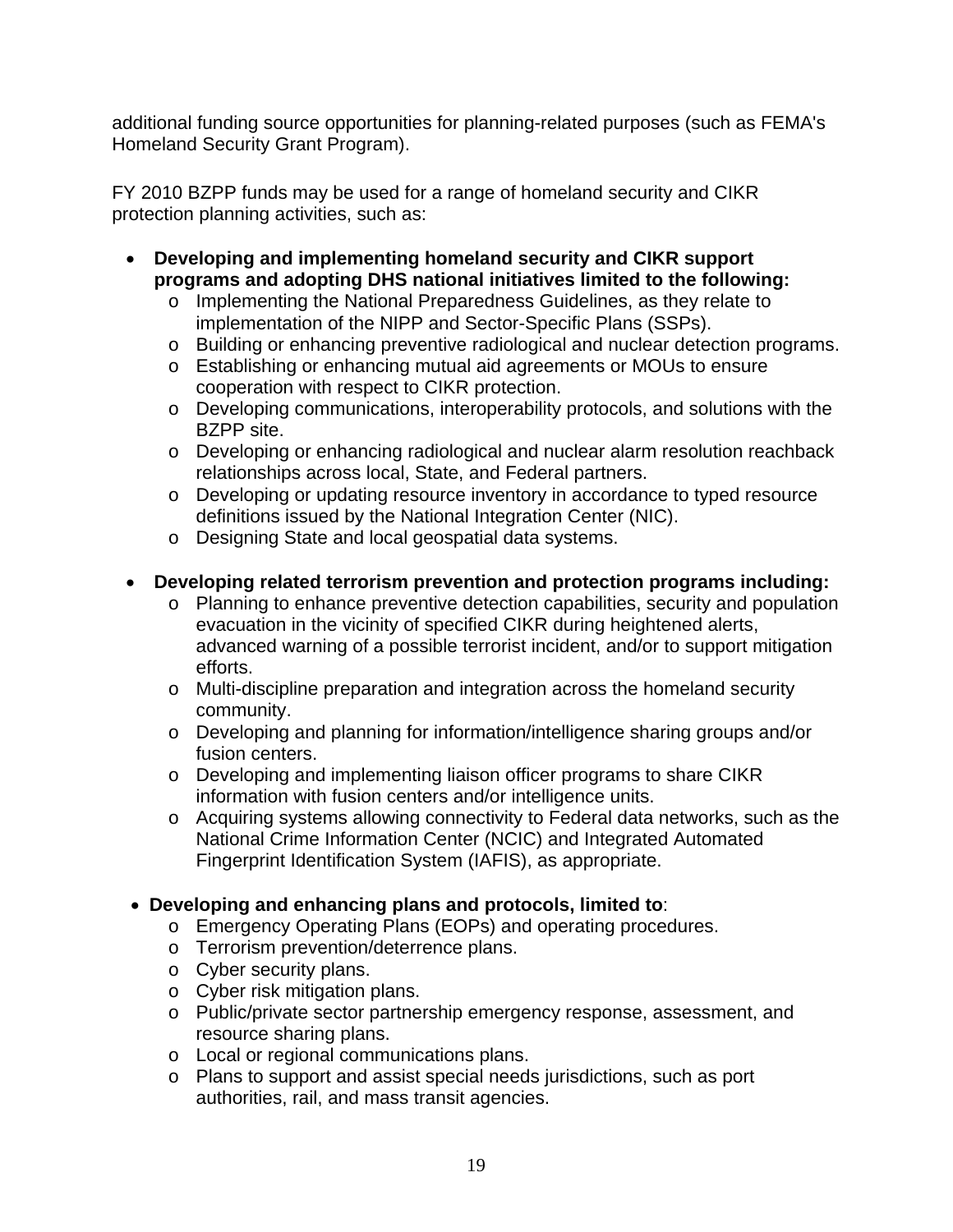The VRPP must clearly show how any funds identified for planning activities support the implementation of prevention and protection capabilities of the responsible jurisdiction, as they are related to the identified CIKR site(s).

#### *Equipment*

FY 2010 BZPP funds may be used for the following categories of equipment. A comprehensive listing of allowable equipment categories and types is found on the webbased Authorized Equipment List (AEL) on the Responder Knowledge Base (RKB) at *https://www.rkb.us*. Unless otherwise stated, equipment must meet all mandatory regulatory and/or DHS-adopted standards to be eligible for purchase using these funds. In addition, agencies will be responsible for obtaining and maintaining all necessary certifications and licenses for the requested equipment.

| #                                                                                                                             | <b>Category Title</b>                                           |
|-------------------------------------------------------------------------------------------------------------------------------|-----------------------------------------------------------------|
|                                                                                                                               | <b>Explosive Device Mitigation and Remediation Equipment</b>    |
|                                                                                                                               | CBRNE Operational Search and Rescue Equipment <sup>5</sup>      |
| $\begin{array}{ c c } \hline \hline [2] \hline [3] \hline [4] \hline [4] \hline [5] \hline [6] \hline [7] \hline \end{array}$ | Information Technology                                          |
|                                                                                                                               | <b>Cyber Security Enhancement Equipment</b>                     |
|                                                                                                                               | Interoperable Communications Equipment                          |
|                                                                                                                               | <b>Detection Equipment</b>                                      |
| [10]                                                                                                                          | Power Equipment                                                 |
| $[13]$                                                                                                                        | <b>Terrorism Incident Prevention Equipment</b>                  |
| $[14]$                                                                                                                        | Physical Security Enhancement Equipment                         |
| [15]                                                                                                                          | Inspection and Screening Systems                                |
| $[16]$                                                                                                                        | Agricultural Terrorism Prevention, Response, and Mitigation     |
|                                                                                                                               | Equipment                                                       |
| [20FP]                                                                                                                        | Intervention Equipment - Equipment, Fingerprint Processing, and |
|                                                                                                                               | Identification <sup>5</sup>                                     |

| Table 2. BZPP Allowable Equipment Categories |  |
|----------------------------------------------|--|
|                                              |  |

Requests for equipment to support Explosive Device Response Operations must indicate within the Notes section of the VRPP the name of the FBI accredited bomb squad or prospective bomb squad that is undergoing the accreditation process that will be receiving and utilizing the requested equipment.

Other specialized equipment not listed within the BZPP AEL categories may be requested by the responsible jurisdiction, as approved by the State. The responsible jurisdiction must provide a justification describing and/or identifying all of the following to their FEMA Program Analyst, who, in consultation with IP, will review the request.

- The reason the equipment is requested.
- The target capabilities, per the TCL, the request will support and/or enhance.

 $\overline{a}$ <sup>5</sup> Only select sub-categories within AEL Category 3 and 20 are eligible for FY 2010 BZPP funding. These sections include: 3OE-02, 3OE-07, 03SR-03-LSTN, 03OE-03-LTPA, 03OE-04-LTHH, 03OE-04-LTHE, 03SR-03-SCAM, 03SR-05, 03WA-01-PROP, 03WA-01-ULHH, 03WA-01-ULIT, 03WA-01-UWMD, 03WA-02-SONR, and 20FP.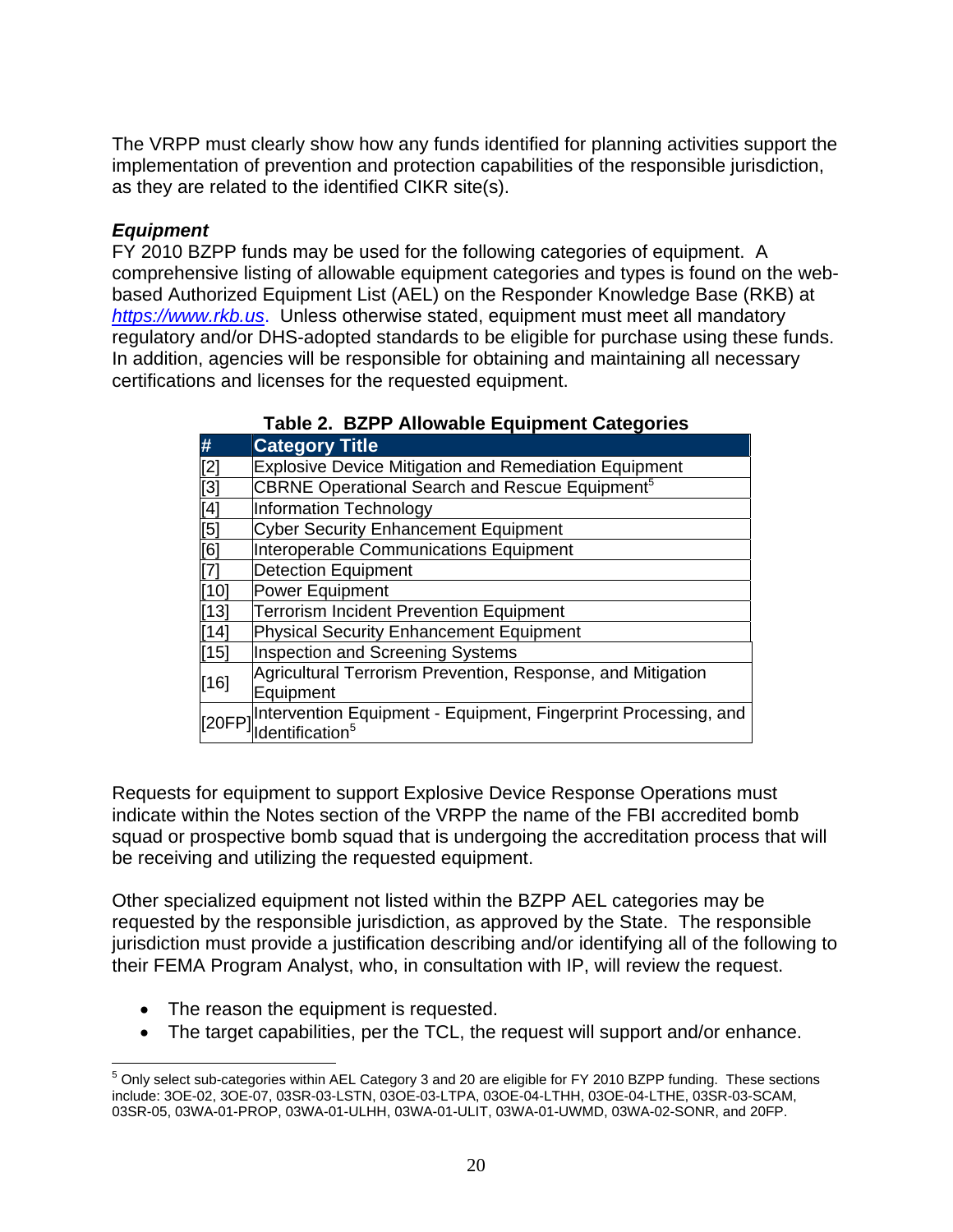- How other grant funding has been considered, or may be applied, to support the request.
- How the requested equipment will support the development and/or implementation of prevention and/or protection capabilities, per the TCL, within the responsible jurisdiction, as identified by the BZP.
- How the equipment will directly address a threat, vulnerability, and/or consequence directly related to the identified FY 2010 BZPP site and its responsible jurisdiction, as identified by the BZP (i.e., PPE for a jurisdiction responsible for a chemical facility or watercraft for a dam).
- Address a specific threat, vulnerability, and/or consequence directly related to a heightened alert period, as related to the site and/or its sector.

States that are using FY 2010 BZPP funds to purchase Interoperable Communications Equipment (Category 6) must consult SAFECOM's coordinated grant guidance which outlines standards and equipment information to enhance interoperable communications. This guidance can be found at *http://www.safecomprogram.gov*. Additionally, grantees are required to coordinate with other State and local partners in integrating their interoperable communications plans and projects as outlined in each State's Statewide Communication Interoperability Plan."

#### **3.** *Other Allowable Costs – Maintenance and Sustainment*

The use of FEMA preparedness grant funds for maintenance contracts, warranties, repair or replacement costs, upgrades, and user fees are allowable under all active and future grant awards, unless otherwise noted. Grantees are reminded to be sensitive to supplanting issues. Maintenance contracts, warranties, repair or replacement costs, upgrades, and user fees previously purchased with State and or local funds cannot be replaced with Federal grant funding. Routine upkeep (i.e. gasoline, tire replacement, routine oil changes, monthly inspections, grounds and facility maintenance etc.) is the responsibility of the grantee and may not be funded with preparedness grant funding.

- **Maintenance Contracts and Warranties.** To increase the useful life of the equipment, maintenance contracts and warranties may be purchased using grant funding from one fiscal year (FY) to cover equipment purchased with funding from a different fiscal year. The use of grant funding for the purchase of maintenance contracts and warranties must meet the following conditions:
	- o Maintenance contracts and warranties may only be purchased for equipment that has been purchased using FEMA preparedness grant funding.
	- o To avoid supplementing Congressional appropriations for specific programs, maintenance contracts and warranties must be purchased using funds from the same grant program used to purchase the original equipment.
	- o The term of the maintenance contract or warranty shall not exceed the period of performance of the grant to which the contract is being charged.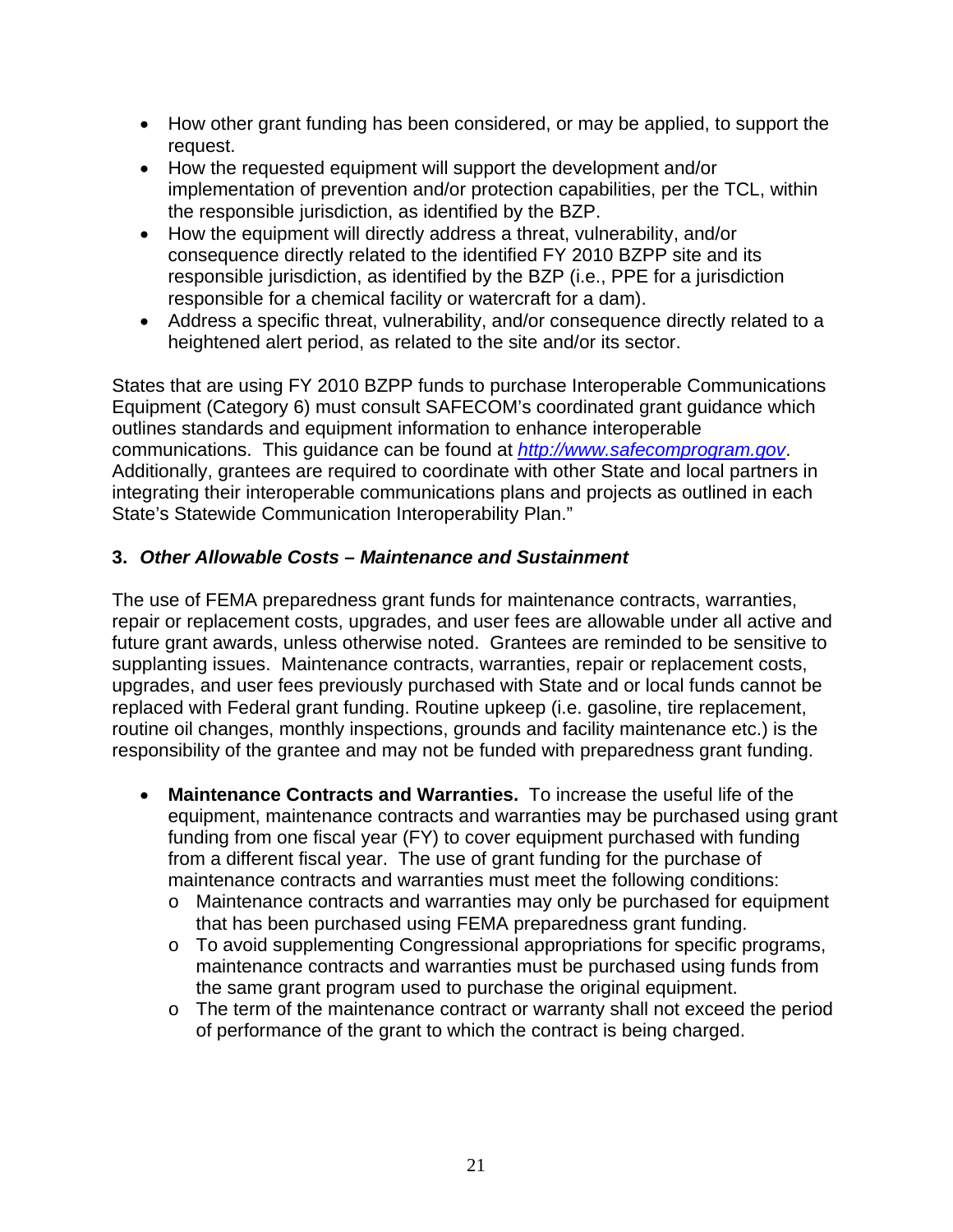- **Repair and Replacement Costs.** The cost of repair and replacement parts for equipment purchased using FEMA preparedness grant funding is an allowable expense.
	- o Repair and replacement parts may only be purchased for equipment that has been purchased using FEMA preparedness grant funding.
	- o To avoid supplementing Congressional appropriations for specific programs, repair and replacement parts must be purchased using the same grant program used to purchase the original equipment.
- **Upgrades.** FEMA preparedness grant funding may be used to upgrade previously purchased allowable equipment. For example, if the grantee purchased risk management software with HSGP funds in FY 2005 and would like to use FY 2010 grant funding to upgrade the software, this is allowable.
	- o Upgrades may only be purchased for equipment that has been purchased using FEMA preparedness grant funding.
	- o To avoid supplementing Congressional appropriations for specific programs, upgrades must be purchased using the same grant program used to purchase the original equipment.
- **User fees.** User fees are viewed as costs for specific services required to maintain and provide continued operation of equipment or systems. An example would be the recurring service fees associated with handheld radios or mobile data computers.
	- o User fees may only be paid for equipment that has been purchased using FEMA preparedness grant funding.
	- o To avoid supplementing Congressional appropriations for specific programs, user fees must be paid for using the same grant program used to purchase the original equipment. The service time purchased shall not exceed the period of performance of the grant to which the user fee is being charged.
- **Implementation.** Planned or actual expenditures for maintenance contracts and warranties, repair and replacement costs, upgrades and user fees must be reflected in the Initial Strategy Implementation Plan (ISIP) or Biannual Strategy Implementation Report (BSIR).

Grantees must comply with all the requirements in 44 CFR Part 13 and 2 CFR Part 215.

- **4. Unallowable Costs.** The following projects and costs are considered **ineligible** for award consideration:
	- **Hiring of Public Safety Personnel.** FY 2010 BZPP funds may not be used to support the hiring of sworn public safety officers for the purposes of fulfilling traditional public safety duties or to supplant traditional public safety positions and responsibilities.
	- **Construction.** Construction is prohibited under the FY 2010 BZPP.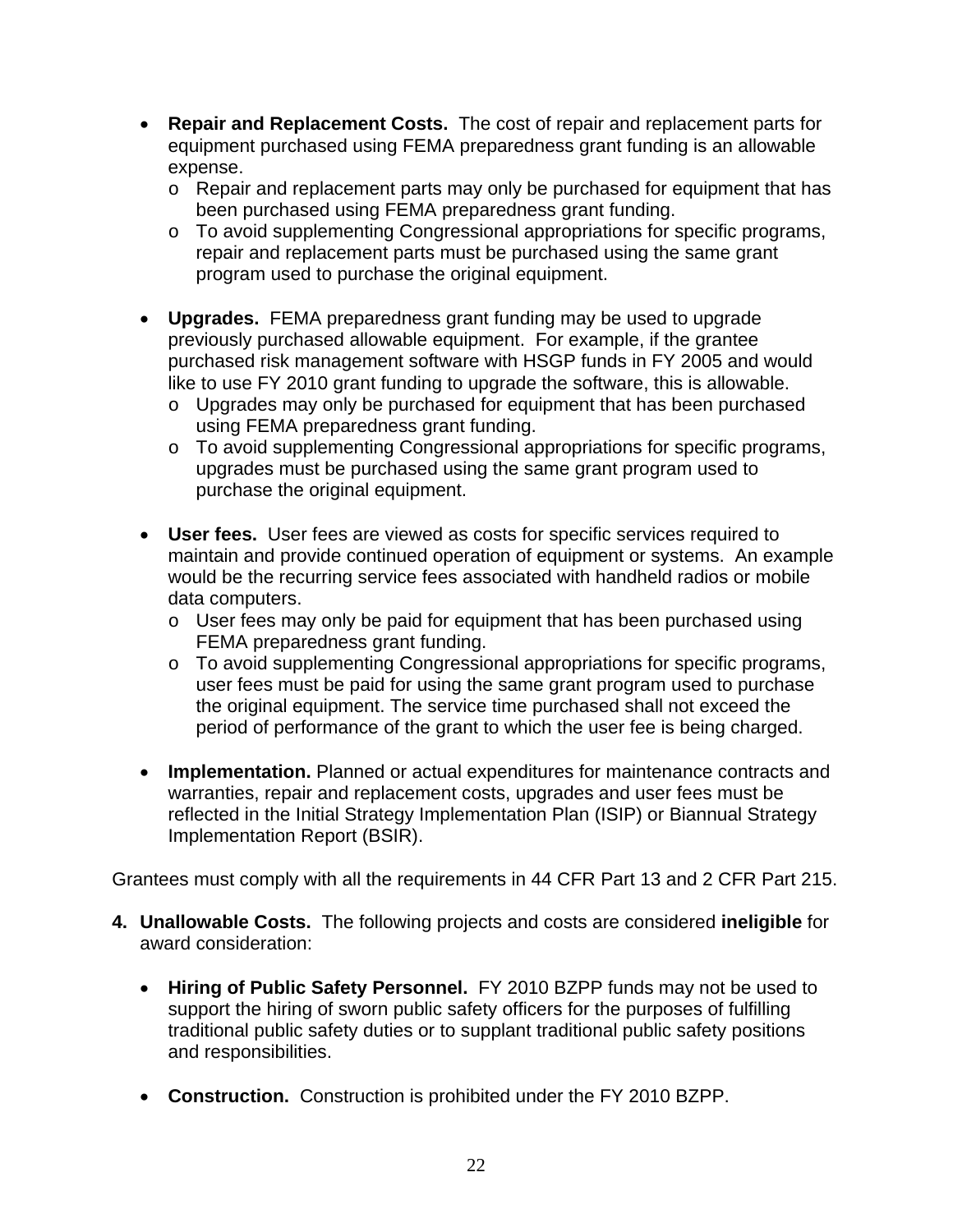- **General-use Expenditures.** Expenditures for items such as general-use software (word processing, spreadsheet, graphics, etc), general-use computers and related equipment (other than for allowable M&A activities, or otherwise associated preparedness functions), general-use vehicles, and licensing fees.
- **Weapons.** Weapons, weapons systems and accessories, and ammunition are prohibited.
- **Federal Improvement.** Funds may not be used for the improvement of Federal buildings or for other activities that solely benefit the Federal government. However, if an identified FY 2010 BZPP site is a Federal facility, the FY 2010 BZPP funds may be used by the jurisdiction(s) responsible for the safety and security of the community surrounding the site to support the implementation of preventive and protective measures in the buffer zone surrounding that site.
- **Overtime and Backfill.** Funds may not be used to support overtime and backfill costs associated with implementation of FY 2010 BZPP activities.
- **Training and Exercise Activities.** Any training or exercise requirements identified through BZPP may not be funded with FY 2010 BZPP funds, but may be funded through other overarching homeland security grant programs (e.g., State Homeland Security Program and Urban Areas Security Initiative) in accordance with their stipulated authorized expenditures.

Additionally, the following initiatives and costs are considered **ineligible** for award consideration:

- Initiatives that do not address the implementation of programs/initiatives to build prevention and protection-focused capabilities directed at identified facilities and/or the surrounding communities
- The development of risk/vulnerability assessment models
- Initiatives that fund risk or vulnerability security assessments or the development of BZPs and/or VRPPs
- Initiatives in which Federal agencies are the beneficiary or that enhance Federal property
- Initiatives which study technology development
- Proof-of-concept initiatives
- Initiatives that duplicate capabilities being provided by the Federal government
- Operating expenses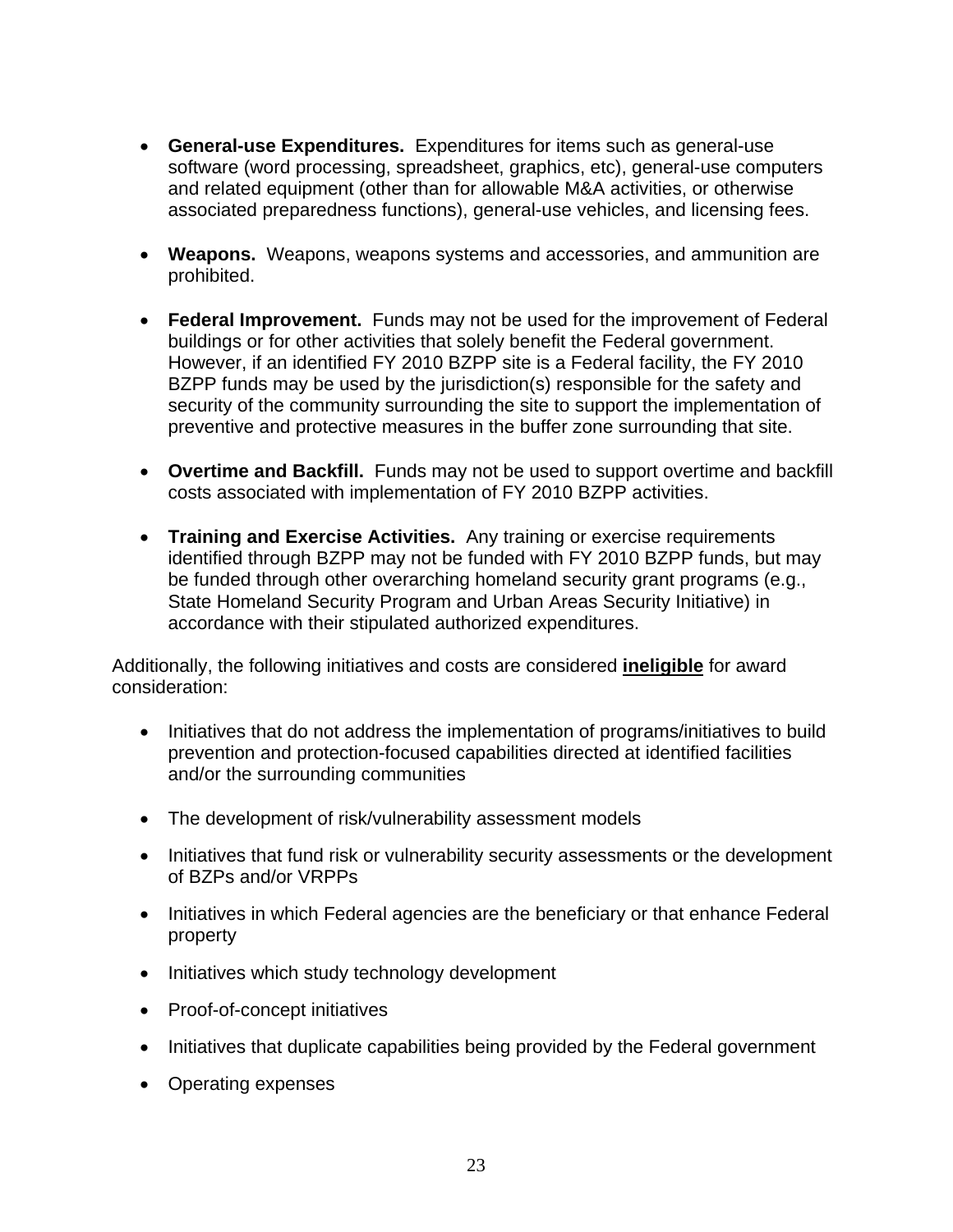- Reimbursement of pre-award security expenses
- Other indirect costs

Any other activities unrelated to the implementation of the FY 2010 BZPP, items not in accordance with the AEL, or previously identified as ineligible within this guidance, are not an allowable cost.

#### **F. Other Submission Requirements**

Federal employees are prohibited from serving in any capacity (paid or unpaid) on any proposal submitted under this program. Federal employees may not receive funds under this award.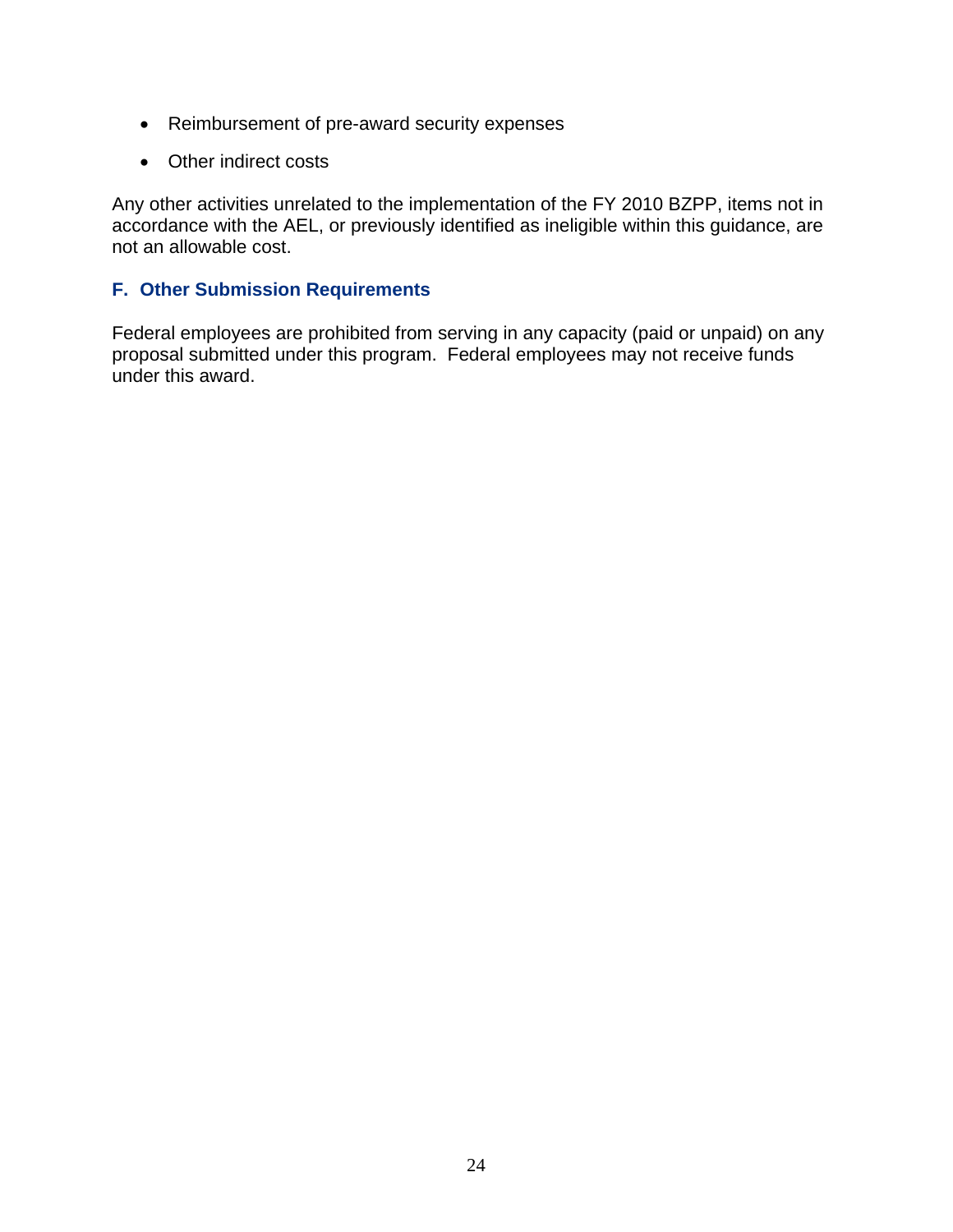### **PART V. APPLICATION REVIEW INFORMATION**

#### **A. Review Criteria**

This section summarizes the core process and priorities used to assess applications under the FY 2010 BZPP. The FY 2010 BZPP used risk-based formula funding consistent with FEMA policy outlined in this guidance document. Each applicant's final funding allocation is determined through the use of risk analyses.

Applications will be evaluated through a Federal review process for completeness, adherence to programmatic guidelines, feasibility, and how well the proposed VRPP expenditures address the identified need(s), vulnerabilities, or capability shortfall(s). The VRPP requires narrative on overall strategic alignment with State Homeland Security Strategies and the NIPP, impact and sustainability, and support for the national priorities and target capabilities. These criteria will be used to evaluate the anticipated effectiveness of all proposed expenditures.

#### **B. Review and Selection Process**

The following process will be used to provide final approval to BZP and VRPPs submitted under the FY 2010 BZPP:

- FEMA will verify compliance with all administrative and eligibility criteria identified in the application kit.
- IP will provide a technical review via subject matter expert to ensure all of the identified need(s), vulnerabilities, or capability shortfall(s) have been addressed.
- FEMA will evaluate the narrative provided within the VRPP for overall strategic alignment with State Homeland Security Strategies and the NIPP, impact and sustainability, support for the national priorities and target capabilities, and equipment allowability.

#### **C. Anticipated Announcement and Award Dates**

FEMA will evaluate and act on applications within 60 days following close of the application period, consistent with the *Department of Homeland Security Appropriations Act, 2010* (Public Law 111-83). Awards will be made on or before September 30, 2010.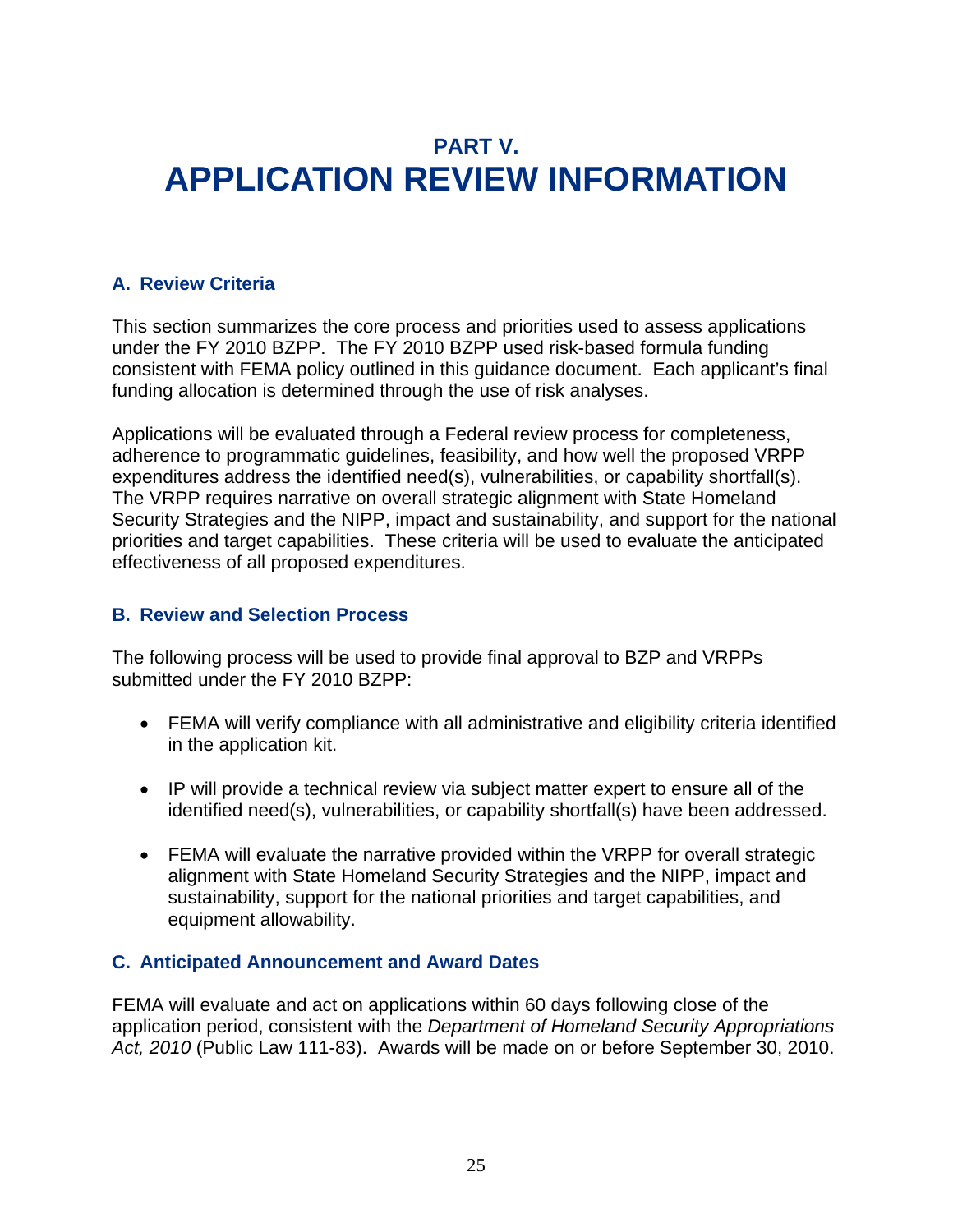### **PART VI. AWARD ADMINISTRATION INFORMATION**

#### **A. Notice of Award**

Upon approval of an application, the grant will be awarded to the SAA. The date that this is done is the "award date." Notification of award approval is made through the Grants Management System (GMS). Once an award has been approved, a notice is sent to the authorized SAA grantee official.Follow the directions in the notification to accept your award documents. The authorized SAA grantee official should carefully read the award and special condition documents. If you do not receive a notification, please contact your FEMA Program Analyst for your award number. Once you have the award number, contact the GMS Help Desk at (888) 549-9901, option three, to obtain the username and password associated with the new award.

The period of performance is 36 months and begins on the Project Period/Budget Period start date listed in the award package. Any unobligated funds will be deobligated at the end of the close-out period. Extensions to the period of performance will be considered only through formal requests to FEMA with specific and compelling justifications why an extension is required. All extension requests must be submitted to FEMA at least 60 days prior to the expiration of the grant period of performance. The justification must address:

- Reason for delay:
- Current status of the activity/activities;
- Approved period of performance termination date and new project completion date;
- Remaining available funds, both Federal and non-Federal;
- Budget outlining how remaining Federal and non-Federal funds will be expended;
- Plan for completion including milestones and timeframe for achieving each milestone and the position/person responsible for implementing the plan for completion; and
- Certification that the activity/activities will be completed within the extended period of performance without any modification to the original Statement of Work approved by FEMA.

#### **B. Administrative and National Policy Requirements**

The recipient and any sub-recipient(s) must, in addition to the assurances made as part of the application, comply and require each of its subcontractors employed in the completion of the project to comply with all applicable statutes, regulations, executive orders, OMB circulars, terms and conditions of the award, and the approved application.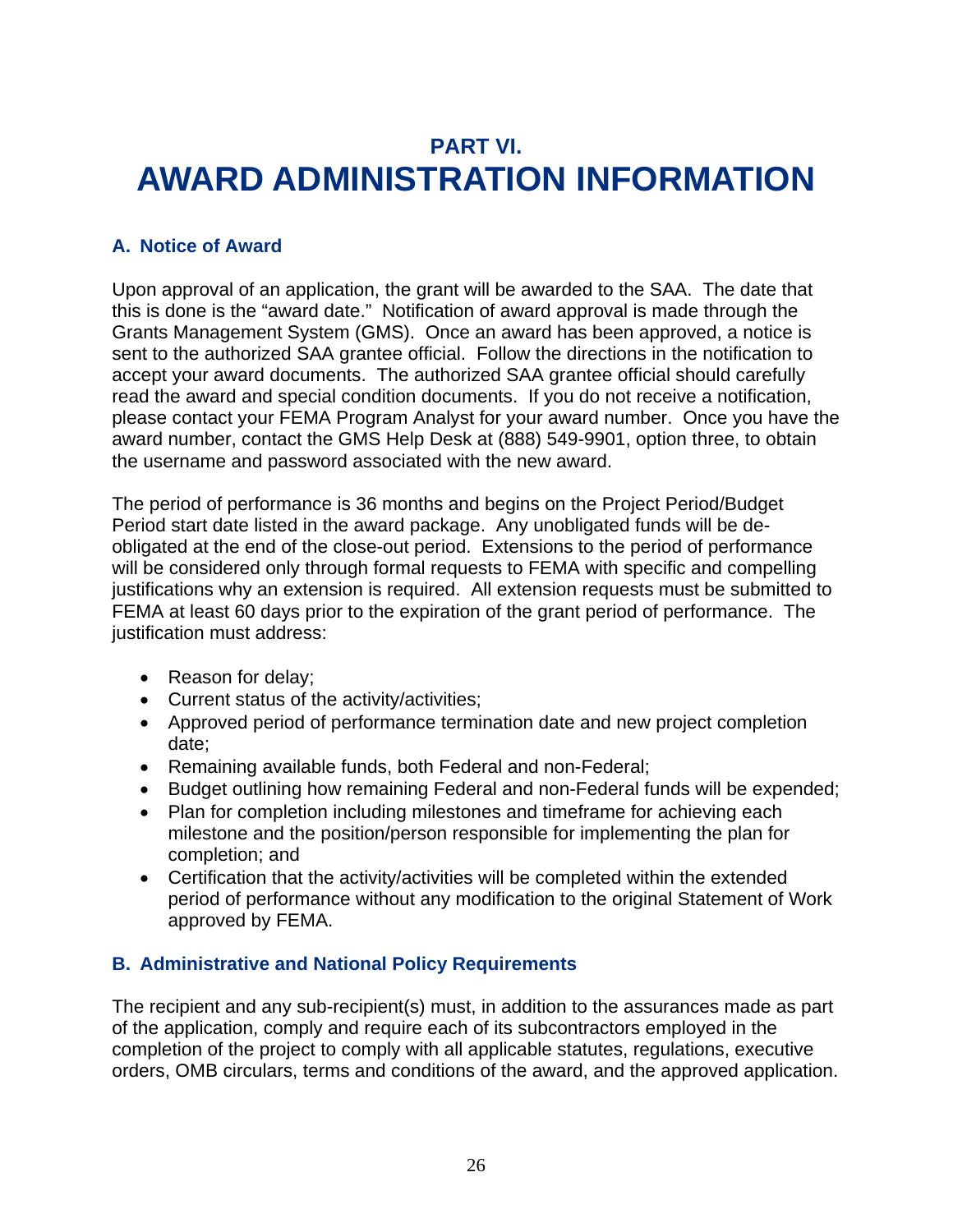**1. Standard Financial Requirements.** The grantee and any subgrantee(s) shall comply with all applicable laws and regulations. A non-exclusive list of regulations commonly applicable to DHS grants are listed below:

#### **1.1 – Administrative Requirements.**

- 44 CFR Part 13, *Uniform Administrative Requirements for Grants and Cooperative Agreements to State and Local Governments*
- 2 CFR Part 215, *Uniform Administrative Requirements for Grants and Agreements with Institutions of Higher Education, Hospitals, and Other Non-Profit Organizations* (formerly OMB Circular A-110)

#### **1.2 – Cost Principles.**

- 2 CFR Part 225, *Cost Principles for State, Local, and Indian tribal Governments* (formerly OMB Circular A-87)
- 2 CFR Part 220, *Cost Principles for Educational Institutions* (formerly OMB Circular A-21)
- 2 CFR Part 230, *Cost Principles for Non-Profit Organizations* (formerly OMB Circular A-122)
- Federal Acquisition Regulations (FAR), Part 31.2 *Contract Cost Principles and Procedures, Contracts with Commercial Organizations*

#### **1.3 – Audit Requirements.**

• OMB Circular A-133, *Audits of States, Local Governments, and Non-Profit Organizations* 

**1.4 – Duplication of Benefits.** There may not be a duplication of any Federal assistance, per 2 CFR Part 225, Basic Guidelines Section C.3 (c), which states: Any cost allocable to a particular Federal award or cost objective under the principles provided for in this Authority may not be charged to other Federal awards to overcome fund deficiencies, to avoid restrictions imposed by law or terms of the Federal awards, or for other reasons. However, this prohibition would not preclude governmental units from shifting costs that are allowable under two or more awards in accordance with existing program agreements. Non-governmental entities are also subject to this prohibition per 2 CFR Parts 220 and 230 and FAR Part 31.2.

**2. Payment.** DHS/FEMA uses the Direct Deposit/Electronic Funds Transfer (DD/EFT) method of payment to Recipients. To enroll in the DD/EFT, the Recipient must complete a Standard Form 1199A, Direct Deposit Form.

**FEMA uses the FEMA Payment and Reporting System (PARS) for payments made under this program,** *https://isource.fema.gov/sf269/* **(Note: link connects to Federal Financial Report [SF-425]).** 

**2.1 – Advance Payment.** In accordance with Treasury regulations at 31 CFR Part 205, the Recipient shall maintain procedures to minimize the time elapsing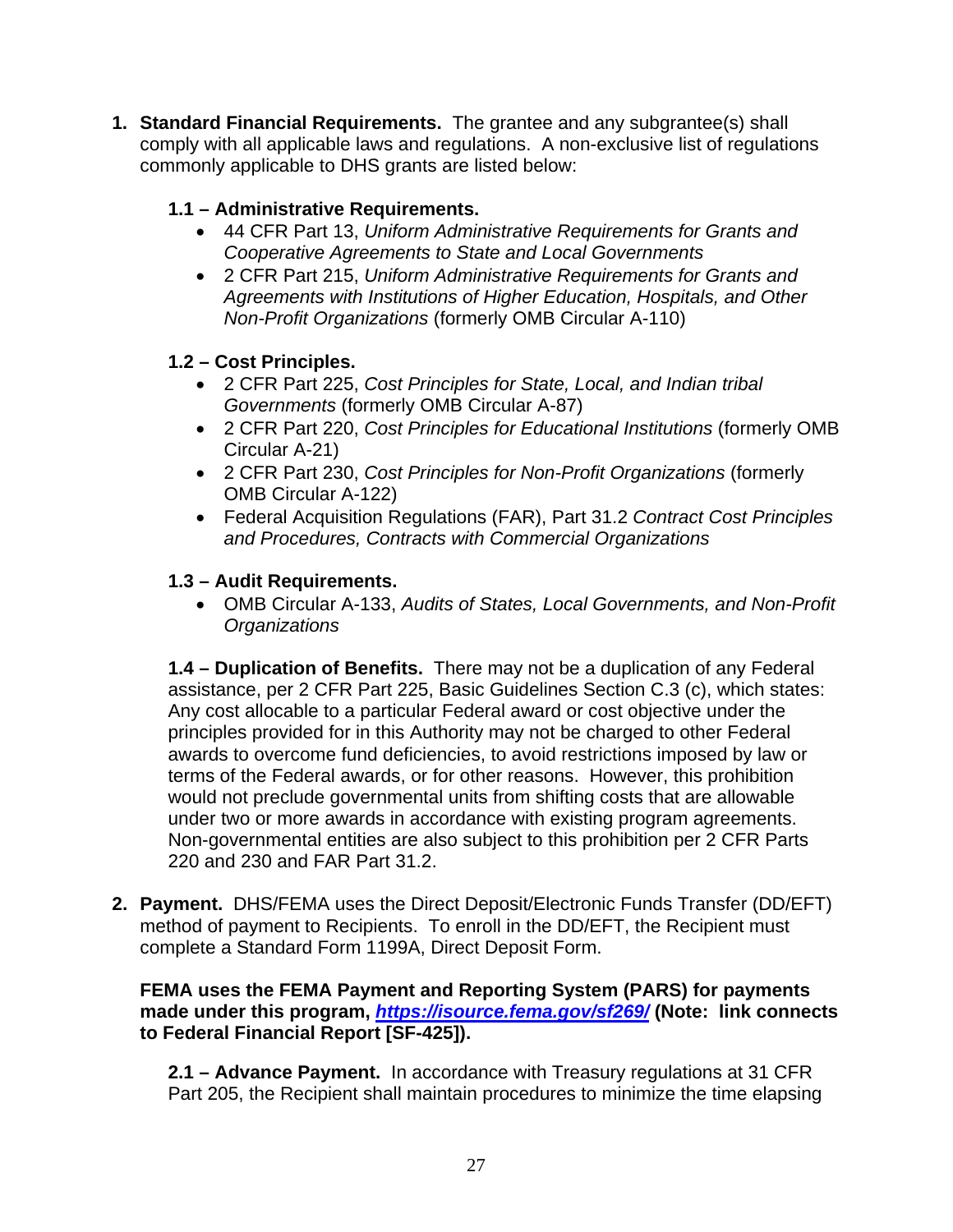between the transfer of funds and the disbursement of said funds (see 44 CFR Part 13.21(c)) regarding payment of interest earned on advances. In order to request an advance, the Recipient must maintain or demonstrate the willingness and ability to maintain procedures to minimize the time elapsing between the transfer of funds from DHS and expenditure and disbursement by the Recipient. When these requirements are not met, the Recipient will be required to be on a reimbursement for costs incurred method.

**2.2 – Forms.** In order to download the Standard Form 1199A, the Recipient may use the following Internet site: *http://www.fms.treas.gov/eft/1199a.pdf.* 

#### **NOTE: FUNDS WILL NOT BE AUTOMATICALLY TRANSFERRED UPON ISSUANCE OF THE GRANT. GRANTEES MUST SUBMIT A REQUEST FOR ADVANCE/REIMBURSEMENT IN ORDER FOR THE FUNDS TO BE TRANSFERRED TO THE GRANTEE'S ACCOUNT.**

**3. Non-supplanting Requirement.** Grant funds will be used to supplement existing funds, and will not replace (supplant) funds that have been appropriated for the same purpose. Applicants or grantees may be required to supply documentation certifying that a reduction in non-Federal resources occurred for reasons other than the receipt or expected receipt of Federal funds.

#### **4. Technology Requirements.**

**4.1 – National Information Exchange Model (NIEM).** FEMA requires all grantees to use the latest NIEM specifications and guidelines regarding the use of Extensible Markup Language (XML) for all grant awards.Further information about the required use of NIEM specifications and guidelines is available at *http://www.niem.gov.* 

**4.2 – Geospatial Guidance.** Geospatial technologies capture, store, analyze, transmit, and/or display location-based information (i.e., information that can be linked to a latitude and longitude). FEMA encourages grantees to align any geospatial activities with the guidance available on the FEMA website at *http://www.fema.gov/grants.* 

**4.3 – 28 CFR Part 23 Guidance.** FEMA requires that any information technology system funded or supported by these funds comply with 28 CFR Part 23, *Criminal Intelligence Systems Operating Policies*, if this regulation is determined to be applicable.

**4.4 – Best Practices for Government Use of Closed Circuit Television (CCTV).** DHS recommends that grantees seeking funds to purchase and install CCTV systems, or funds to provide support for operational CCTV systems, review and utilize the guidance in *Best Practices for Government Use of CCTV: Implementing the Fair Information Practice Principles* available on the DHS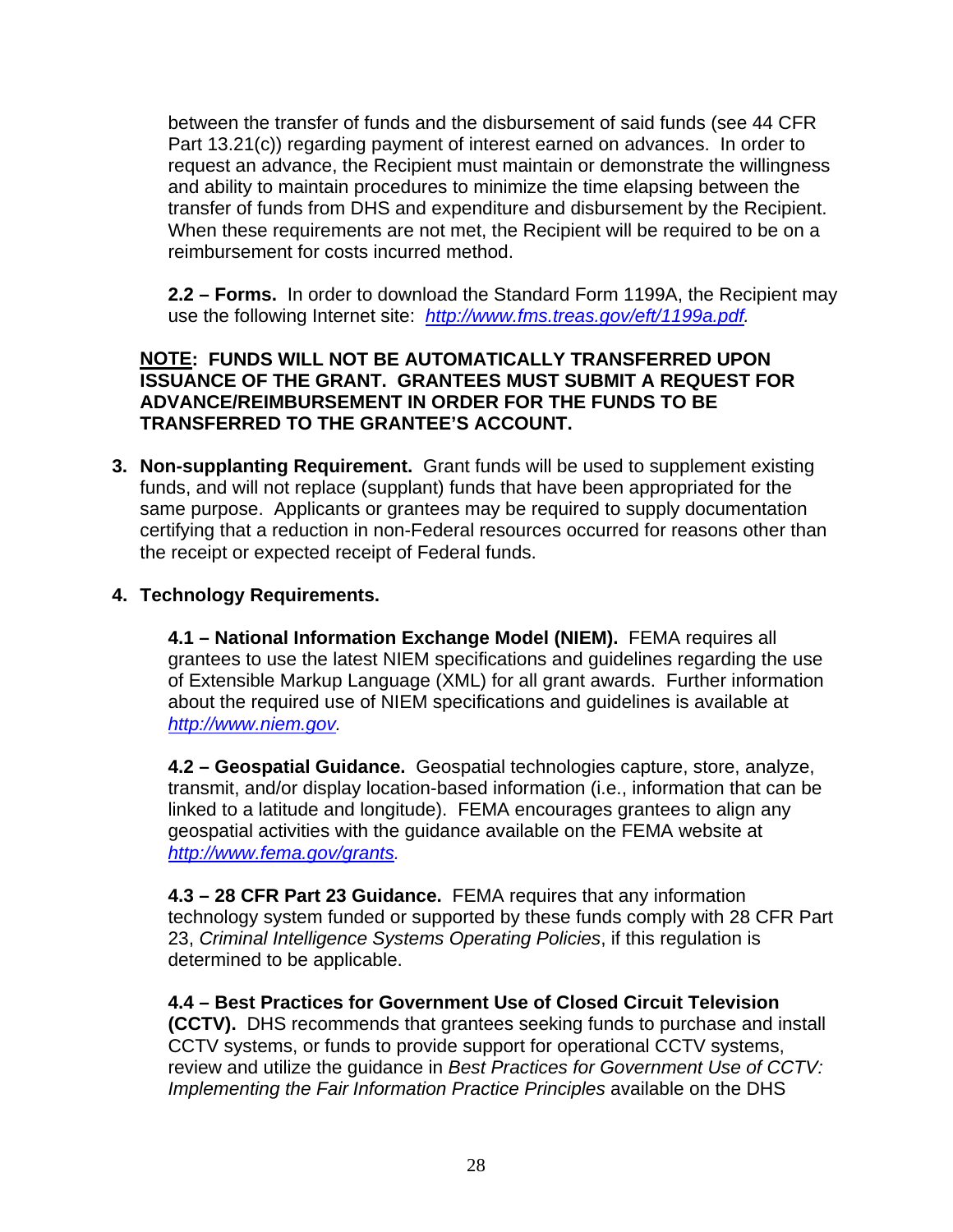Privacy Office website at *http://www.dhs.gov/xlibrary/assets/privacy/privacy\_rpt\_cctv\_2007.pdf*.

#### **5. Administrative Requirements.**

**5.1 –** *Freedom of Information Act* **(FOIA).** FEMA recognizes that much of the information submitted in the course of applying for funding under this program or provided in the course of its grant management activities may be considered law enforcement sensitive or otherwise important to national security interests. While this information under Federal control is subject to requests made pursuant to the *Freedom of Information Act* (FOIA), 5 U.S.C. §552, all determinations concerning the release of information of this nature are made on a case-by-case basis by the FEMA FOIA Office, and may likely fall within one or more of the available exemptions under the Act. The applicant is encouraged to consult its own State and local laws and regulations regarding the release of information, which should be considered when reporting sensitive matters in the grant application, needs assessment, and strategic planning process. The grantee should be familiar with the regulations governing Sensitive Security Information (49 CFR Part 1520), as it may provide additional protection to certain classes of homeland security information.

**5.2 – Protected Critical Infrastructure Information (PCII).** The PCII Program, established pursuant to the *Critical Infrastructure Act of 2002* (Public Law 107- 296) (CII Act), created a framework which enables members of the private sector, States, local jurisdictions, and tribal nations to voluntarily submit sensitive information regarding critical infrastructure to DHS. The Act provides statutory protection from public disclosure and civil litigation for CII that is validated as PCII. When validated as PCII, the information can only be shared with government employees who complete the training requirement, who have homeland security duties, and a need to know.

PCII accreditation is a formal recognition that the covered government entity has the capacity and capability to receive and store PCII appropriately. DHS encourages all States, local jurisdictions, and tribal nations to pursue PCII accreditation to cover their government agencies. Accreditation activities include signing a memorandum of agreement (MOA) with DHS, appointing a PCII Officer and developing a standard operating procedure for handling PCII. For additional information about PCII or the accreditation process, please contact the DHS PCII Program Office at pcii-info@dhs.gov.

**5.3 – Compliance with Federal civil rights laws and regulations.** The grantee is required to comply with Federal civil rights laws and regulations. Specifically, the grantee is required to provide assurances as a condition for receipt of Federal funds that its programs and activities comply with the following: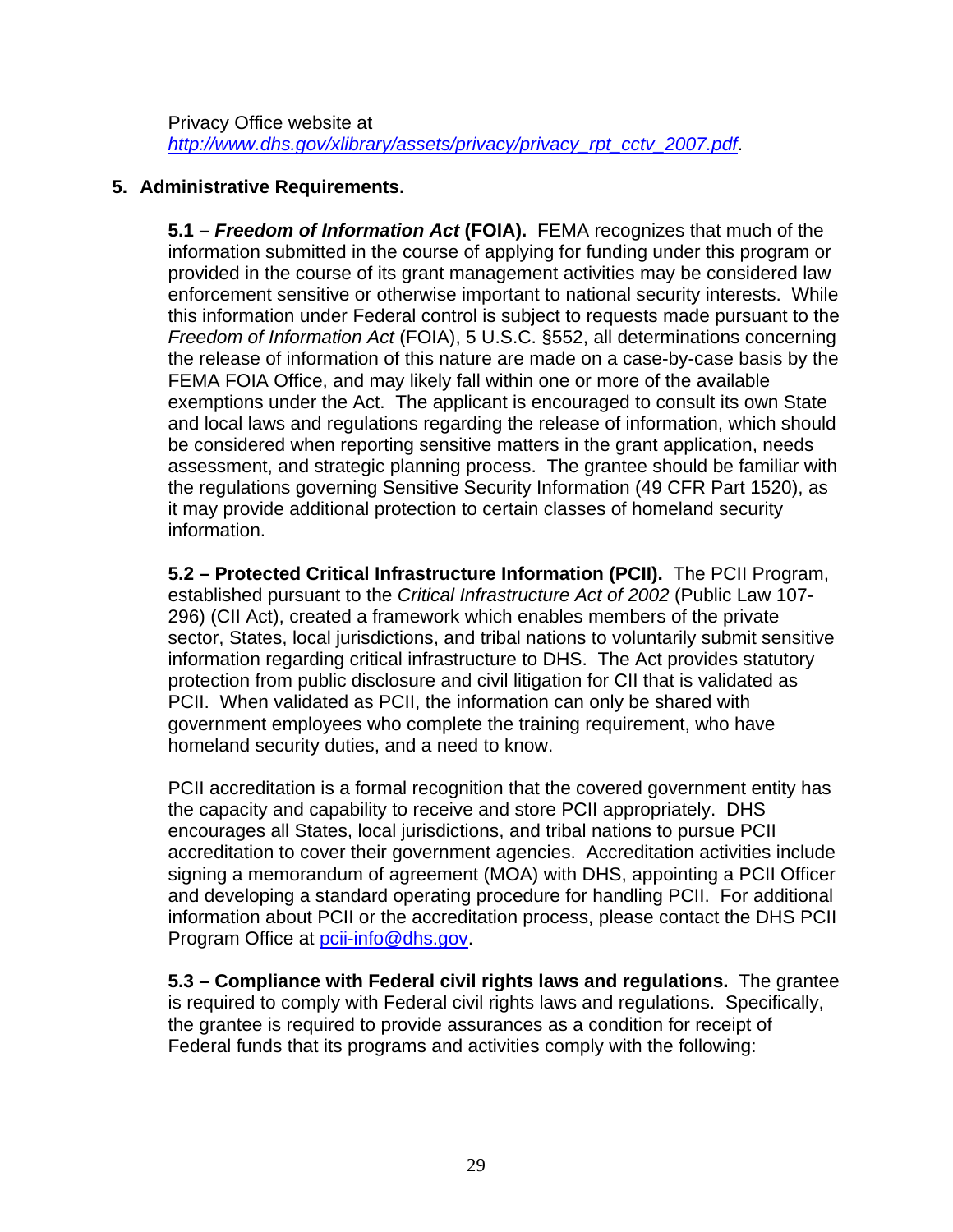- *Title VI of the Civil Rights Act of 1964,* as amended, 42. U.S.C. §2000 et. seq. – Provides that no person on the grounds of race, color, or national origin be excluded from participation in, be denied the benefits of, or be otherwise subjected to discrimination in any program or activity receiving Federal financial assistance. Title VI also extends protection to persons with Limited English Proficiency (LEP). (42 U.S.C. §2000d et seq.)
- *Title IX of the Education Amendments of 197*2, as amended, 20 U.S.C. §1681 et. seq. – Provides that no person, *on* the basis of sex, be excluded from participation in, be denied the benefits of, or be subject to discrimination under any education program or activity receiving Federal financial assistance.
- Section 504 of the Rehabilitation Act of 1973, as amended, 29 U.S.C. §794 – Provides that no otherwise qualified individual with a disability in the United States, shall, solely by reason of his or her disability, be excluded from the participation in, be denied the benefits of, or subject to discrimination in any program or activity receiving Federal financial assistance.
- *The Age Discrimination Act of 1975,* as amended, 20 U.S.C. §6101 et. seq. – Provides that no person in the United States shall, on the basis of age, be excluded from participation in, be denied the benefits of, or be subject to discrimination under any program or activity receiving Federal financial assistance.

Grantees must comply with all regulations, guidelines, and standards adopted under the above statutes. The grantee is also required to submit information, as required, to the DHS Office for Civil Rights and Civil Liberties concerning its compliance with these laws and their implementing regulations.

**5.4 – Services to Limited English Proficient (LEP) persons.** Recipients of FEMA financial assistance are required to comply with several Federal civil rights laws, including Title VI of the *Civil Rights Act of 1964*, as amended. These laws prohibit discrimination on the basis of race, color, religion, natural origin, and sex in the delivery of services. National origin discrimination includes discrimination on the basis of limited English proficiency. To ensure compliance with Title VI, recipients are required to take reasonable steps to ensure that LEP persons have meaningful access to their programs. Meaningful access may entail providing language assistance services, including oral and written translation, where necessary. The grantee is encouraged to consider the need for language services for LEP persons served or encountered both in developing their proposals and budgets and in conducting their programs and activities. Reasonable costs associated with providing meaningful access for LEP individuals are considered allowable program costs. For additional information, see *http://www.lep.gov.*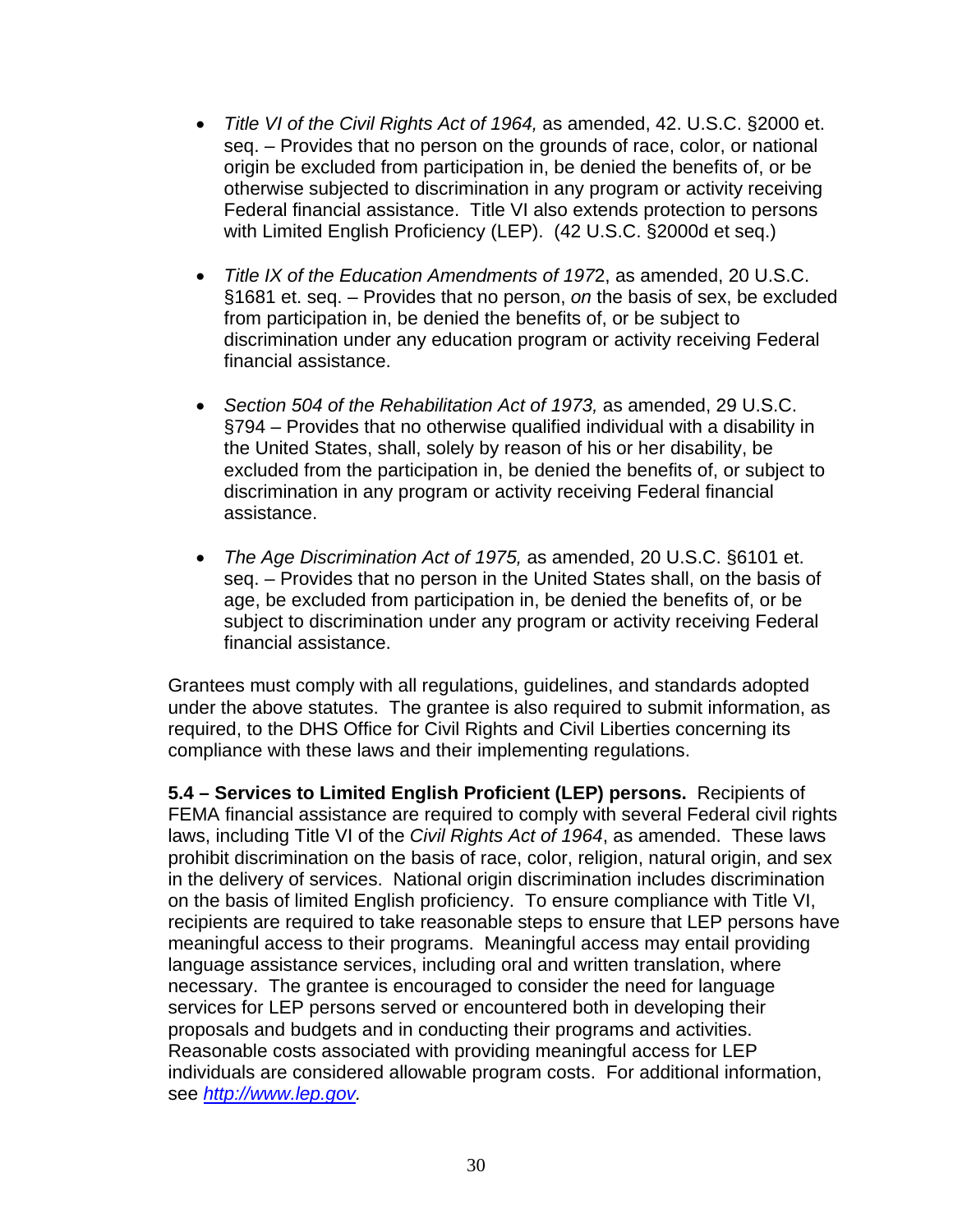**5.5 – Certifications and Assurances.** Certifications and assurances regarding the following apply:

- *Lobbying.* 31 U.S.C. §1352*, Limitation on use of appropriated funds to influence certain Federal contracting and financial transactions – Prohibits* the use of Federal funds in lobbying members and employees of Congress, as well as employees of Federal agencies, with respect to the award or amendment of any Federal grant, cooperative agreement, contract, or loan. FEMA and DHS have codified restrictions upon lobbying at 44 CFR Part 18 and 6 CFR Part 9. (Refer to form included in application package.)
- *Drug-free Workplace Act,* as amended, 41 U.S.C. §701 et seq. Requires the recipient to publish a statement about its drug-free workplace program and give a copy of the statement to each employee (including consultants and temporary personnel) who will be involved in award-supported activities at any site where these activities will be carried out. Also, place(s) where work is being performed under the award (i.e., street address, city, state and zip code) must be maintained on file. The recipient must notify the Grants Officer of any employee convicted of a violation of a criminal drug statute that occurs in the workplace. For additional information, see 44 CFR Part 17.
- *Debarment and Suspension –* Executive Orders 12549 and 12689 provide protection from fraud, waste, and abuse by debarring or suspending those persons that deal in an irresponsible manner with the Federal government. The recipient must certify that they are not debarred or suspended from receiving Federal assistance. For additional information, see 44 CFR Part 17.
- *Federal Debt Status*  The recipient may not be delinquent in the repayment of any Federal debt. Examples of relevant debt include delinquent payroll or other taxes, audit disallowances, and benefit overpayments. (OMB Circular A-129) (Refer to SF 424, item number 17.)
- Hotel and Motel Fire Safety Act of 1990 In accordance with section 6 of the *Hotel and Motel Fire Safety Act of 1990*, 15 U.S.C. §2225a, the recipient agrees to ensure that all conference, meeting, convention, or training space funded in whole or in part with Federal funds, complies with the fire prevention and control guidelines of the *Federal Fire Prevention and Control Act of 1974*, 15 U.S.C. §2225.

Grantees must comply with all regulations, guidelines, and standards adopted under the above statutes.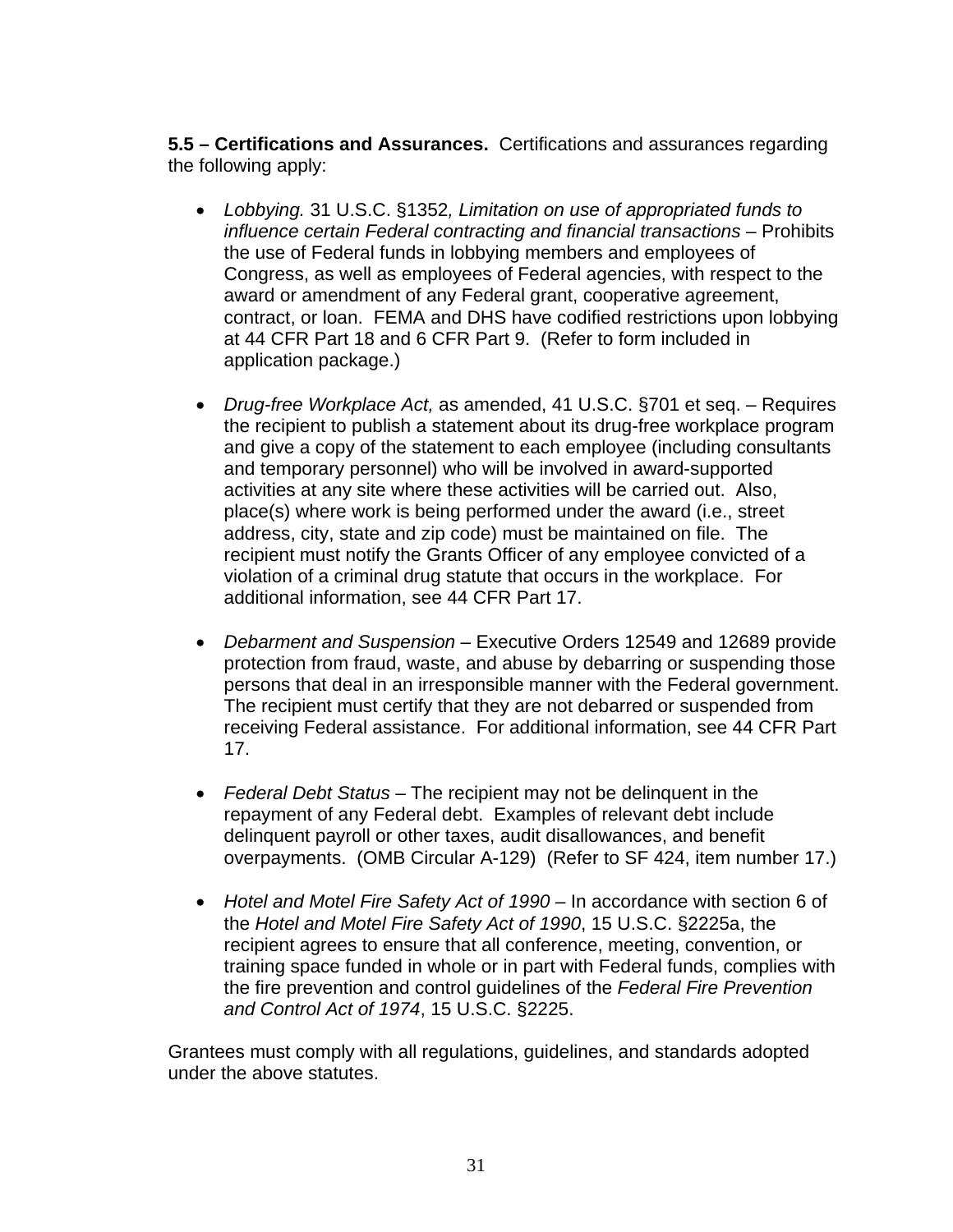**5.6 – Integrating Individuals With Disabilities Into Emergency Planning.** Section 504 of the *Rehabilitation Act of 1973*, as amended, prohibits discrimination against people with disabilities in all aspects of emergency mitigation, planning, response, and recovery by entities receiving financial funding from FEMA. In addition, Executive Order 13347, *Individuals with Disabilities in Emergency Preparedness* signed in July 2004, requires the Federal Government to support safety and security for individuals with disabilities in situations involving disasters, including earthquakes, tornadoes, fires, floods, hurricanes, and acts of terrorism. Executive Order 13347 requires the Federal government to encourage consideration of the needs of individuals with disabilities served by State, local, and tribal governments in emergency preparedness planning.

FEMA has several resources available to assist emergency managers in planning and response efforts related to people with disabilities and to ensure compliance with Federal civil rights laws:

- **Comprehensive Preparedness Guide 301 (CPG-301): Interim Emergency Management Planning Guide for Special Needs Populations.** CPG-301 is designed to aid tribal, State, territorial, and local governments in planning for individuals with special needs. CPG-301 outlines special needs considerations for: Developing Informed Plans; Assessments and Registries; Emergency Public Information/Communication; Sheltering and Mass Care; Evacuation; Transportation; Human Services/Medical Management; Congregate Settings; Recovery; and Training and Exercises. CPG-301 is available at *http://www.fema.gov/pdf/media/2008/301.pdf*.
- **Guidelines for Accommodating Individuals with Disabilities in Disaster.** The Guidelines synthesize the array of existing accessibility requirements into a user friendly tool for use by response and recovery personnel in the field. The Guidelines are available at *http://www.fema.gov/oer/reference/*.
- **Disability and Emergency Preparedness Resource Center.** A web-based "Resource Center" that includes dozens of technical assistance materials to assist emergency managers in planning and response efforts related to people with disabilities. The "Resource Center" is available at *http://www.disabilitypreparedness.gov*.
- *Lessons Learned Information Sharing (LLIS)* **resource page on Emergency Planning for Persons with Disabilities and Special Needs.** A true one-stop resource shop for planners at all levels of government, nongovernmental organizations, and private sector entities, the resource page provides more than 250 documents, including lessons learned, plans,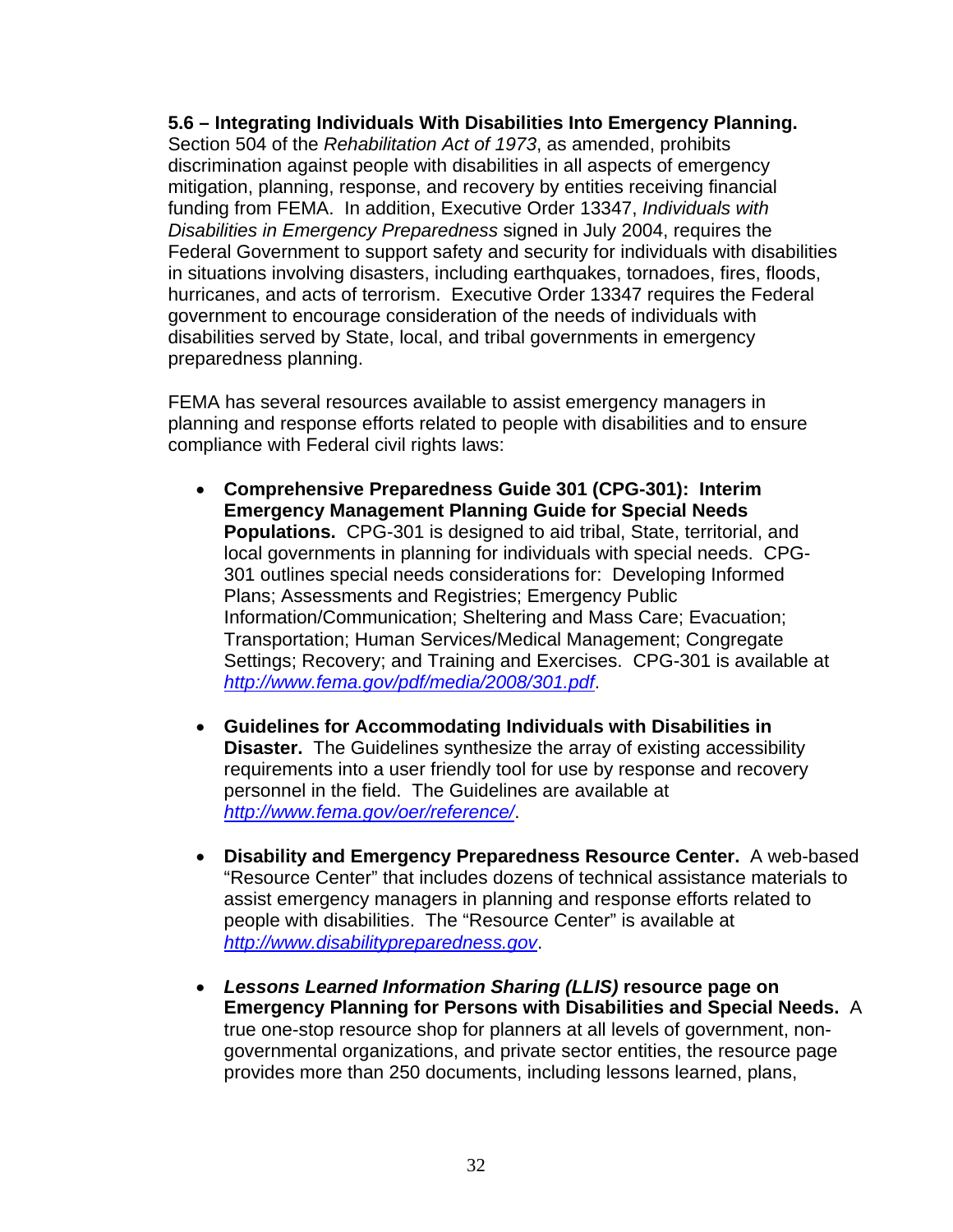procedures, policies, and guidance, on how to include citizens with disabilities and other special needs in all phases of the emergency management cycle.

LLIS.gov is available to emergency response providers and homeland security officials from the Federal, State, and local levels. To access the resource page, log onto *http://www.LLIS.gov* and click on *Emergency Planning for Persons with Disabilities and Special Needs* under *Featured Topics*. If you meet the eligibility requirements for accessing LLIS.gov, you can request membership by registering online.

#### **5.7 – Environmental Planning and Historic Preservation (EHP) Compliance.**

FEMA is required to consider the potential impacts to the human and natural environment of projects proposed for FEMA grant funding. FEMA, through its EHP Program, engages in a review process to ensure that FEMA-funded activities comply with various Federal laws including: *National Environmental Policy Act*, *National Historic Preservation Act*, *Endangered Species Act*, the *Clean Water Act*, and Executive Orders on Floodplains (11988), Wetlands (11990), and Environmental Justice (12898). The goal of these compliance requirements is to protect our Nation's water, air, coastal, wildlife, agricultural, historical, and cultural resources, as well as to minimize potential adverse effects to low-income and minority populations.

The grantee shall provide all relevant information to FEMA's Grant Programs Directorate (GPD) to ensure compliance with applicable Federal EHP requirements. Any project with the potential to impact natural or biological resources or historic properties cannot be initiated until FEMA has completed the required EHP review. In addition to a detailed project description that describes what is to be done with the grant funds, how it will be done, and where it will be done, grantees shall provide detailed information about the project (where applicable), including, but not limited to, the following:

- Project location (i.e., exact street address or map coordinates)
- Total extent of ground disturbance and vegetation clearing
- Extent of modification of existing structures
- Construction equipment to be used, staging areas, etc.
- Year that any affected buildings or structures were built
- Natural, biological, and/or cultural resources present within the project area and vicinity, including wetlands, floodplains, geologic resources, threatened or endangered species, or National Register of Historic Places listed or eligible properties, etc.
- Visual documentation such as good quality, color and labeled site and facility photographs, project plans, aerial photos, maps, etc.
- Alternative ways considered to implement the project (not applicable to procurement of mobile and portable equipment)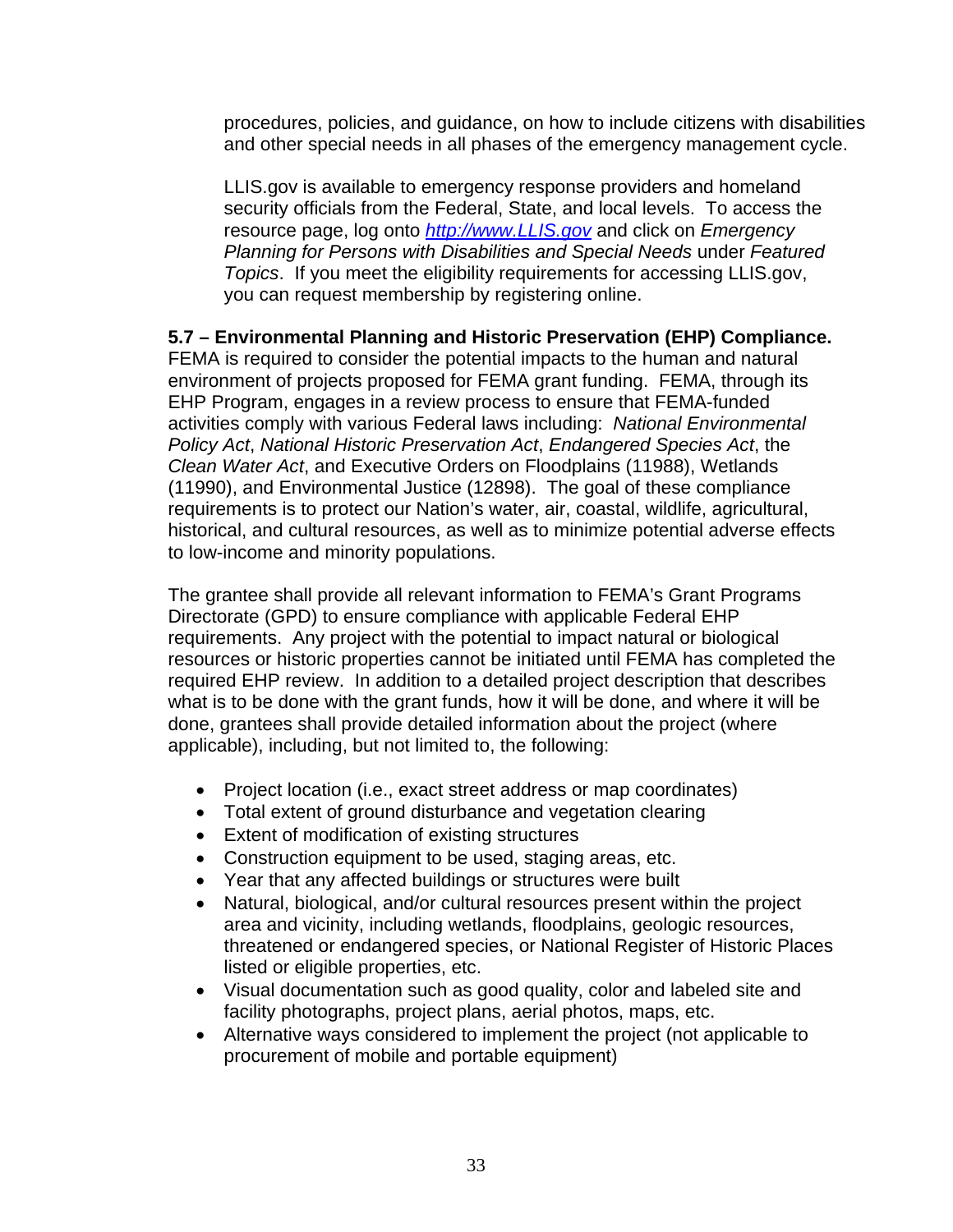For projects that have the potential to impact sensitive resources, FEMA must consult with other Federal, State, and tribal agencies such as the U.S. Fish and Wildlife Service, State Historic Preservation Offices, and the U.S. Army Corps of Engineers, as well as other agencies and organizations responsible for the protection and/or management of natural and cultural resources, including Federally-recognized Indian tribes, Tribal Historic Preservation Offices, and the Department of the Interior, Bureau of Indian Affairs. For projects with the potential to have adverse effects on the environment and/or historic properties, FEMA's EHP review process and consultation may result in a substantive agreement between the involved parties outlining how the grantee will avoid the effects, minimize the effects, or, if necessary, compensate for the effects. Grantees who are proposing communication tower projects are encouraged to complete their Federal Communications Commission (FCC) EHP process prior to preparing their EHP review materials for GPD, and to include their FCC EHP materials with their submission to GPD. Completing the FCC process first and submitting all relevant EHP documentation to GPD will help expedite FEMA's review.

Because of the potential for adverse effects to EHP resources or public controversy, some projects may require an additional assessment or report, such as an Environmental Assessment, Biological Assessment, archaeological survey, cultural resources report, wetlands delineation, or other document, as well as a public comment period. Grantees are responsible for the preparation of such documents, as well as for the implementation of any treatment or mitigation measures identified during the EHP review that are necessary to address potential adverse impacts. Grantees may use grant funds toward the costs of preparing such documents. The use of grant funds for mitigation or treatment measures that are not typically allowable expenses will be considered on a caseby-case basis. Failure of the grantee to meet Federal, State, local, and territorial EHP requirements, obtain required permits, and comply with any conditions that may be placed on the project as the result of FEMA's EHP review may jeopardize Federal funding.

Recipients shall not undertake any project without the prior approval of GPD, and must comply with all conditions placed on the project as the result of the EHP review. Any change to the approved project description will require re-evaluation for compliance with these EHP requirements. If ground disturbing activities occur during project implementation, the recipient must ensure monitoring of ground disturbance, and if any potential archeological resources are discovered, the recipient will immediately cease construction in that area and notify their GPD Program Analyst, and the appropriate State Historic Preservation Office. Any projects that have been initiated prior to approval will result in a non-compliance finding and will not be eligible for funding.

For more information on FEMA's EHP requirements, SAAs should refer to FEMA's Information Bulletin #329, *Environmental Planning and Historic Preservation Requirements for Grants,* available at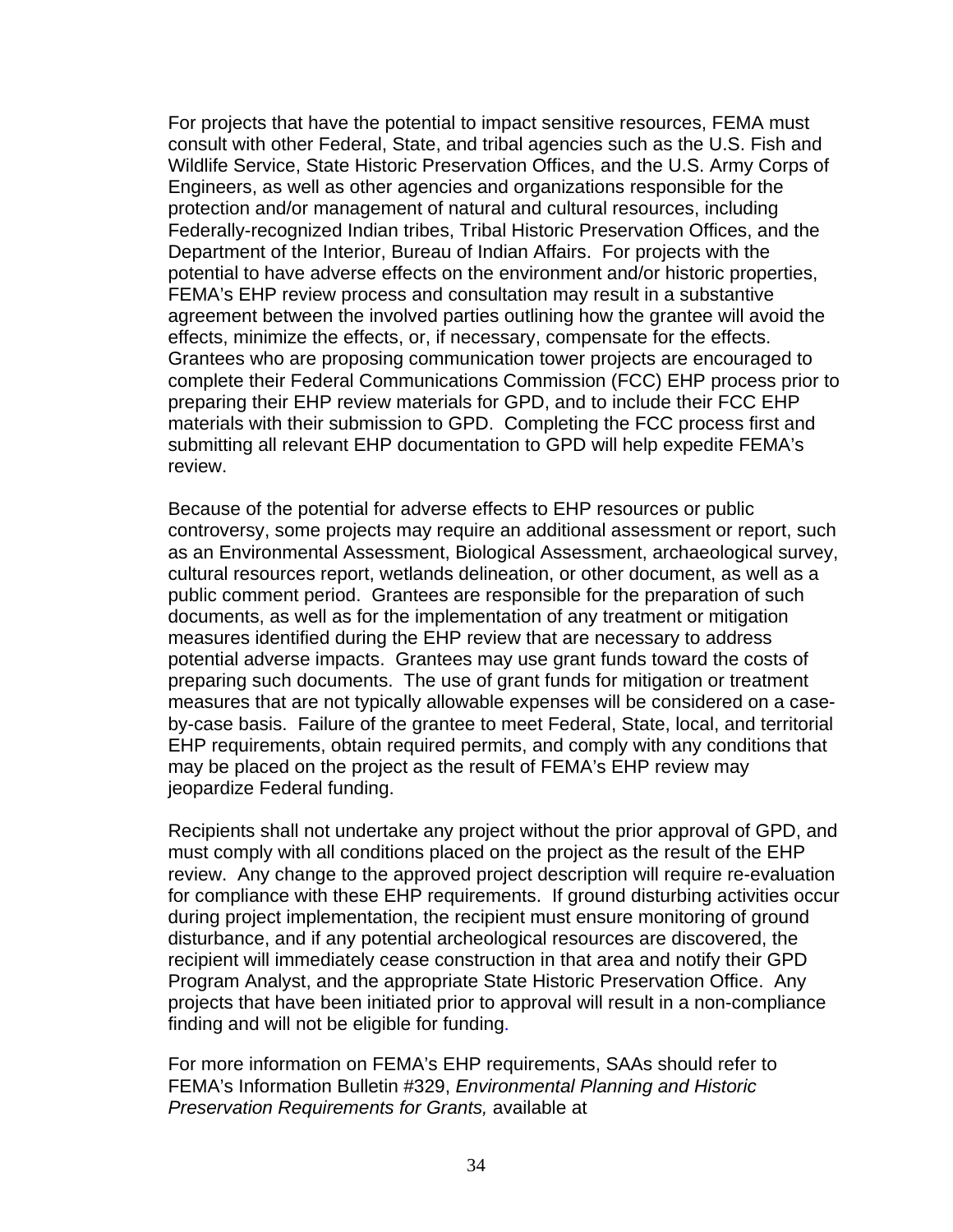*http://www.fema.gov/pdf/government/grant/bulletins/info329.pdf*. Additional information and resources can also be found at *http://www.fema.gov/plan/ehp/ehp-applicant-help.shtm.*

**5.8 – Royalty-free License.** Applicants are advised that FEMA reserves a royalty-free, non-exclusive, and irrevocable license to reproduce, publish, or otherwise use, and authorize others to use, for Federal government purposes: (a) the copyright in any work developed under an award or sub-award; and (b) any rights of copyright to which an award recipient or sub-recipient purchases ownership with Federal support. Award recipients must agree to consult with FEMA regarding the allocation of any patent rights that arise from, or are purchased with, this funding.

**5.9 – FEMA GPD Publications Statement.** Applicants are advised that all publications created with funding under any grant award shall prominently contain the following statement: "This document was prepared under a grant from the Federal Emergency Management Agency's Grant Programs Directorate (FEMA/GPD) within the U.S. Department of Homeland Security. Points of view or opinions expressed in this document are those of the authors and do not necessarily represent the official position or policies of FEMA/GPD or the U.S. Department of Homeland Security."

**5.10 – Equipment Marking.** Awardees may consider marking equipment in the following manner, "Purchased with funds provided by the U.S. Department of Homeland Security," in order to facilitate their own audit processes, as well as Federal audits and monitoring visits, which may result from receiving Federal funding. Equipment maintenance requirements are outlined in 44 CFR Part 13.32.

**5.11 – Disadvantaged Business Requirement.** Applicants are advised that, to the extent that recipients of a grant use contractors or subcontractors, such recipients shall use small, minority, women-owned or disadvantaged business concerns and contractors or subcontractors to the extent practicable.

**5.12 – National Preparedness Reporting Compliance.** *The Government Performance and Results Act of 1993* (Public Law 103-62) (GPRA) requires that the Department collect and report performance information on all programs. For grant programs, the prioritized Investment Justifications and their associated milestones provide an important tool for assessing grant performance and complying with these national preparedness reporting requirements. FEMA will work with grantees to develop tools and processes to support this requirement. FEMA anticipates using this information to inform future-year grant program funding decisions. Award recipients must agree to cooperate with any assessments, national evaluation efforts, or information or data collection requests, including, but not limited to, the provision of any information required for the assessment or evaluation of any activities within their grant agreement.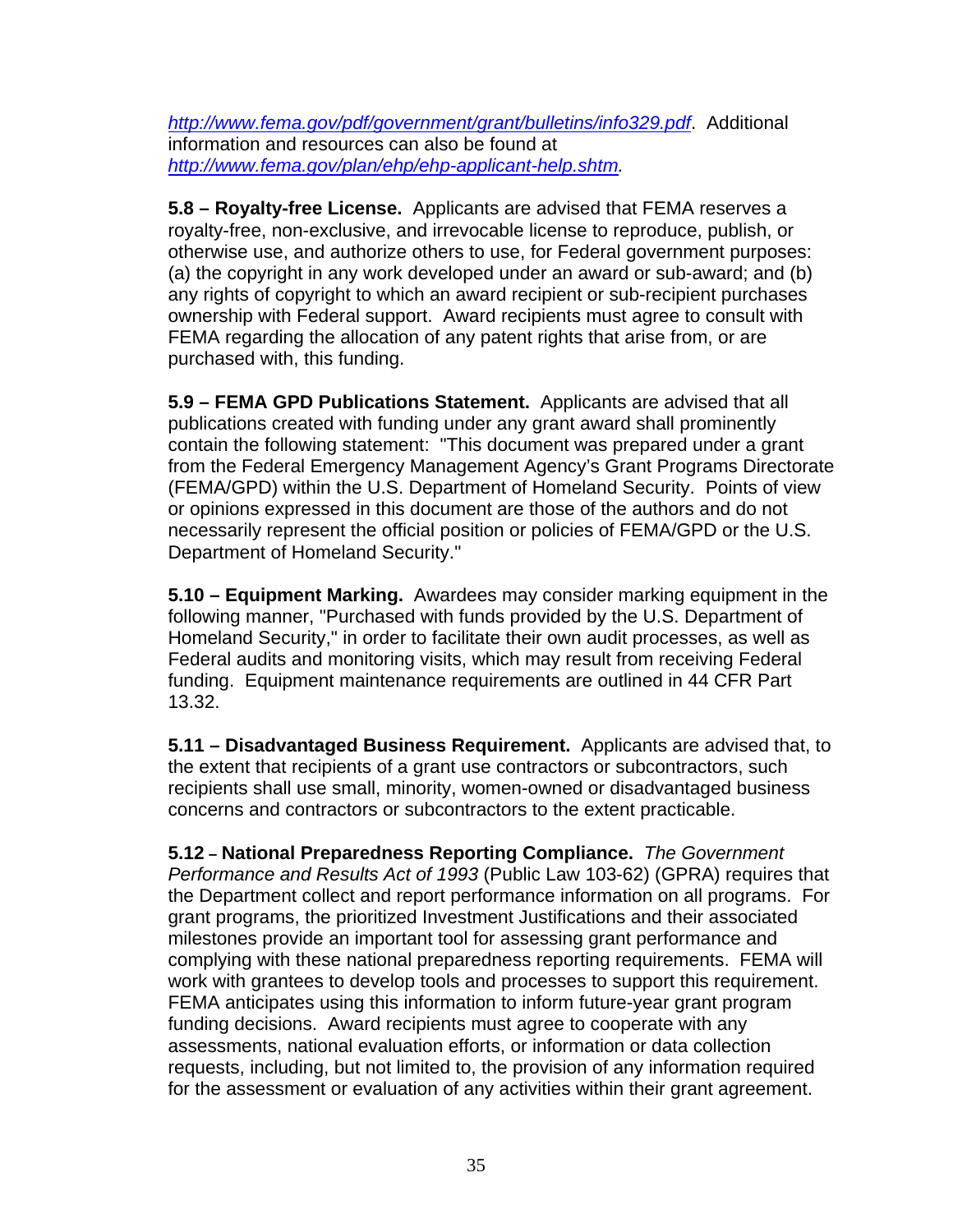This includes any assessments, audits, or investigations conducted by DHS, the Office of the Inspector General, or the U.S. Government Accountability Office (GAO).

#### **C. Reporting Requirements**

Reporting requirements must be met throughout the life of the grant (refer to the program guidance and the special conditions found in the award package for a full explanation of these requirements). Any reports or documents prepared as a result of this grant shall be in compliance with Federal "plain English" policies, directives, etc. Please note that PARS contains edits that will prevent access to funds if reporting requirements are not met on a timely basis.

**1. Federal Financial Report (FFR) – required quarterly.** Obligations and expenditures must be reported on a quarterly basis through the FFR (SF-425), which is due within 30 days of the end of each calendar quarter (e.g., for the quarter ending March 31, the FFR is due no later than April 30). A report must be submitted for every quarter of the period of performance, including partial calendar quarters, as well as for periods where no grant activity occurs. Future awards and fund draw downs may be withheld if these reports are delinquent. The final FFR is due 90 days after the end date of the performance period.

OMB has directed that the FFR SF-425 replace the use of the SF-269, SF-269A, SF-272, and SF-272A, which are no longer available as of October 1, 2009. The SF-425 is intended to provide Federal agencies and grant recipients with a standard format and consistent reporting requirements throughout the government.

#### FFRs **must be filed online** through PARS*.*

Reporting periods and due dates:

- October 1 December 31; *Due January 30*
- January 1 March 31; *Due April 30*
- April 1 June 30; *Due July 30*
- July 1 September 30; *Due October 30*
- **2. Semi-Annual Assistance Progress Report (SAPR).** Following an award, the awardees will be responsible for providing updated obligation and expenditure information on a semi-annual basis. The applicant is responsible for completing and submitting the SAPR reports. The awardee should include a statement in the narrative field of the SAPR that reads: See BSIR

The SAPR is due within 30 days after the end of the reporting period (July 30 for the reporting period of January 1 through June 30; and January 30 for the reporting period of July 1 though December 31). Future awards and fund drawdowns may be withheld if these reports are delinquent.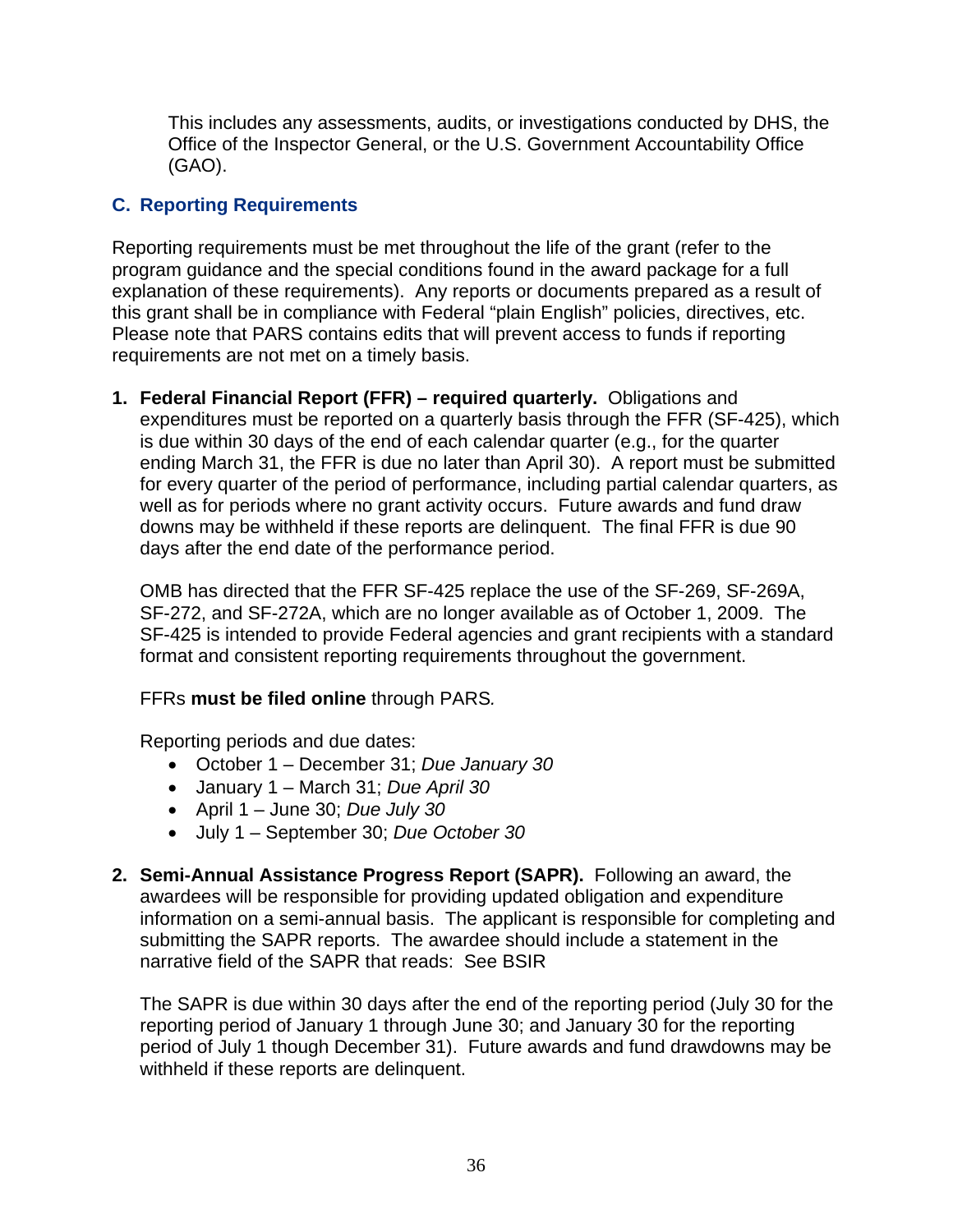SAPRs must be filed online at *https://grants.ojp.usdoj.gov.* Guidance and instructions can be found at *https://grants.ojp.usdoj.gov/gmsHelp/index.html*.

#### *Required submission: SAPR (due semi-annually).*

**3. Initial Strategy Implementation Plan (ISIP).** Following an award, the awardees will be responsible for providing updated obligation and expenditure information to meet the pass-through requirement. The applicable SAAs are responsible for completing and submitting the ISIP online.

#### *Required submission: ISIP (due within 45 days of the award date).*

**4. Biannual Strategy Implementation Reports (BSIR).** Following an award, the awardees will be responsible for providing updated obligation and expenditure information on a semi-annual basis. The applicable SAAs are responsible for completing and submitting the BSIR reports which is a component of the SAPR. The BSIR submission will satisfy the narrative requirement of the SAPR. SAAs are still required to submit the SAPR with a statement in the narrative field that reads: *See BSIR*.

The BSIR is due within 30 days after the end of the reporting period (July 30 for the reporting period of January 1 through June 30; and January 30 for the reporting period of July 1 though December 31). Updated obligations and expenditure information must be provided with the BSIR to show progress made toward meeting strategic goals and objectives. Future awards and fund drawdowns may be withheld if these reports are delinquent.

#### *Required submission: BSIR (due semi-annually).*

**5. Financial and Compliance Audit Report.** Recipients that expend \$500,000 or more of Federal funds during their fiscal year are required to submit an organizationwide financial and compliance audit report. The audit must be performed in accordance with GAO's *Government Auditing Standards*, located at *http://www.gao.gov/govaud/ybk01.htm*, and *OMB Circular A-133, Audits of States, Local Governments, and Non-Profit Organizations*, located at *http://www.whitehouse.gov/omb/circulars/a133/a133.html.* Audit reports are currently due to the Federal Audit Clearinghouse no later than nine months after the end of the recipient's fiscal year. In addition, the Secretary of Homeland Security and the Comptroller General of the United States shall have access to any books, documents, and records of recipients of FY 2010 BZPP assistance for audit and examination purposes, provided that, in the opinion of the Secretary or the Comptroller, these documents are related to the receipt or use of such assistance. The grantee will also give the sponsoring agency or the Comptroller, through any authorized representative, access to, and the right to examine all records, books, papers or documents related to the grant.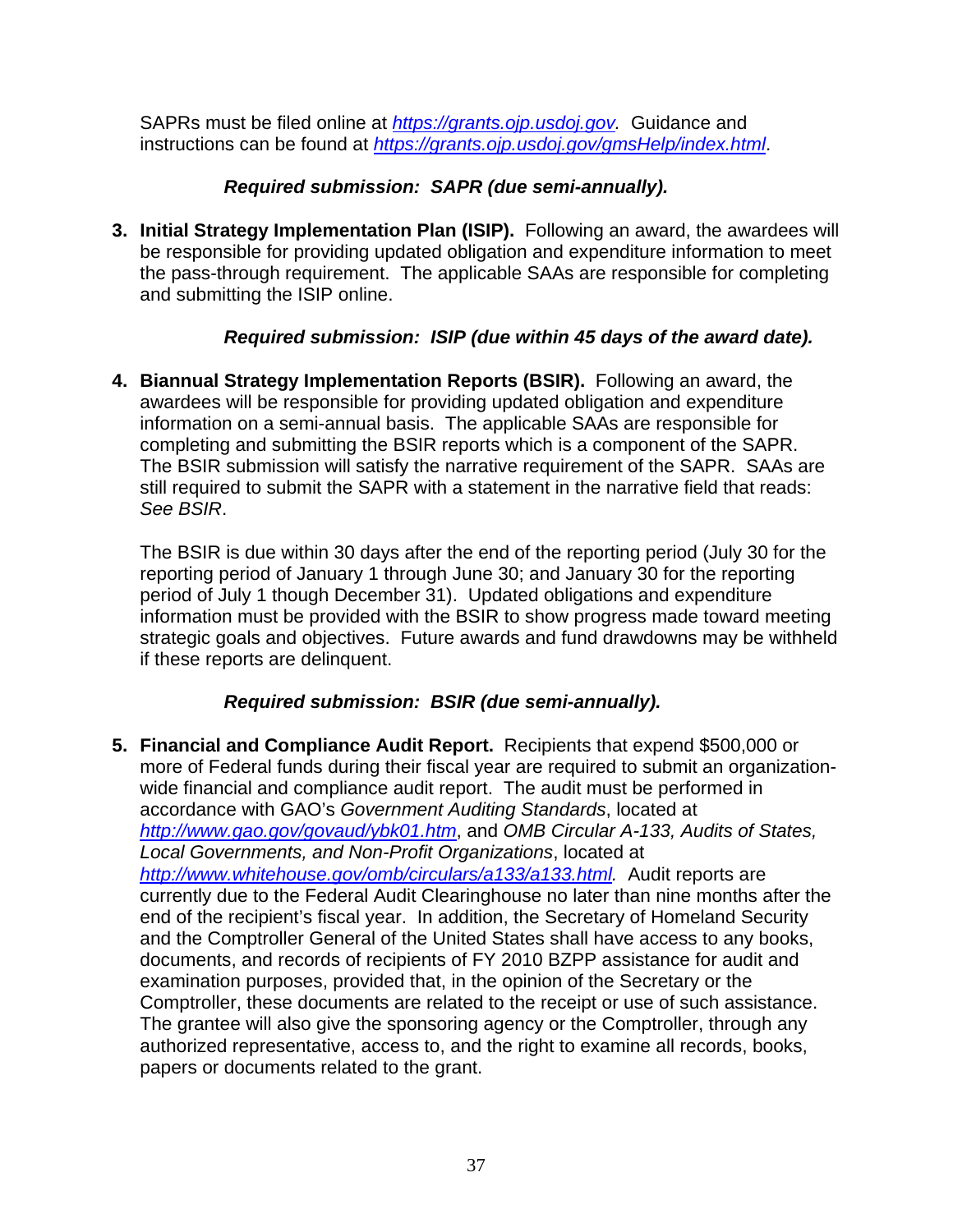The State shall require that subgrantees comply with the audit requirements set forth in *OMB Circular A-133*. Recipients are responsible for ensuring that sub-recipient audit reports are received and for resolving any audit findings.

**6. Monitoring.** Grant recipients will be monitored periodically by FEMA staff, both programmatically and financially, to ensure that the project goals, objectives, performance requirements, timelines, milestone completion, budgets, and other related program criteria are being met. Programmatic monitoring may also include the Regional Federal Preparedness Coordinators, when appropriate, to ensure consistency of project investments with regional and national goals and policies, as well as to help synchronize similar investments ongoing at the Federal, State, and local levels.

Monitoring will be accomplished through a combination of desk-based reviews and on-site monitoring visits. Monitoring will involve the review and analysis of the financial, programmatic, performance, and administrative issues relative to each program and will identify areas where technical assistance and other support may be needed.

The recipient is responsible for monitoring award activities, to include sub-awards, to provide reasonable assurance that the Federal award is administered in compliance with requirements. Responsibilities include the accounting of receipts and expenditures, cash management, maintaining of adequate financial records, and refunding expenditures disallowed by audits.

**7. Grant Close-Out Process.** Within 90 days after the end of the period of performance, grantees must submit a final FFR and final SAPR detailing all accomplishments throughout the project. After these reports have been reviewed and approved by FEMA, a close-out notice will be completed to close out the grant. The notice will indicate the project as closed, list any remaining funds that will be deobligated, and address the requirement of maintaining the grant records for three years from the date of the final FFR. The grantee is responsible for returning any funds that have been drawn down but remain as unliquidated on grantee financial records.

> *Required submissions: (1) final SF-425, due 90 days from end of grant period; and (2) final SAPR, due 90 days from the end of the grant period.*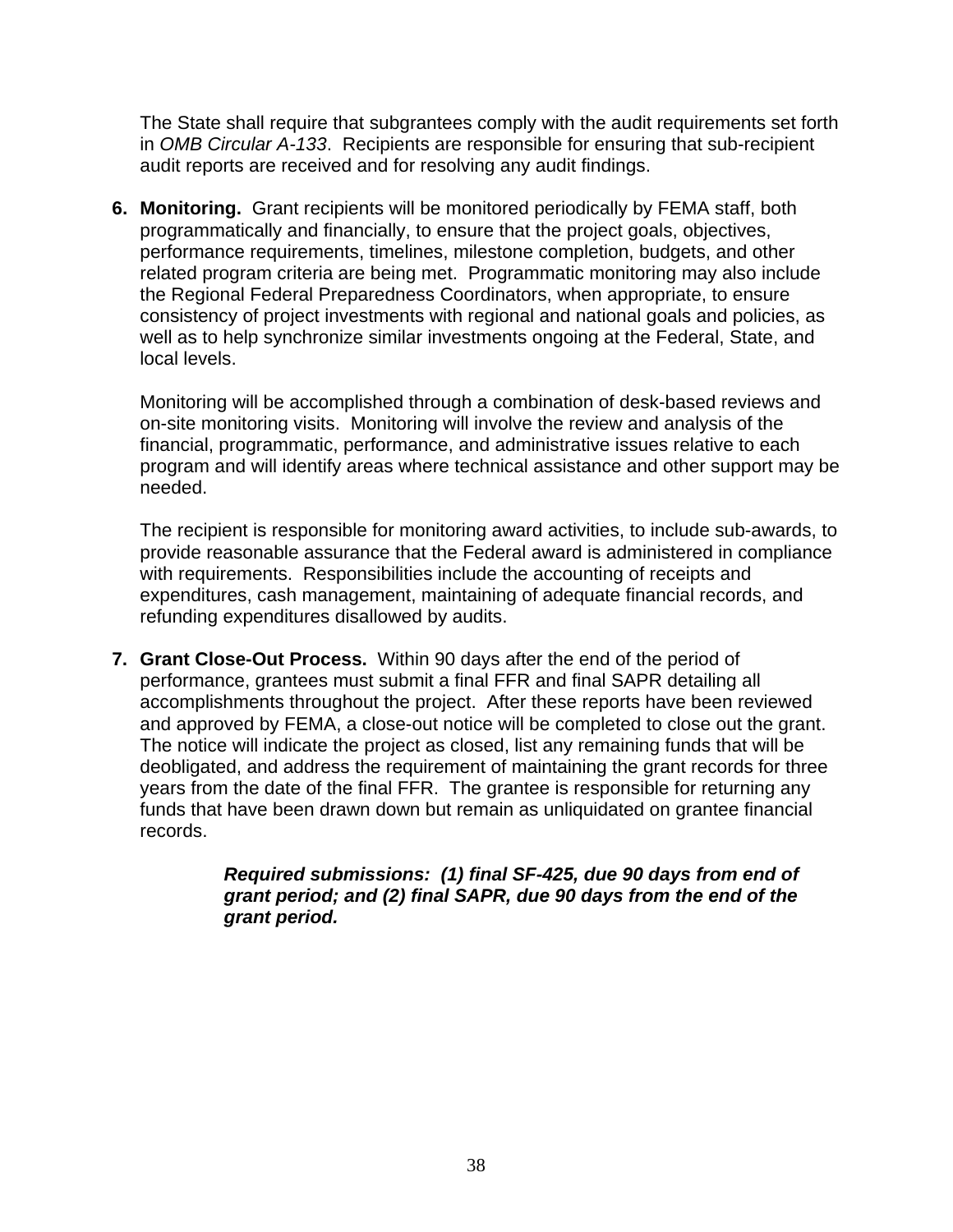### **PART VII. FEMA CONTACTS**

This section describes several resources that may help applicants in completing a FEMA grant application.

- **1. Centralized Scheduling and Information Desk (CSID).** CSID is a non-emergency comprehensive management and information resource developed by DHS for grants stakeholders. CSID provides general information on all FEMA grant programs and maintains a comprehensive database containing key personnel contact information at the Federal, State, and local levels. CSID can be reached by phone at (800) 368- 6498 or by e-mail at ASKCSID@dhs.gov, Monday through Friday, 8:00 a.m. – 6:00 p.m. EST.
- **2. Homeland Security Preparedness Technical Assistance Program (HSPTAP) and Planning Support.** The HSPTAP provides direct support assistance on a firstcome, first-served basis (and subject to the availability of funding) to eligible organizations to enhance their capacity and preparedness to prevent, protect against, respond to, and recover from terrorist and all hazard threats. In addition to the risk assessment assistance already being provided, FEMA also offers a variety of other direct support assistance programs.

The HSPTAP also provides access to planning support. The planning support aids jurisdictions by increasing their understanding of the complex issues faced in planning for various hazards and threats. This support includes leveraging subjectmatter experts from around the country as well as enabling knowledge transfer from jurisdiction to jurisdiction.

More information can be found at *http://www.fema.gov/about/divisions/pppa\_ta.shtm* or by e-mailing FEMA-TARequest@fema.gov or NPD-planning@dhs.gov.

**3. Lessons Learned Information Sharing (LLIS) System.** LLIS is a national, online, secure website that houses a collection of peer-validated lessons learned, best practices, and other relevant homeland security documents. LLIS facilitates improved preparedness nationwide by providing response professionals with access to a wealth of validated front-line expertise on effective planning, training, equipping, and operational practices for homeland security.

The LLIS website also includes a national directory of homeland security officials, as well as an updated list of homeland security exercises, events, and conferences. Additionally, LLIS includes online collaboration tools, including secure email and message boards, where users can exchange information. LLIS uses strong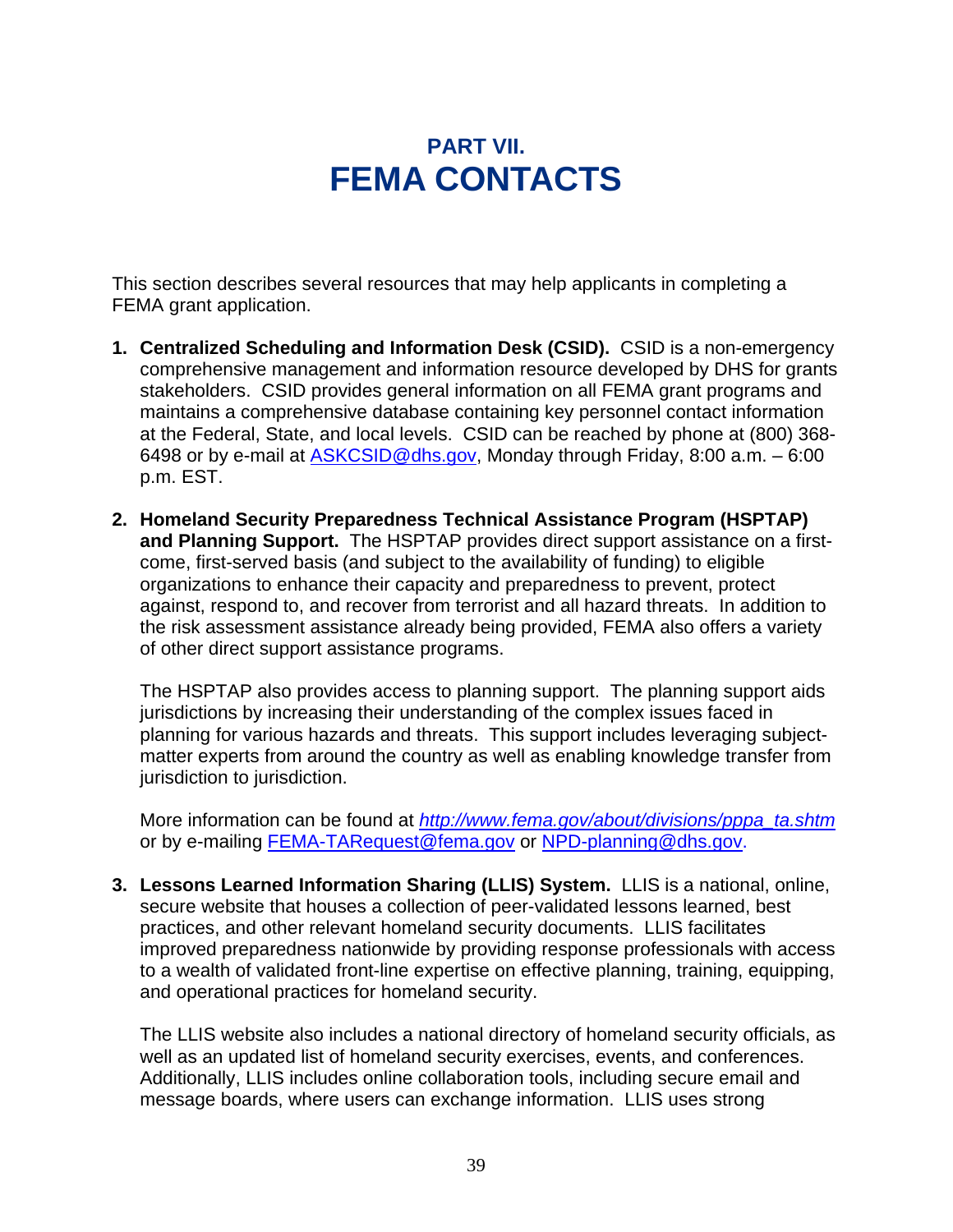encryption and active site monitoring to protect all information housed on the system. The LLIS website can be found at: *http://www.LLIS.gov*.

**4. Information Bulletins.** Information Bulletins (IBs) provide important updates, clarifications, and policy statements related to FEMA preparedness grant programs. Grantees should familiarize themselves with the relevant publications. Information Bulletins can be found at:

*http://www.fema.gov/government/grant/bulletins/index.shtm.* 

- **5. Information Sharing Systems**. FEMA encourages all State, regional, local, and tribal entities using FY 2010 funding in support of information sharing and intelligence fusion and analysis centers to leverage available Federal information sharing systems, including Law Enforcement Online (LEO) and the Homeland Security Information Network (HSIN). For additional information on LEO, contact the LEO Program Office at leoprogramoffice@leo.gov or (202) 324-8833. For additional information on HSIN and available technical assistance, contact the HSIN Help Desk at (703) 674-3003.
- **6. U.S. General Services Administration's (GSA's) State and Local Purchasing Programs.** The GSA offers two efficient and effective procurement programs for State and local governments to purchase products and services to fulfill homeland security and other technology needs. The GSA Schedules (also referred to as the Multiple Award Schedules and the Federal Supply Schedules) are long-term, indefinite delivery, indefinite quantity, government-wide contracts with commercial firms of all sizes.
	- Cooperative Purchasing Program Cooperative Purchasing, authorized by statute, allows State and local governments to purchase a variety of supplies (products) and services under specific GSA Schedule contracts to save time, money, and meet their everyday needs and missions.

The Cooperative Purchasing program allows State and local governments to purchase alarm and signal systems, facility management systems, firefighting and rescue equipment, law enforcement and security equipment, marine craft and related equipment, special purpose clothing, and related services off of Schedule 84 and Information Technology products and professional services off of Schedule 70 and the Consolidated Schedule (containing IT Special Item Numbers) **only**. Cooperative Purchasing for these categories is authorized under Federal law by the *Local Preparedness Acquisition Act* (Public Law 110-248) and Section 211 of the *E-Government Act of 2002* (Public Law 107- 347).

Under this program, State and local governments have access to GSA Schedule contractors who have voluntarily modified their contracts to participate in the Cooperative Purchasing program. The GSA provides a definition of State and local governments as well as other vital information